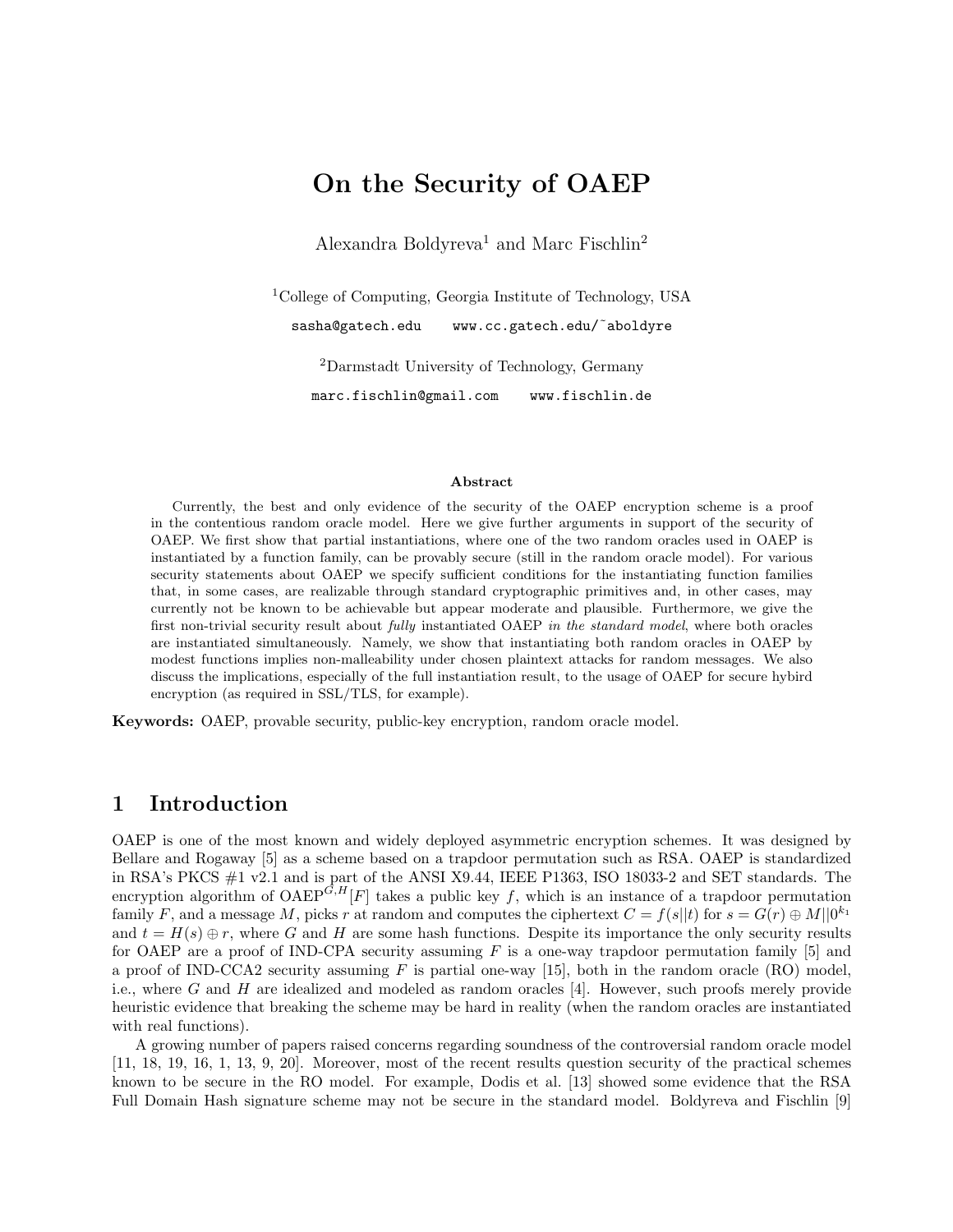showed that even presumably strong candidates like perfectly one-way hash functions (POWHFs) [10, 12] are insufficient to prove security of partial instantiations of OAEP (when only one of the two random oracles is instantiated with an instance of a POWHF).

The motivation of this work is to gather evidence of soundness of the OAEP design. Like the aforementioned works our goal is to go beyond the classical RO heuristic and study security of the scheme when one or all of its ROs are instantiated. Positive results in the direction of partial instantiations would give further evidence that breaking OAEP for good instantiations is hard, because breaking the scheme would then require to exploit interdependent weaknesses between the instantiations or the family  $F$ . Given the negative results of [9] it is unlikely to expect that the properties needed from the instantiating function families are weak or even easily realizable, even if one accepts weaker security stipulations than chosen-ciphertext security for partial or full instantiations. For example, although it seems plausible, it is currently not even known whether OAEP can be proven IND-CPA secure in the standard model assuming any reasonable properties of the instantiating functions.

Here we show that security proofs for instantiations of OAEP are indeed possible. For various security statements about OAEP we specify sufficient conditions on  $G$  and  $H$  that are certainly weaker than assuming that the functions behave as random oracles, yielding "positive" security statements regarding partially instantiated OAEP. Furthermore, we give the first non-trivial security results about fully instantiated OAEP in the standard model, where both oracles  $G$  and  $H$  are instantiated simultaneously. We next discuss these results in more detail.

The OAEP Framework. For better comprehension of our technical results we first reconsider the OAEP encryption scheme from a more abstract viewpoint. Let  $f$  be a random instance of a partial one-way trapdoor permutation family F, and the encryption algorithm computes a ciphertext as  $C = f(s||t)$ . Partial onewayness [15] requires that it is hard to find the leading part of the pre-image  $s||t$  under f and to output, say, s only. If we consider now for example a family  $F_{\text{t-clear}}$  where each function is defined as  $f \equiv g||\text{ID}$  such that  $f(s||t) = g(s)||t$  for a trapdoor permutation g, then this family  $F_{t-\text{clear}}$  is clearly partial one-way (and also a trapdoor permutation). Hence, this example describes a special case  $OAEP^{G,H}[F_{t-\text{clear}}]$  for the partial one-way trapdoor permutation family  $F_{t-\text{clear}}$  where each function outputs the t-part in clear. In particular, the security proof in the random oracle model for OAEP and general partial one-way families (including RSA as a special case) [15] carries over, but we outdo this by giving positive results of partial instantiation for such families  $F_{t-\text{clear}}$ .

Towards the standard-model security results for fully instantiated OAEP we take the above viewpoint one step further and look at  $O A E P^{G,H}[F_{\text{lsb}||\text{t-clear}}]$  for families  $F_{\text{lsb}||\text{t-clear}}$  where each function f outputs the  $k_1$  least significant bits of  $s = G(r) \oplus M||0^{k_1}$  (which equal those bits of  $G(r)$ ) and t in clear. Since each function in  $F_{\text{lsb}||\text{t-clear}}$  is also a member in  $F_{\text{t-clear}}$  the partial instantiation results above remain true for  $\text{OAEP}^{G,H}[F_{\text{lsb}||\text{t-clear}}]$ .

We note that security of partial instantiations of  $O A E P^{G,H}[F_{\text{t-clear}}]$  and of  $O A E P^{G,H}[F_{\text{lsb}}]$ <sub>t-clear</sub>, although for qualified partial one-way trapdoor families, also have implications for the popular  $O A E P^{G,H}[RSA]$  case. They show that any successful attacks on instantiations for RSA would have to take advantage of specific properties of the RSA function. Generic attacks which would also work for  $F_{t-\text{clear}}$  or  $F_{\text{lsb||t-clear}}$  are then ruled out.

Partial Instantiation Results. Positive results about partial instantiations were first shown in [9] for the PSS-E encryption scheme. There it was also shown, however, that perfectly one-way hash functions cannot be securely used to instantiate either one of the ROs in OAEP. These negative results about partial instantiation through POWHFs hold for  $OAEP^{G,H}[F_{t-\text{clear}}]$  as well. Yet we show that partial instantiations are possible by switching to other primitives.

To instantiate the G-oracle in  $O A E P^{G,H}[F_{t-\text{clear}}]$  while preserving IND-CCA2 security (in the random oracle model), we introduce the notion of a near-collision resistant pseudorandom generator. For such a generator G it is infeasible to find different seeds  $r \neq r'$  such that predetermined parts of the generator's outputs  $G(r)$ ,  $\mathsf{G}(r')$  match (they may differ on other parts). To be more precise for OAEP<sup>G,H</sup>[ $F_{\text{t-clear}}$ ] the generator G is not allowed to coincide on the  $k_1$  least significant bits, bequeathing this property to the values  $s = G(r) \oplus M||0^{k_1}$ and  $s' = G(r') \oplus M||0^{k_1}$  in the encryption process. We discuss that such pseudorandom generators can be derived from any one-way permutation.

Instantiating the H oracle in OAEP turns out to be more challenging. To this end we consider non-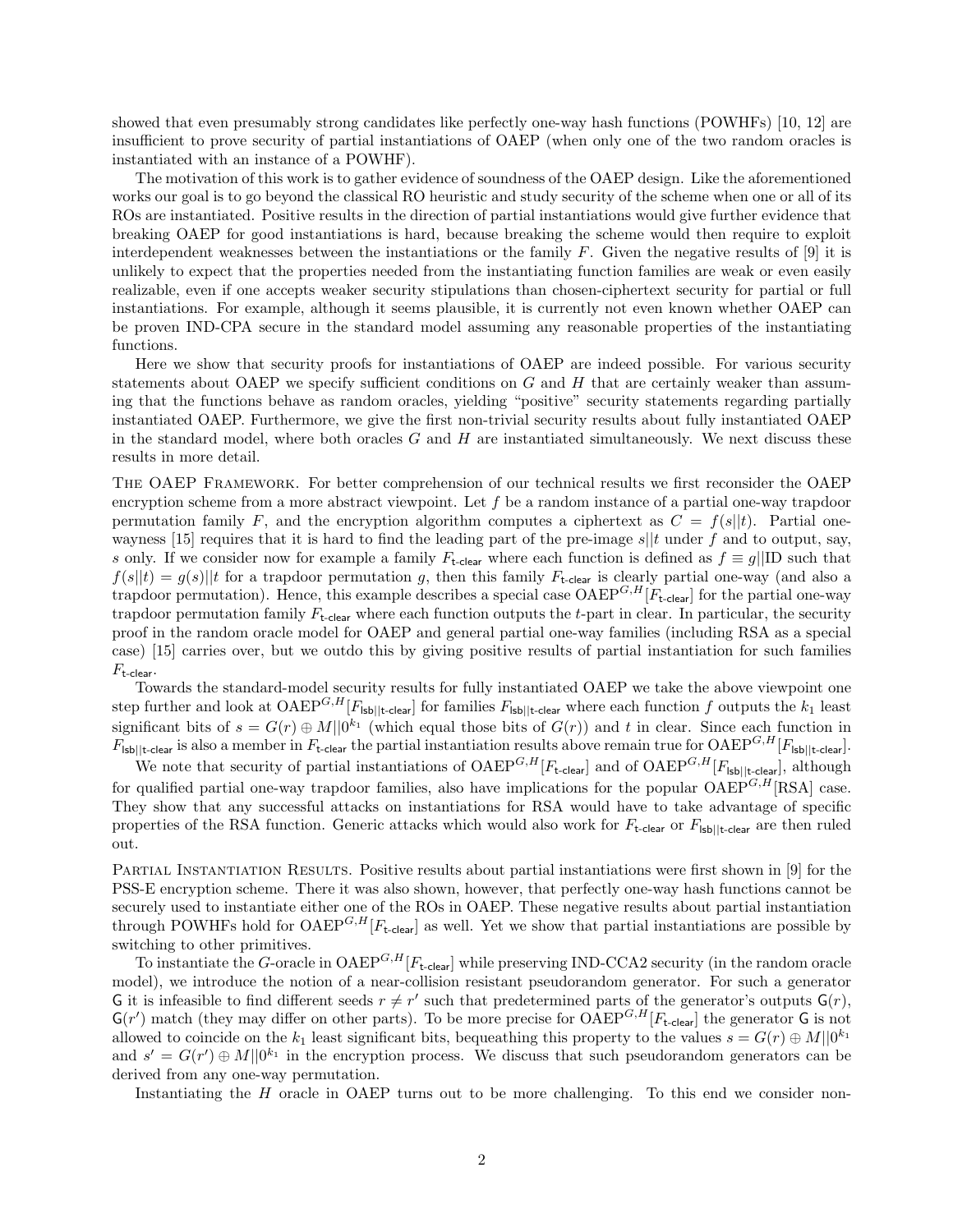malleable pseudorandom generators, where a given image of a seed r should not help significantly to produce an image of a related seed  $r'$ . Instantiating  $H$  through such a non-malleable pseudorandom generator the resulting scheme achieves NM-CPA security, where it is infeasible to convert a given ciphertext into one of a related message. Although this security notion for encryption schemes is not as strong as IND-CCA, it yet exceeds the classical IND-CPA security. That is, Bellare et al. [3] show that NM-CPA implies IND-CPA and is incomparable to IND-CCA1 security. Hence, NM-CPA security of schemes lies somewhere in between IND-CPA and IND-CCA2.<sup>1</sup>

We also show that it is possible to extend the above result and to instantiate the H-oracle in  $O A E P^{G,H}[F_{t-\text{clear}}]$ without even sacrificing IND-CCA2 security (again, for random oracle  $G$ ). This however requires the very strong assumption for the pseudorandom generators which then must be non-malleable under chosen-image attacks. For such a generator non-malleability should even hold if the adversary can learn seeds of chosen images, and such generators resemble chosen-ciphertext secure encryption schemes already. Hence, we see this partial instantiation as a mere plausibility result that one can presumably instantiate oracle H and still have IND-CCA2 security. This is contrast to the results in [11] for example, showing that there are encryption schemes secure in the random oracle model but which cannot be securely realized for any primitive, not even for a secure encryption scheme itself.

As for the existence of non-malleable pseudorandom generators, we are not aware if they can be derived from standard cryptographic assumptions, and we leave this as an interesting open problem. We also remark that, while non-malleability under chosen-image attacks seems to be a rather synthetic property, plain nonmalleability as required in the NM-CPA result appears to be a modest and plausible assumption for typical instantiation candidates like hash functions. For instance, it should not be easy to flip bits in given hash value, affecting bits in the pre-image in a reasonable way.

FULL INSTANTIATION RESULT. Our main result is a standard-model security proof for a fully instantiated OAEP. It is not very reasonable to expect a proof of IND-CCA2 security of OAEP in the standard model, even assuming very strong properties of instantiating functions (although we all would like to see such result). As we mentioned above, we are not aware if one can even show IND-CPA security of fully instantiated OAEP.

Nevertheless we show that OAEP in the standard model can be proven to satisfy a rather strong notion of security notion, namely \$NM-CPA. It is slightly weaker than the standard non-malleability notion NM-CPA in that there is a restriction that an unknown random message is encrypted in the challenge ciphertext. A bit more formally this security notion \$NM-CPA requires that given a public key and a ciphertext of a challenge message chosen uniformly at random from a large message space it is hard to compute a valid ciphertext of a message non-trivially related to the challenge message. Note that this is consistent with how asymmetric schemes are typically used to build hybrid encryption schemes, where the key of the symmetric scheme is derived from a random string encrypted with the public-key scheme. To appreciate the power of the \$NM-CPA definition we note that it implies for example the notion of OW-CPA and, moreover, Bleichenbacher's attack  $[7]$  on PKCS  $\#1$  v1.5 is not possible for \$NM-CPA secure schemes.<sup>2</sup> Thus our result provides better evidence that OAEP resists such attacks, and specifies what properties of the instantiating functions are sufficient for this.

For our full instantiation proof we consider  $O AEP^{G,H}[F_{\text{lsb}}|_{\text{t-clear}}]$  where the t-part and the least significant bits of the s-part are output in clear. To achieve the \$NM-CPA security notion under full instantiation of both oracles G and H in  $OAEP^{G,H}[F_{\text{lsb}}|_{\text{t-clear}}]$  we need to augment the near-collision resistant generator G by a trapdoor property, allowing to invert images efficiently given the trapdoor information; such generators exist if trapdoor permutations exist. We again use a non-malleable pseudorandom generator  $H$  for instantiating  $H$ . Assuming that the generators above exist we show that  $O A E P^{G,H} [F_{\text{lsbl|t-clear}}]$  is \$NM-CPA.<sup>3</sup>

 $1$ We mitigate the notion of NM-CPA such that the relation specifying related messages and the distribution over the messages must be fixed at the outset. This mildly affects the relationship to the IND notions, but we omit technical details in the introduction.

<sup>2</sup>Bleichenbacher's attack works by generating a sequence of ciphertexts from a given ciphertext and verifying validity of the derived ciphertexts by querying the decryption oracle. While requiring *adaptive* queries to recover the entire message, one can view the message in first derived ciphertext in such an attack as having a small (but not negligible) probability of being non-trivially related to the original (possibly random) message.

 $3$ Very recently, Brown [2] has shown that RSA-OAEP cannot be proven OW-CPA under certain security reductions. Our approach here does not fall under this kind of reductions and does not contradict his result. We provide more details in Section 3.2.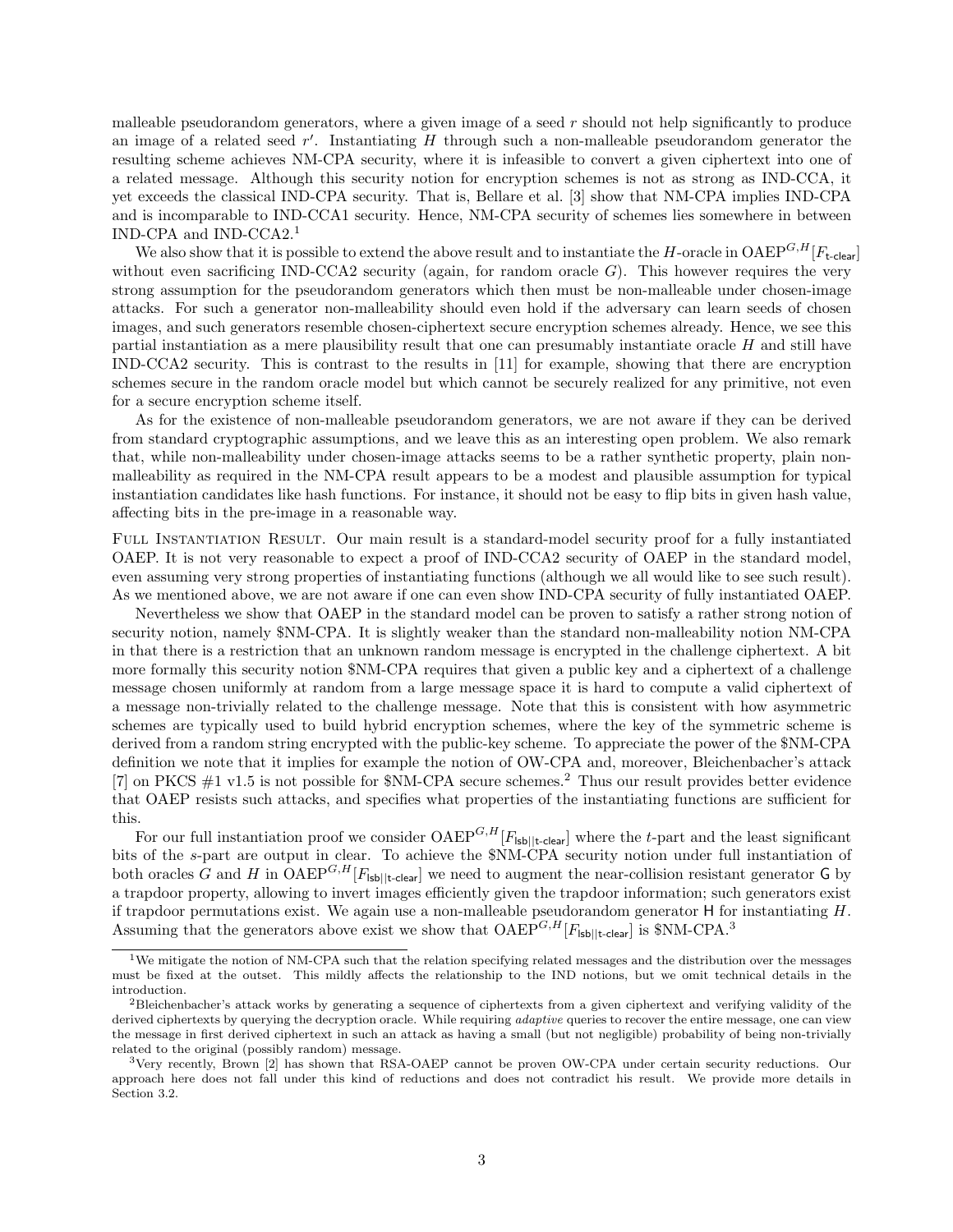To give further evidence of the usefulness of the \$NM-CPA notion we finally show that we can derive a hybrid encryption scheme that is NM-CPA in the random oracle model from an asymmetric scheme secure in the sense of  $N$ M-CPA. For this, one encrypts a random string r with the asymmetric scheme and then runs r through an idealized key derivation process to obtain  $K = G(r)$ , modeled through a random oracle G. The actual message is then encrypted with a symmetric scheme for key  $K$ . The construction of such hybrid encryption schemes resembles the encryption method in SSL/TLS [17]. There, simply speaking, the client encrypts a random string under the server's public key and then both parties derive the actual symmetric key K by hashing the random string iteratively. If one considers this hashing step as an idealized process then our results provide a security guarantee for this technique. Observe that this result is still cast in the random oracle model; yet it separates the security of the key derivation process from the security of the asymmetric encryption scheme and can be seen as a partial instantiation for the random oracles in the encryption algorithm.

PROSPECT. The random oracle model should provide confidence that the design of a cryptographic scheme is sound, even if a security proof in the standard model for this scheme is missing. The heuristic argument is that "good" instantiations of random oracles then give evidence that no "clever" attacks against a scheme work. But the well-known negative results about the random oracle principle have raised some doubts how much confidence this security heuristic really gives.

The approach we take here towards challenging the doubts is to trade security goals against partial or full instantiations of random oracles. Our "test case" OAEP shows that this is a viable way and gives more insights in "how clever" attacks against the instantiations would have to be. And while this still does not rule out the possibility of extraordinary attacks we see this as an important supplement to the random oracle heuristic and to the question how instantiating candidates should be selected, hopefully inciting other results along this direction.

#### 2 Preliminaries

If S is a set then  $x \stackrel{\ast}{\leftarrow} S$  means that the value x is chosen uniformly at random from S. If A is a deterministic (resp. randomized algorithm) with a single output then  $x \leftarrow \mathcal{A}(y, z, \dots)$  (resp.  $x \stackrel{\$}{\leftarrow} \mathcal{A}(y, z, \dots)$ ) means that the value x is assigned the output of A for input  $(y, z, \ldots)$ . An algorithm is called efficient if it runs in polynomial time in the input length (which, in our case, usually refers to polynomial time in the security parameter).

A function family  $F = \bigcup_k F(1^k)$  consists of sets of functions  $F(1^k) = \{f : \{0,1\}^{m(k)} \to \{0,1\}^{n(k)}\}$ . It is called a family of trapdoor permutations if for each  $f \in F(1^k)$  there exists  $f^{-1}$  such that  $f(f^{-1}) \equiv ID$ . We usually identify the functions f and  $f^{-1}$  simply with their descriptions, and write  $(f, f^{-1}) \stackrel{\text{s}}{\leftarrow} F(1^k)$  for the random choice of f (specifying also  $f^{-1}$ ) from the family  $F(1^k)$ . Unless stated differently the minimal assumption about a function family in this paper is that it is one-way, and that it is efficiently computable.

#### 2.1 The OAEP Framework

The OAEP encryption framework [5] is parameterized by integers  $k, k_0$  and  $k_1$  (where  $k_0, k_1$  are linear functions of k) and makes use of a trapdoor permutation family F with domain and range  $\{0,1\}^k$  and two random oracles

$$
G: \{0,1\}^{k_0} \to \{0,1\}^{k-k_0}
$$
 and  $H: \{0,1\}^{k-k_0} \to \{0,1\}^{k_0}$ .

The message space is  $\{0,1\}^{k-k_0-k_1}$ . The scheme  $OAEP^{G,H}[F] = (K,\mathcal{E},\mathcal{D})$  is defined as follows:

- The key generation algorithm  $\mathcal{K}(1^k)$  picks a pair  $(f, f^{-1}) \leftarrow F(1^k)$  at random. Let pk specify f and let sk specify  $f^{-1}$ .
- The encryption algorithm  $\mathcal{E}(pk, M)$  picks  $r \stackrel{\$}{\leftarrow} \{0,1\}^{k_0}$ , and computes  $s \leftarrow G(r) \oplus (M||0^{k_1})$  and  $t \leftarrow$  $H(s) \oplus r$ . It finally outputs  $C \leftarrow f(s||t)$ .
- The decryption algorithm  $\mathcal{D}(sk, C)$  computes  $s \mid t \leftarrow f^{-1}(C), r \leftarrow t \oplus H(s)$  and  $M \leftarrow s \oplus G(r)$ . If the last  $k_1$  bits of M are zeros, then it returns the first  $k - k_0 - k_1$  bits of M, else it returns  $\perp$ .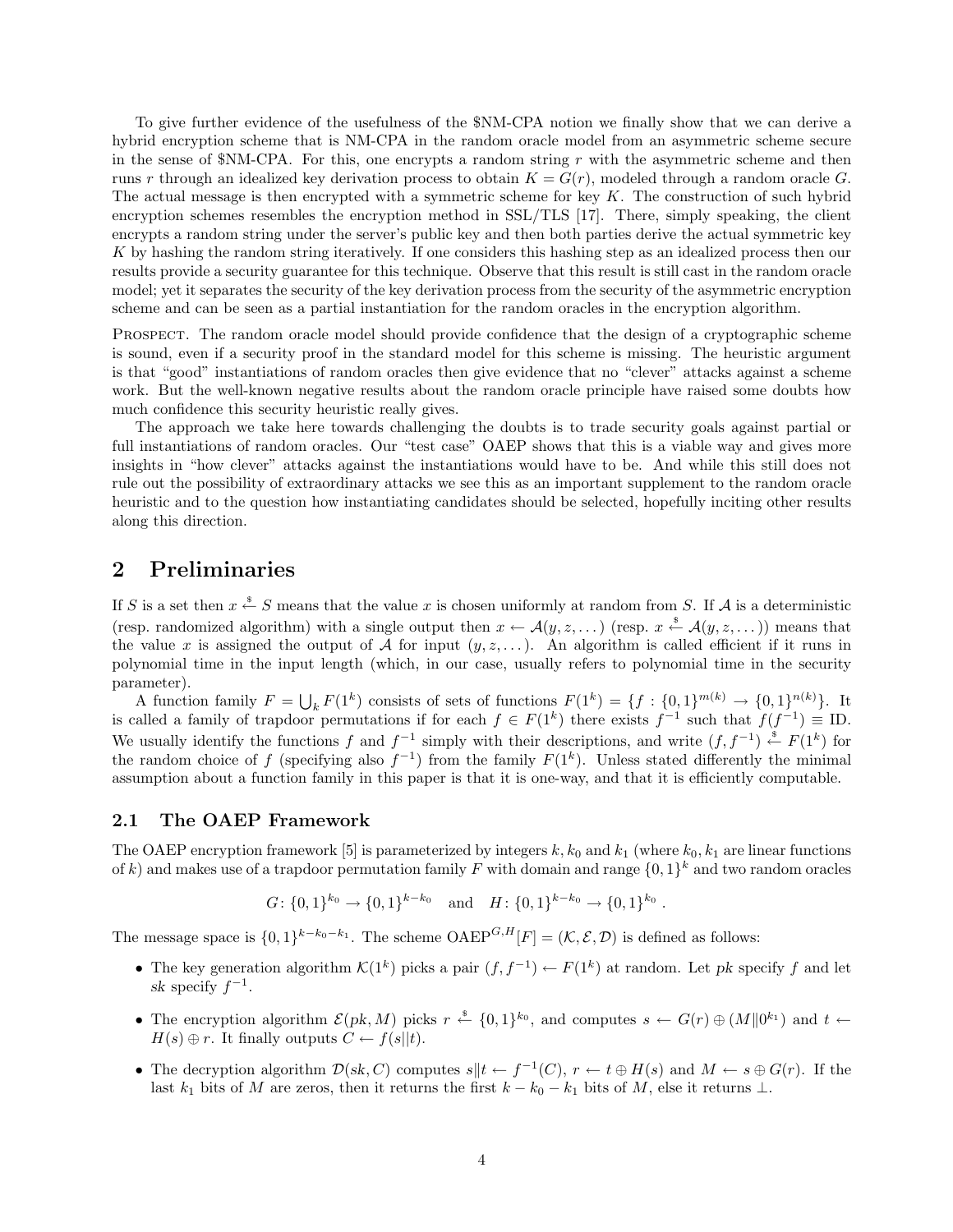The encryption scheme  $OAEP^{G,H}[F]$  is IND-CCA2 secure in the RO model if the underlying trapdoor permutation family  $F$  is partial one-way [15].

As a side effect of the partial one-wayness result for OAEP [15] we can immediately conclude security of a particular OAEP variant, where we use partial one-way trapdoor permutation family  $F_{\text{t-clear}}$  based on a trapdoor permutation function family F. Namely, each function  $f_{\text{t-clear}}: \{0,1\}^k \to \{0,1\}^k$  in  $F_{\text{t-clear}}$  is described by  $f_{\text{t-clear}}(s||t) \equiv f(s)||\text{ID}(t) = f(s)||t$  for a one-way permutation  $f: \{0,1\}^{k-k_0} \to \{0,1\}^{k-k_0}$ , i.e., the t-part is output in clear. A random instance  $(f_{\text{t-clear}}, f_{\text{t-clear}}^{-1}) \leftarrow F_{\text{t-clear}}(1^k)$  is sampled by picking  $(f, f^{-1}) \leftarrow F(1^k)$  and setting  $f_{t-\text{clear}}$  as above (the inverse  $f_{t-\text{clear}}^{-1}$  is straightforwardly defined). Then  $F_{t-\text{clear}}$  is clearly partial one-way and thus  $OAEP^{G,H}[F_{t-\text{clear}}]$  IND-CCA2 secure in the random oracle model.

Analogously, we consider another important variant of OAEP where we also output the  $k_1$  least significant bits  $\text{lsb}_{k_1}(s)$  of s in clear and merely apply the trapdoor function f to the leading  $k - k_0 - k_1$  bits of s. That is, a random function  $f_{\text{lsb}||\text{t-clear}}: \{0,1\}^k \to \{0,1\}^k$  in  $F_{\text{lsb}||\text{t-clear}}(1^k)$  is described by a random trapdoor permutation  $f: \{0,1\}^{k-k_0-k_1} \to \{0,1\}^{k-k_0-k_1}$  and  $f_{\text{lsb}||\text{t-clear}}(s||t) = f(s_{1...k-k_0-k_1})||\text{lsb}_{k_1}(s)||t$ . Note that since  $s = G(r) \oplus M \mid 0^{k_1}$  this means that we output the least significant bits  $\text{lsb}_{k_1}(G(r))$  of  $G(r)$  and t in clear. For this reason we sometimes write  $s||\gamma$  instead of s and denote by  $\gamma$  the  $k_1$  bits  $lsb_{k_1}(G(r))$  such that  $f_{\text{lsb}||\text{t-clear}}(s||\gamma||t) = f(s)||\gamma||t$ .  $F_{\text{lsb}||\text{t-clear}}$  is clearly partial one-way and  $OAEP^{G,H}[F_{\text{lsb}||\text{t-clear}}]$  is IND-CCA2 secure in the random oracle model.

In both cases we often identify  $F_{\text{t-clear}}$  resp.  $F_{\text{lsb||t-clear}}$  simply with the underlying family F and vice versa. In particular we often denote a random function from  $F_{t-\text{clear}}$  or  $F_{\text{lsbl}|t-\text{clear}}$  simply by f. We call  $F_{t-\text{clear}}$  resp.  $F_{\text{lsb}||t-\text{clear}}$  the induced family of F.

RANDOM ORACLE INSTANTIATIONS. For an instantiation of the random oracle G in  $O A E P^{G,H}[F]$  we consider a pair of efficient algorithms  $G = (KGenG, G)$  where KGenG on input  $1^k$  returns a random key K and the deterministic algorithm<sup>4</sup> G maps this key K and input  $r \in \{0,1\}^{k_0}$  to an output string  $G(K,r) = G_K(r)$  of  $k - k_0$  bits. Then we write OAEP<sup>G,H</sup>[F] for the encryption scheme which works as defined above, but where the key pair  $(sk, pk)$  is now given by  $sk = (f^{-1}, K)$  and  $pk = (f, K)$  and where each evaluation of  $G(r)$  is replaced by  $G_K(r)$ . We say that  $OAEP^{\mathcal{G},H}[F]$  is a partial G-instantiation of OAEP through  $\mathcal{G}$ .

A partial H-instantiation  $OAEP^{G,\mathcal{H}}[F]$  of  $OAEP$  through H and partial instantiations of the aforementioned OAEP variations are defined accordingly. If we instantiate both oracles  $G, H$  simultaneously then we speak of a full instantiation  $OAEP^{\mathcal{G},\mathcal{H}}[F]$  of  $OAEP$  through  $\mathcal G$  and  $\mathcal H$ .

#### 2.2 Security of Encryption Schemes

In this section we review the relevant security notions for asymmetric encryption schemes  $AS = (K, \mathcal{E}, \mathcal{D})$ . In addition to indistinguishability under chosen-plaintext and chosen-ciphertext attacks (IND-CPA, IND-CCA1, IND-CCA2) —see Appendix A for formal definitions— we occasionally also rely on the notions of non-malleability. This notion was introduced and formalized in [14, 3]. The most basic version is called NM-CPA and says that a ciphertext of a message  $M^*$  should not help to find a ciphertext of a related message M, where the distribution of message  $M^*$  is defined by an efficient distribution M and related messages are specified by an efficient relation  $R$ , both chosen by the adversary.

Definition 2.1 (NM-CPA) Let AS be an asymmetric encryption scheme. Then AS is called secure in the sense of NM-CPA if for for every efficient algorithm A the following random variables  $\text{Exp}_{\mathsf{AS},\mathcal{A}}^{\text{nm-cpa-1}}(k)$ ,  $\mathbf{Exp}_{\mathsf{AS},\mathcal{A}}^{\text{nm-cpa-0}}(k)$  are computationally indistinguishable:

<sup>&</sup>lt;sup>4</sup>In general, the instantiating functions can be randomized. This requires some care with the decryption algorithms and possibly introduces new attacks. Since our results all hold with respect to deterministic algorithms this is beyond our scope here; see [9] for more details.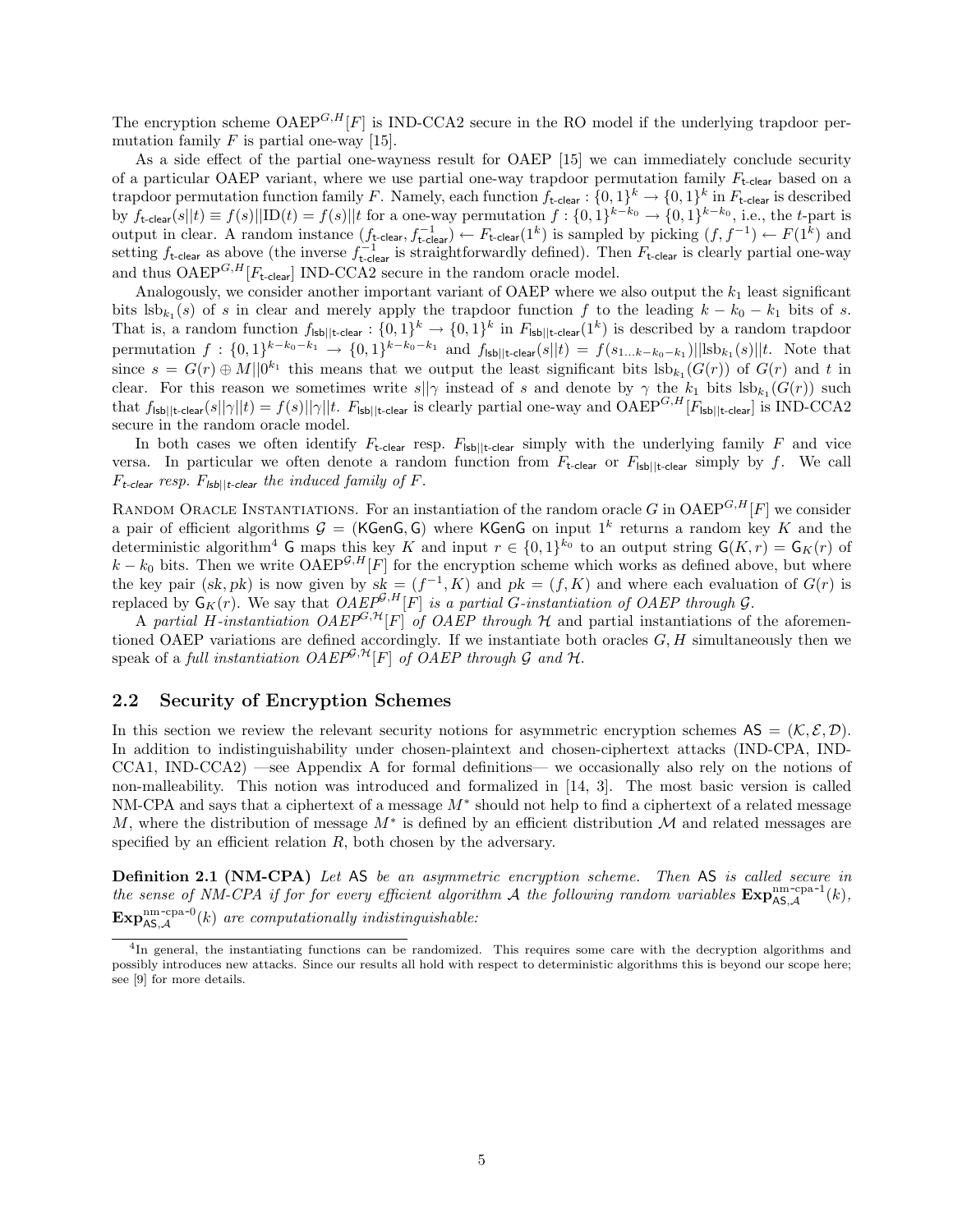

It is assumed that the messages in the support of  $M$  have equal length.

We note that the original definition of NM-CPA in [3] actually allows the adversary to output a vector of ciphertexts. Our results for OAEP merely hold with respect to binary relations and therefore we restrict the definition here to such relations. We remark that the aforementioned relationships of NM-CPA to the indistinguishability notions, e.g., that this notion is strictly stronger than the one of IND-CPA, hold for relations of arity two as well.

We define a weaker security notion is that of \$NM-CPA where the adversary does not have the ability to choose a distribution over the messages, but where a random message is encrypted and the adversary tries to find a ciphertext of a related message.

**Definition 2.2 (\$NM-CPA)** Let  $AS = (K, \mathcal{E}, \mathcal{D})$  be an asymmetric encryption scheme and let M for input  $1^k$  describe the uniform distribution over all  $\ell(k)$  bit strings for some polynomial  $\ell$ . Then AS is called secure in the sense of  $\mathcal{S}NM$ -CPA if for for every efficient algorithm  $\mathcal A$  and for every efficient relation  $R$  the following random variables  $\exp_{AS,A,M,R}^{\text{Sim-cpa-1}}(k)$ ,  $\exp_{AS,A,M,R}^{\text{Sim-cpa-1}}(k)$  are computationally indistinguishable:



While the notion of  $N$ M-CPA is weaker than the one of NM-CPA —in addition to the restriction to uniformly distributed messages the relation is now fixed in advance— it yet suffices for example to show security in the sense of OW-CPA (where the adversary's goal is to recover a random message in a given ciphertext) and it also covers Bleichenbacher's attack on PKCS  $#1$  v1.5. In Section 5 we also show that the notion of \$NM-CPA is enough to derive NM-CPA security under an idealized key derivation function. Namely, one encrypts a random string  $r$  under the \$NM-CPA public-key encryption scheme and then pipes  $r$  through a random oracle G to derive a key  $K = G(r)$  for the symmetric scheme. In fact, one can view the SSL encryption method where the client sends an encrypted random key to the server and both parties derive a symmetric key through a complicated hash function operation as a special case of this method. Then this result about lifting \$NM-CPA to NM-CPA security, together with the \$NM-CPA security proof for the full instantiation of OAEP<sub>lsb||t-clear</sub>, provides an interesting security heuristic (as long as the key derivation process behaves in an ideal way).

#### 2.3 Pseudorandom Generators

Typically, the minimal expected requirement when instantiating a random oracle is that the instantiating function describes a pseudorandom generator, consisting of the key generation algorithm KGen producing a public key K and the evaluation algorithm G mapping a random seed  $r$  with key K to the pseudorandom output. Usually the output of this generator should still look random when some side information  $\text{hint}(r)$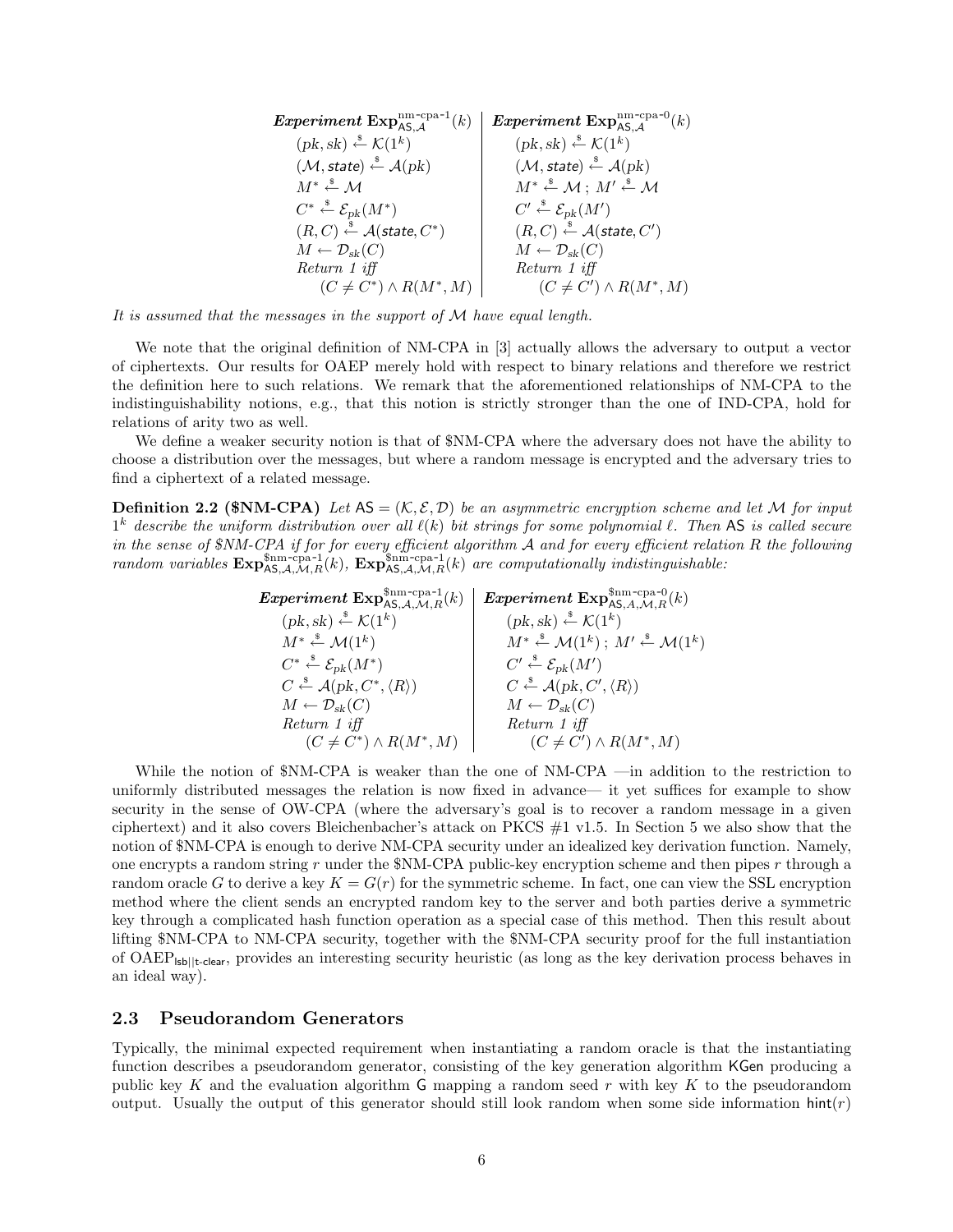about the seed r is given. This probabilistic function hint must be of course uninvertible, a weaker notion than one-wayness (cf. [10]).

We also incorporate into the definition the possibility that the key generation algorithm outputs some secret trapdoor information  $K^{-1}$  in addition to K. Given this information  $K^{-1}$  one can efficiently invert images. If this trapdoor property is not required we can assume that  $K^{-1} = \perp$  and often omit  $K^{-1}$  in the key generator's output.

Definition 2.3 ((Trapdoor) Pseudorandom Generator) Let KGen be an efficient key-generation algorithm that takes as input  $1^k$  for  $k \in \mathbb{N}$  and outputs a key K; let G be an efficient deterministic evaluation algorithm that, on input K and a string  $r \in \{0,1\}^k$  returns a string of length  $\ell(k)$ . Then  $\mathcal{G} = (\mathsf{KGen},\mathsf{G})$  is called a pseudorandom generator (with respect to hint) if the following random variables are computationally indistinguishable:

- Let  $K \leftarrow \mathsf{KGen}(1^k)$ ,  $r \stackrel{\$}{\leftarrow} \{0,1\}^k$ ,  $h \leftarrow \mathsf{hint}(r)$ , output  $(K, \mathsf{G}(K, r), h)$ .
- Let  $K \leftarrow \mathsf{KGen}(1^k)$ ,  $r \stackrel{\$}{\leftarrow} \{0,1\}^k$ ,  $h \leftarrow \mathsf{hint}(r)$ ,  $u \leftarrow \{0,1\}^{\ell(n)}$ , output  $(K, u, h)$ .

Furthermore, if there is an efficient algorithm TdG such that for any  $k \in \mathbb{N}$ , any  $(K, K^{-1}) \leftarrow \mathsf{KGen}(1^k)$ , any  $r \in \{0,1\}^k$  we have  $\mathsf{G}(K,\mathsf{TdG}(K^{-1},\mathsf{G}(K,r))) = \mathsf{G}(K,r)$  then (KGen, G, TdG) is called a trapdoor pseudorandom generator.

For our results about OAEP we often need further properties from the pseudorandom generator, including near-collision resistance and non-malleability. The former means that given a seed  $r$  it is hard to find a different seed r' such that  $G(K, r)$  and  $G(K, r')$  coincide on a predetermined set of bits (even if they are allowed to differ on the other bits). Non-malleability refers to generators where the generator's output for a seed should not help to produce an image of a related seed. We give precise definitions and details concerning existential questions on site.

### 3 Partial Instantiations for OAEP

In this section we prove security of partial instantiations of OAEP. Our results show that one can replace either one of the random oracle in OAEP by reasonable primitives and still maintain security (in the random oracle model).

#### 3.1 Instantiating the G-Oracle for IND-CCA2 security

We first show how to construct a pseudorandom generator with a special form of collision-resistance. This property says that finding an input r' to a random input r, such that  $\mathsf{G}(K,r)$  and  $\mathsf{G}(K,r')$  coincide on the k least significant bits  $\text{lsb}_k(\mathsf{G}(K,r))$ ,  $\text{lsb}_k(\mathsf{G}(K,r'))$ , is infeasible. According to comparable collision types for hash functions [6] we call this *near-collision resistance*.

Definition 3.1 (Near-collision Resistant Pseudorandom Generator) A pseudorandom generator  $\mathcal{G} =$ (KGen, G) is called near-collision resistant (for the least significant k bits) if for any efficient algorithm  $\mathcal C$ the following holds: Let  $K \leftarrow \mathsf{KGen}(1^k)$ ,  $r \leftarrow \{0,1\}^k$ ,  $r' \leftarrow \mathcal{C}(K,r)$ . Then the probability that  $r \neq r'$  but  $lsb_k(G(K,r)) = lsb_k(G(K,r'))$  is negligible.

Near-collision resistant generators can be built, for example, from one-way permutations via the wellknown Yao-Blum-Micali construction  $[21, 8]$ . In that case, given a family G of one-way permutations the key generation algorithm  $\mathsf{KGen}_{\mathrm{YBM}}(1^k)$  of this generator simply picks a random instance  $g: \{0,1\}^k \to \{0,1\}^k$  of  $G(1^k)$ , and  $G_{YBM}(g,r) = (hb(r), hb(g(r)), \ldots, hb(g^{n-1}(r)), g^n(r))$  is defined through the hardcore bits hb of g. Since g is a permutation different inputs  $r \neq r'$  yield different output parts  $g^{n}(r) \neq g^{n}(r')$ .

Given a near-collision resistant pseudorandom generator we show how to instantiate the G-oracle in OAEP<sup>G,H</sup>[ $F_{t-\text{clear}}$ ] for the family  $F_{t-\text{clear}}$  which is induced by a trapdoor permutation family F (i.e., where a member  $f: \{0,1\}^{k-k_0} \to \{0,1\}^{k-k_0}$  of F is applied to the k-bit inputs such that the lower  $k_0$  bits are output in clear).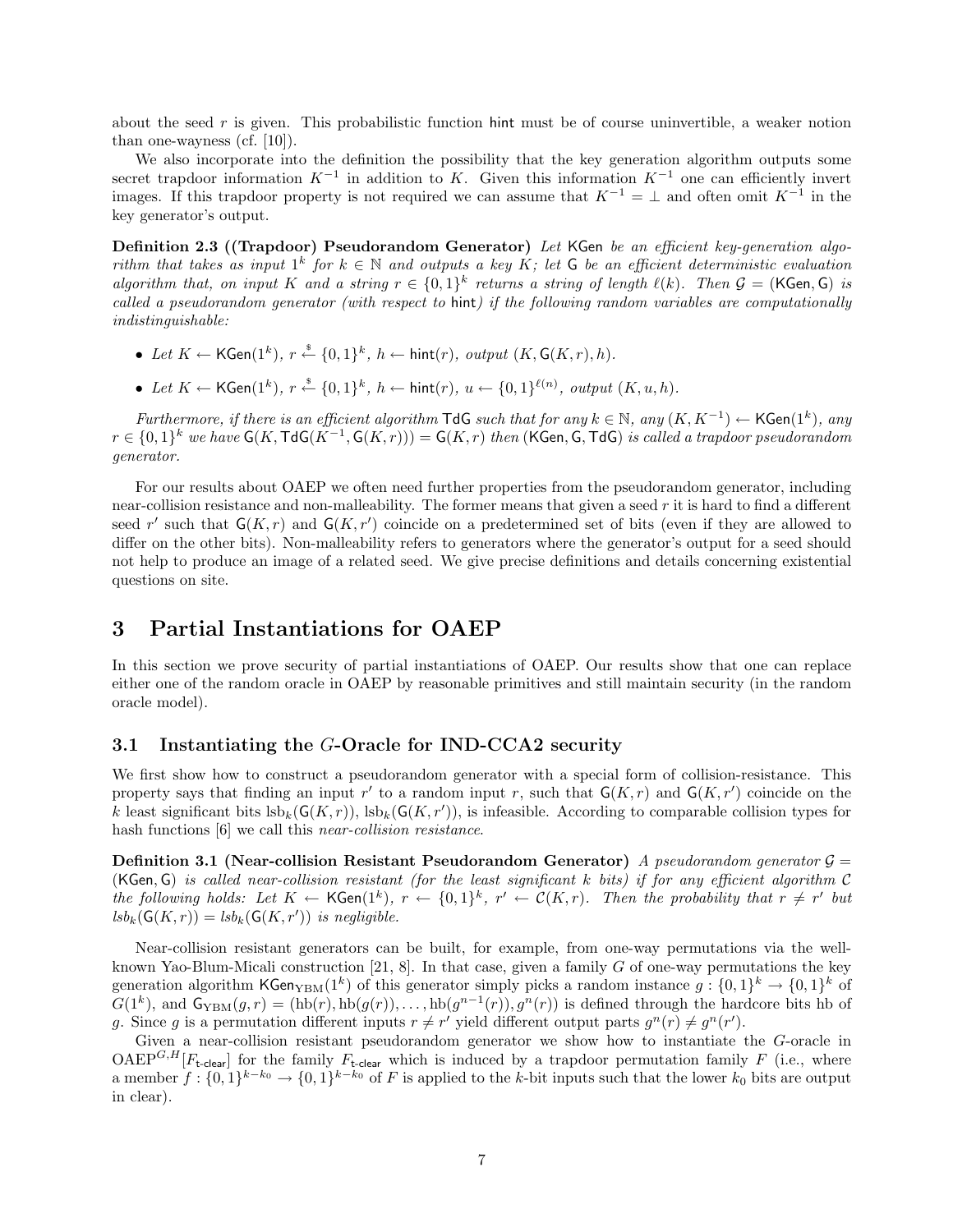**Theorem 3.2** Let  $\mathcal{G} = (\mathsf{KGenG}, \mathsf{G})$  be a pseudorandom generator which is near-collision resistant (for the  $k_1$  least significant bits). Let F be trapdoor permutation family and let  $F_{t-\text{clear}}$  be the induced partial oneway trapdoor permutation family defined in Section 2.1. Then the partial G-instantiation  $OAEP^{G,H}[F_{t-\text{clear}}]$  of  $OAEP$  through  $G$  is IND-CCA2 in the random oracle model.

The full proof appears in Appendix B. The idea is to gradually change the way the challenge ciphertext (encrypting one of two adversarially chosen messages, the hidden choice made at random) is computed in a sequence of games. We show that each of these steps does not change an adversary's success probability of predicting the secret choice noticeably:

- Initially, in Game<sup>0</sup> the challenge ciphertext  $f(s^*)||t^*$  for message  $M^*$  is computed as in the scheme's description by  $s^* = \mathsf{G}(K,r^*) \oplus M^* || 0^{k_1}$  for the near-collision resistant generator G and  $t^* = H(s^*) \oplus r^*$ for random oracle H.
- In Game<sup>1</sup> the ciphertext is now computed by setting  $s^* = G(K, r^*) \oplus M^* || 0^{k_1}$  as before, but letting  $t^* = \omega \oplus r^*$  for a random  $\omega$  which is independent of  $H(s^*)$ . Because H is a random oracle this will not affect the adversary's success probability, except for the rare case that the adversary queries H about  $s^*$ .
- In Game<sup>2</sup>, in a rather cosmetic change, we further substitute  $t^* = \omega \oplus r^*$  simply for  $t^* = \omega$ , making the  $t$ -part independent of the generator's pre-image  $r^*$ .
- in Game<sup>3</sup> we use the pseudorandomness of generator G to replace  $s^* = G(K, r^*) \oplus M^* || 0^{k_1}$  by  $s^* =$  $u \oplus M^* \parallel 0^{k_1}$  for a random u.

Since ciphertexts in the last game are distributed independently of the actual message security of the original scheme follows, after a careful analysis that decryption queries do not help; this is the step where we exploit that H is still a random oracle and that  $G$  is near-collision resistant. Namely, the near-collision resistance prevents an adversary from transforming the challenge ciphertext for values  $r^*$ ,  $s^*$  into a valid one for the same s<sup>\*</sup> but a different r; otherwise the least significant bits of  $s^* = G(K, r^*) \oplus M^* ||0^{k_1} = G(K, r) \oplus M||0^{k_1}$  would not coincide and the derived ciphertext would be invalid with high probability. Given this, the adversary must always use a "fresh" value s when submitting a ciphertext to the decryption oracle, and must have queried the random oracle H about s before (or else the ciphertext is most likely invalid). But then the adversary already "knows"  $r = t \oplus H(s)$  —recall that for  $F_{t-\text{clear}}$  the t-part is included in clear in ciphertexts— and therefore "knows" the (padded) message  $M||z = s \oplus G(K, r)$  encapsulated in the ciphertext.

#### 3.2 Instantiating the H-Oracle

To instantiate the H-oracle we introduce the notion of a non-malleable pseudorandom generator. For such a pseudorandom generator it should be infeasible to find for a given image  $y^* = H_K(s^*)$  of a random  $s^*$  a different image  $y = H_K(s)$  of a related value s, where the corresponding efficient relation  $R(s^*, s)$  must be determined before seeing K and  $y^*$ .<sup>5</sup> More precisely, we formalize non-malleability of a pseudorandom generator by the indistinguishability of two experiments. For any adversary  $\beta$  it should not matter whether  $\beta$  is given  $f(s^*)$ ,  $y^* = H_K(s^*)$  or  $f(s^*)$ ,  $y' = H_K(s')$  for an independent s' instead: the probability that B outputs  $f(s)$  and  $y = H<sub>K</sub>(s)$  such that s is related to s<sup>\*</sup> via relation R should be roughly the same in both cases.<sup>6</sup>

**Definition 3.3 (Non-Malleable Pseudorandom Generator)** Assume  $\mathcal{H} = (K\text{GenH}, H)$  is a pseudorandom generator (which is pseudorandom with respect to  $\text{hint}(x) = (f, f(x))$  for  $(f, f^{-1}) \leftarrow F(1^k)$  from the trapdoor function family F). Then  $H$  is called non-malleable with respect to hint if for any efficient algorithm B and any efficient relation R the following random variables  $\text{Exp}_{\mathcal{H},\mathcal{B},F,R}^{nm-cma-1}(k)$ ,  $\text{Exp}_{\mathcal{H},\mathcal{B},F,R}^{nm-cma-0}(k)$  are computationally indistinguishable, where the experiments are defined as follows.

<sup>&</sup>lt;sup>5</sup>We are thankful to the people from the Ecrypt network for pointing out that a possibly stronger definition for adaptively chosen relations allows trivial relations over the images and cannot be satisfied.

 $6$ Adding the image under the trapdoor permutation uniquely determines the pre-image of the pseudorandom generator's output and enables us to specify  $R(s^*, s)$  via the pre-images. Since this also bundles the security of the trapdoor permutation and the generator, Brown's recent impossibility result about security reductions for OAEP [2] does not apply.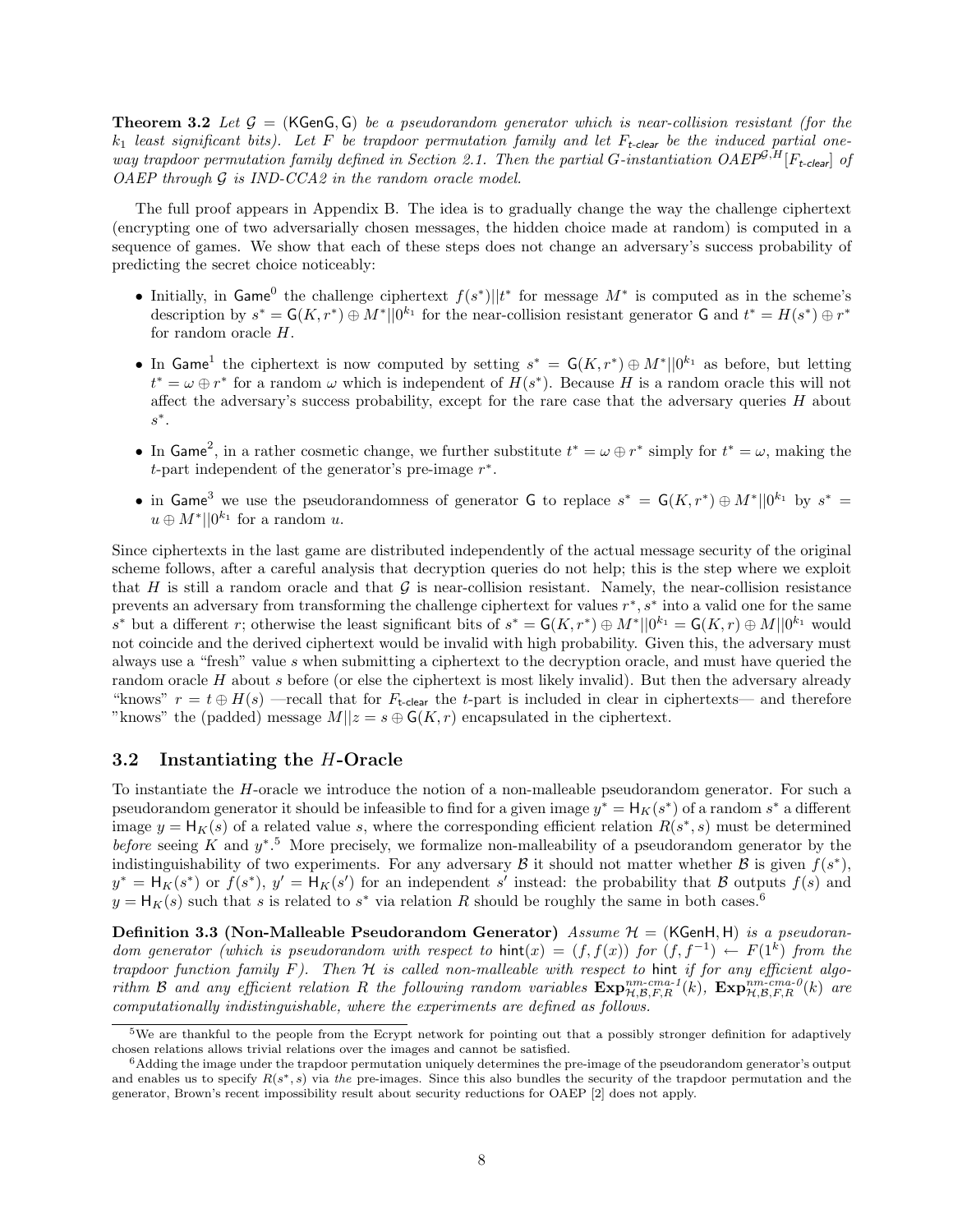| Experiment                                             | Exp <sub>G,B,F,R</sub>                                |
|--------------------------------------------------------|-------------------------------------------------------|
| $K \stackrel{*}{\leftarrow} \text{KGenH}(1^k)$         | $K \stackrel{*}{\leftarrow} \text{KGenH}(1^k)$        |
| $(f, f^{-1}) \stackrel{*}{\leftarrow} F$               | $(f, f^{-1}) \stackrel{*}{\leftarrow} F$              |
| $s^* \stackrel{*}{\leftarrow} \{0,1\}^k$               | $(f, f^{-1}) \stackrel{*}{\leftarrow} F$              |
| $y^* \stackrel{*}{\leftarrow} H_K(s^*)$                | $y' \stackrel{*}{\leftarrow} H_K(s')$                 |
| $(z, y) \stackrel{*}{\leftarrow} B(K, f, f(s^*), y^*)$ | $(z, y) \stackrel{*}{\leftarrow} B(K, f, f(s^*), y')$ |
| $s \leftarrow f^{-1}(z)$                               | $l$ Return 1 iff                                      |
| $R(s^*, s) \wedge H_K(s) = y \wedge s^* \neq s$        | $R(s^*, s) \wedge H_K(s) = y \wedge s^* \neq s$       |

Given a non-malleable pseudorandom generator we can prove NM-CPA security of the partial H-instantiation of OAEP, under the restriction that the adversarial chosen message distribution and relation are defined at the beginning of the attack via  $(M, R, \text{state}) \leftarrow \mathcal{A}(1^k)$  and thus depend only the security parameter. This relaxed notion still implies for example IND-CPA security (but for messages picked independently of the public key), is still incomparable to IND-CCA1 security, and also thwarts Bleichenbacher's attack. We call such schemes NM-CPA for pre-defined message distributions and relations.

**Theorem 3.4** Let F be a trapdoor permutation family and let  $F_{\text{t-clear}}$  be the induced partial one-way trapdoor permutation family. Let  $\mathcal{H} = (KGenH, H)$  be a pseudorandom generator (with respect to hint(x) =  $(f, f(x))$ for  $(f, f^{-1}) \leftarrow F(1^k)$ . Assume further that H is non-malleable with respect to hint. Then the partial Hinstantiation  $OAEP^{G,H}[F_{t-\text{clear}}]$  through H is NM-CPA for pre-defined message distributions and relations in the random oracle model.

The proof idea is as follows. Assume that an attacker, given a ciphertext for some values  $r^*, s^*$  (which uniquely define the message in a ciphertext), tries to prepare a related ciphertext for some value  $r \neq r^*$ , without having queried random oracle G about  $r$  before. Then such a ciphertext is most likely invalid because with overwhelming probability the least significant bits of  $s \oplus G(r)$  are not zero. Else, if  $r = r^*$ , then we must have  $f(s) \neq f(s^*)$  and  $s \neq s^*$ , since the adversarial ciphertext must be different for a successful attack. But then the values  $H(K, s^*)$  and  $H(K, s)$  for different pre-images must be related via the ciphertext's relation, contradicting the non-malleability of the generator H. In any other case, if  $r \neq r^*$  and r is among the queries to G, the random value  $G(r^*)$  is independent of  $G(r)$ . So must be the messages  $M^*||0^{k_1} = s^* \oplus G(r^*)$  and  $M||0^{k_1} = s \oplus G(r)$ , as required for non-malleability. Details can be found in Appendix C.

Replacing the H-oracle without violating IND-CCA2 security is more ambitious and we require a very strong assumption on the pseudorandom generator, called non-malleability under chosen-image attacks (where the adversary can also make inversion queries to the trapdoor pseudorandom generator). Since any pseudorandom generator with this property is already close to a chosen-ciphertext secure encryption scheme, we rather see this as an indication that a partial instantiation might be possible and that separation results as [11, 18, 19, 1, 16, 20, 9, 13] seem to be hard to find. The formal treatment of the following and the proof appear in Appendix D

**Theorem 3.5** Let F be trapdoor permutation family and let  $F_{t-\text{clear}}$  be the induced partial one-way trapdoor permutation family defined in Section 2.1. Let  $\mathcal{H} =$  (KGenH, H, TdH) be a trapdoor pseudorandom generator which is non-malleable under chosen-image attacks (with respect to  $\text{hint}(x) = (f, f(x))$  for  $(f, f^{-1}) \leftarrow F_{t-\text{clear}}(1^k)$ ). Then the partial H-instantiation  $O A E P^{G,\mathcal{H}}[F_{t-\text{clear}}]$  through H is IND-CCA2 in the random oracle model.

### 4 Full Instantiation for OAEP

In this section we prove that there exists a full instantiation of  $OAEP_{\text{lsb}||t-\text{clear}}$  which is secure in the sense of \$NM-CPA in the standard model, implying for example that the scheme is OW-CPA. Recall that in OAEP<sub>lsb||t-clear</sub> we write  $s||\gamma = G(s) \oplus M||0^{k_1}$  instead of s to name the least significant bits explicitly.

To prove our result we need a near-collision resistant trapdoor pseudorandom generator, i.e., which combines near-collision resistance with the trapdoor property. Such generators can be easily built by using again the Blum-Micali-Yao generator, but this time by deploying a trapdoor permutation  $g$  instead of a one-way permutation, i.e., the generator's output for random r is given by  $G_{YBM}(g,r) = (hb(r), hb(g(r)), \ldots, hb(g^{n-1}(r)), g^{n}(r)).$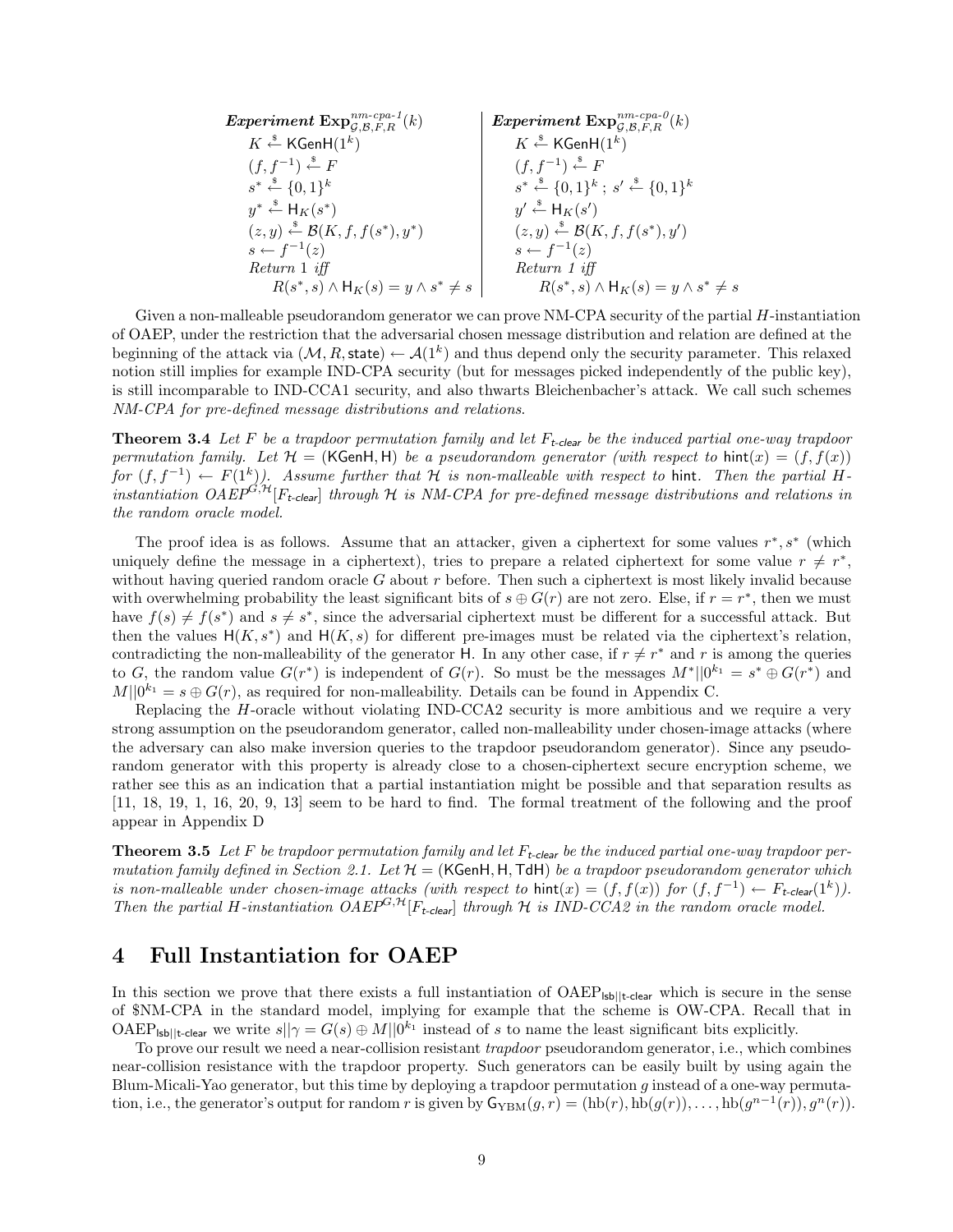Letting  $K^{-1}$  contain the trapdoor information  $g^{-1}$  algorithm TdG can easily invert the  $k_1$  least significant bits  $y$  of the output to recover a pre-image  $r$ .

To be precise we make use of two additional, specific properties of the Blum-Micali-Yao generator. First, we assume that recovering a pre-image is possible given the  $k_1$  least significant bits only, i.e., without seeing the remaining part of the image. To simplify the proof we furthermore presume that the  $k_1$  least significant bits of the generator's output are statistically close to uniform (over the choice of the seed).<sup>7</sup> We simply refer to generators with the above properties as a near-collision resistant trapdoor pseudorandom generator (for the least significant k bits).

**Theorem 4.1** Let F be trapdoor permutation family and let  $F_{\text{lsb||t-clear}}$  be the induced partial one-way trapdoor permutation family. Let  $\mathcal{G} = (\mathsf{KGenG}, \mathsf{G})$  be a near-collision resistant trapdoor pseudorandom generator (for the  $k_1$  least significant bits). Let  $H = (KGenH, H)$  be a generator which is pseudorandom and non-malleable with respect to hint $(s||\gamma) = (f, f(s)||\gamma)$  for  $(f, f^{-1}) \leftarrow F(1^k)$ . Then the full instantiation  $OAEP^{\mathcal{G},\mathcal{H}}[F_{\mathsf{Ish}||\mathsf{t}-\mathsf{clear}}]$ through  $\mathcal G$  and  $\mathcal H$  is \$NM-CPA.

The proof appears in Appendix E. The basic idea is similar to the one of NM-CPA security for the partial  $H$ -instantiation. The important difference is that the randomness of the encrypted message  $M$  in a ciphertext  $f(s)||\gamma||t$  for  $s||\gamma = \mathsf{G}_K(r) \oplus M||0^{k_1}$  helps to overcome otherwise existing "circular" dependencies between  $\mathcal G$ and  $H$  in the computations of ciphertexts (which, in the partial instantiation case, do not occur due to the fact that  $G$  is a random oracle).

### 5 Hybrid Encryption from \$NM-CPA Schemes

We show that a public-key scheme which is secure in the sense of  $N$ M-CPA (i.e., for pre-defined relations), together with an IND-CCA2 secure symmetric scheme suffices to build a NM-CPA secure hybrid scheme in the random oracle model (i.e., even for adaptively chosen message distributions and relations).

**Construction 5.1** Let  $AS = (EK_{asym}, E_{asym}, D_{asym})$  be an asymmetric encryption scheme and let  $SS =$  $(\mathcal{EK}_{sum}, \mathcal{D}_{sum})$  be a symmetric encryption scheme. Let G be a hash function mapping k-bit strings into the key space of the symmetric scheme. Then the hybrid encryption scheme  $AS' = (EK'_{asym}, \mathcal{E}'_{asym}, \mathcal{D}'_{asym})$  is defined as follows.

- The key generation algorithm  $\mathcal{EK}'_{asym}(1^k)$  outputs a key pair  $(\text{sk}, \text{pk}) \overset{\text{s}}{\leftarrow} \mathcal{EK}_{asym}(1^k)$ .
- The encryption algorithm  $\mathcal{E}'_{asym}$  on input pk, M picks  $r \stackrel{\hspace{0.1em}\mathsf{\scriptscriptstyle\$}}{\leftarrow} \{0,1\}^k$ , computes  $C_{asym} \stackrel{\hspace{0.1em}\mathsf{\scriptscriptstyle\$}}{\leftarrow} \mathcal{E}_{asym}(pk,r)$ ,  $C_{sym} \stackrel{\text{*}}{\leftarrow} \mathcal{E}_{sym}(G(r), M)$  and returns  $(C_{asym}, C_{sym})$ .
- The decryption algorithm  $\mathcal{D}'_{asym}$  on input  $(C_{asym}, C_{sym})$  and sk computes  $r \leftarrow \mathcal{D}_{asym}(sk, C_{asym})$ ,  $M \leftarrow$  $\mathcal{D}_{sum}(G(r), C_{sum})$  and returns M.

**Theorem 5.2** Let  $AS = (EK_{asym}, \mathcal{E}_{asym}, \mathcal{D}_{asym})$  be an asymmetric encryption scheme which is \$NM-CPA. Let  $SS = (EK_{sym}, E_{sym}, D_{sym})$  be an IND-CCA2 symmetric encryption scheme. Let G be a hash function and assume  $AS' = (EK'_{asym}, E'_{asym}, D'_{asym})$  is the hybrid encryption scheme defined according to Construction 5.1. Then AS' is NM-CPA secure in the random oracle model.

The proof is in Appendix F and actually shows that the scheme is NM-CPA with respect to the stronger notion where the adversary outputs a sequence  $\mathbf{C} = (C_1, \ldots, C_m)$  of ciphertexts and the success is measured according to  $R(M^*, M)$  for  $M = (M_1, \ldots, M_m)$ .

<sup>&</sup>lt;sup>7</sup>It is easy to adapt the proof to the more general case of arbitrary distributions of the least significant bits, as long as they support extraction. But this would also require to change the definition of the non-malleable pseudorandom generator  $G_{KG}(s||\gamma)$ to support arbitrary distributions on the  $\gamma$ -part.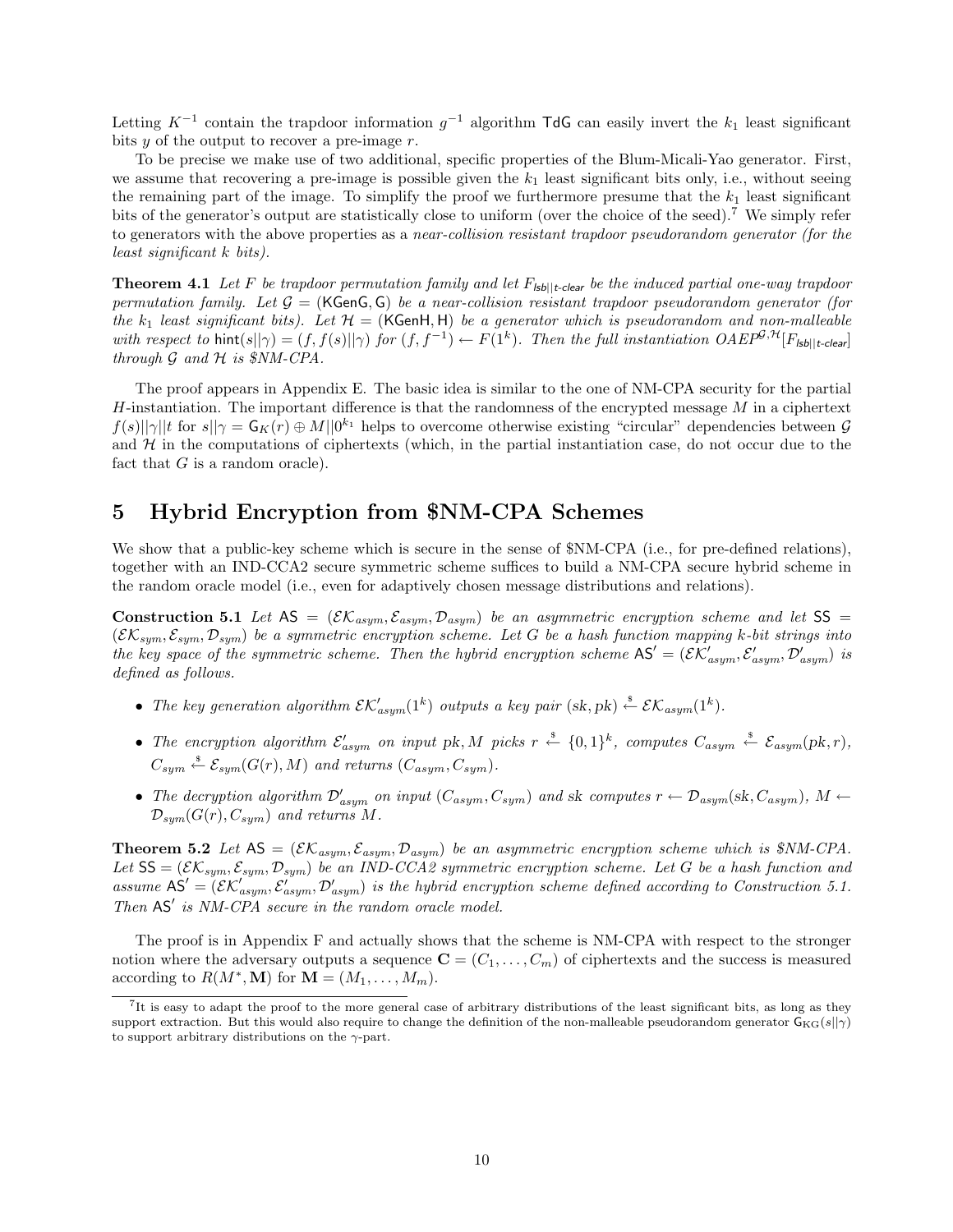### Acknowledgments

We thank the anonymous reviewers for comments. Part of the work done while both authors were visiting Centre de Recerca Matematica (CRM) and Technical University of Catalonia (UPC), Barcelona, Spain, whose support is highly appreciated. The second author was also supported by the Emmy Noether Program Fi 940/2-1 of the German Research Foundation (DFG).

#### References

- [1] M. Bellare, A. Boldyreva and A. Palacio. An uninstantiable random-oracle-model scheme for a hybridencryption problem. In Eurocrypt 2004, Volume 3027 of LNCS, pp. 171–188. Springer-Verlag, 2004.
- [2] D. R. L. Brown. Unprovable Security of RSA-OAEP in the Standard Model. Cryptology ePrint Archive, Report 2006/223, 2006.
- [3] M. Bellare, A. Desai, D. Pointcheval and P. Rogaway. Relations Among Notions of Security for Public-Key Encryption Schemes. In CRYPTO '98, Volume 1462 of LNCS, pp. 26–45. Springer-Verlag, 1998.
- [4] M. Bellare and P. Rogaway. Random oracles are practical: a paradigm for designing efficient protocols. In CCS '93, pp. 62–73. ACM, 1993.
- [5] M. Bellare and P. Rogaway. Optimal asymmetric encryption how to encrypt with RSA. In Eurocrypt '94, Volume 950 of of  $LNCS$ , pp. 92–111. Springer-Verlag, 1995.
- [6] E. Biham and R. Chen. Near-Collisions of SHA-0. In CRYPTO' 2004, Volume 3152 of LNCS, pp. 290–305. Springer-Verlag, 2004.
- [7] D. Bleichenbacher. Chosen Ciphertext Attacks Against Protocols Based on the RSA Encryption Standard PKCS  $\#1$ . In *CRYPTO '98*, Volume 1462 of *LNCS*, pp. 1–12. Springer-Verlag, 1998.
- [8] M. Blum and S. Micali. How to generate cryptographically strong sequences of pseudorandom bits. Journal on Computing, Volume 13, pp. 850–864, SIAM, 1984.
- [9] A. Boldyreva and M. Fischlin. Analysis of random-oracle instantiation scenarios for OAEP and other practical schemes. In CRYPTO 2005, Volume 3621 of LNCS, pp. 412–429. Springer-Verlag, 2005.
- [10] R. Canetti. Towards realizing random oracles: Hash functions that hide all partial information. In CRYPTO '97, Volume 1294 of LNCS. pp. 455–469. Springer-Verlag, 1997.
- [11] R. Canetti, O. Goldreich and S. Halevi. The random oracle methodology, revisited. In STOC '98, pp. 209–218. ACM, 1998.
- [12] R. Canetti, D. Micciancio and O. Reingold. Perfectly one-way probabilistic hash functions. In STOC '98, pp. 131–140. ACM, 1998.
- [13] Y. Dodis, R. Oliveira, and K. Pietrzak. On the generic insecurity of full-domain hash. In CRYPTO 2005, Volume 3621 of LNCS, pp. 449–466. Springer-Verlag, 2005.
- [14] D. Dolev, C. Dwork and M. Naor. Non-malleable cryptography. Journal on Computing, Vol. 30(2), pp. 391–437. SIAM, 2000.
- [15] E. Fujisaki, T. Okamoto, D. Pointcheval and J. Stern. RSA-OAEP is secure under the RSA assumption. In CRYPTO 2001, volume 2139 of LNCS, pp. 260–274. Springer-Verlag, 2001.
- [16] S. Goldwasser and Y. T. Kalai. On the (in)security of the Fiat-Shamir paradigm. In FOCS 2003. IEEE, 2003.
- [17] IETF-TLS Working Group. Transport Layer Security. http://www.ietf.org/html.charters/ tls-charter.html, November 2005.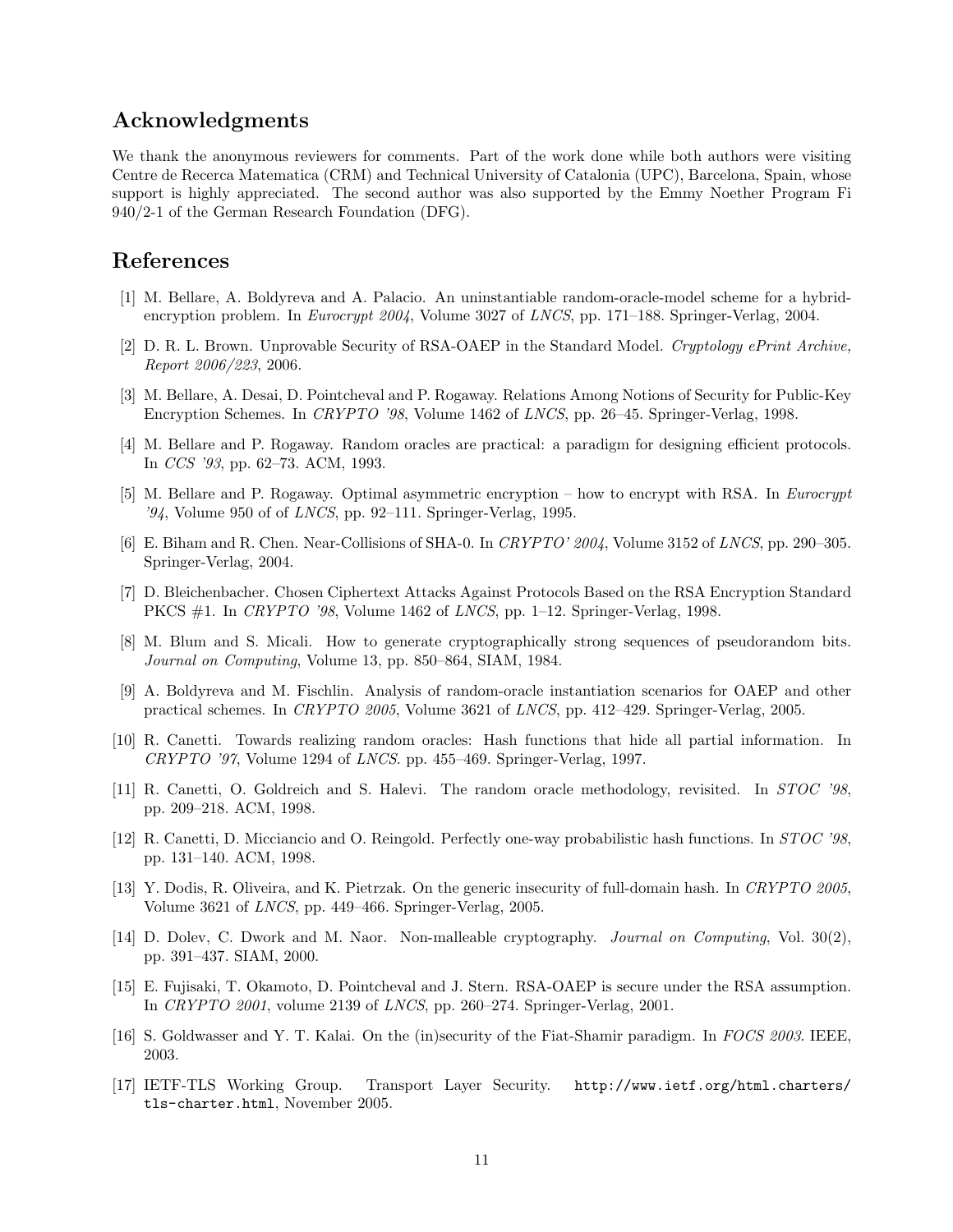- [18] U. Maurer, R. Renner and C. Holenstein. Indifferentiability, impossibility results on reductions, and applications to the random oracle methodology. In  $TCC$  2004, volume 2951 of LNCS, pp. 21–39. Springer-Verlag, 2004.
- [19] J. Nielsen. Separating random oracle proofs from complexity theoretic proofs: The non-committing encryption case. In *CRYPTO 2002*, volume 2442 of *LNCS*, pp. 111–126. Springer-Verlag, 2002.
- [20] P. Paillier and D. Vergnaud. Discrete-Log-Based Signatures May Not Be Equivalent to Discrete Log. In Asiacrypt 2005, volume 3788 of LNCS, pp. 1–20. Springer-Verlag, 2005.
- [21] A. Yao. Theory and applications of trapdoor functions. In FOCS '82, pp. 80–91. IEEE, 1982.

### A Encryption Schemes and their Security

An asymmetric encryption scheme  $AE = (K, \mathcal{E}, \mathcal{D})$  is specified by three polynomial-time algorithms with the following functionalities. The randomized key-generation algorithm K takes input  $1^k$ , where k is the security parameter, and outputs a pair (pk,sk) consisting of a public key and a matching secret key, respectively. The randomized encryption algorithm  $\mathcal E$  takes input a public key pk and a message M, and outputs a ciphertext C. The deterministic *decryption* algorithm  $D$  takes input a secret key sk and a ciphertext C, and outputs a message M or a special symbol  $\perp$  to indicate that the ciphertext is invalid. Associated to k is a message space MsgSp(k) from which M is allowed to be drawn. For any  $(pk, sk) \in [\mathcal{K}(1^k)]$ , any  $M \in \text{MsgSp}(k)$ , it is required that  $\mathcal{D}(sk, \mathcal{E}(pk, M)) = M$ . The syntax of symmetric encryption schemes is very similar, except the same symmetric key K is used in place of public and secret keys  $(pk = sk = K)$  and the adversary is denied the key K.

**Definition A.1 [Security of Asymmetric Encryption]** Let  $AE = (K, \mathcal{E}, \mathcal{D})$  be an asymmetric encryption scheme. Consider experiments  $\mathbf{Exp}_{\mathsf{AE},\mathcal{A},b}^{\text{enc-ind-cpa}}(k)$ ,  $\mathbf{Exp}_{\mathsf{AE},\mathcal{A},b}^{\text{enc-ind-cca}}(k)$  associated to  $\mathsf{AE}, a$  bit  $b \in \{0,1\}$  and an adversary A. In both experiments A is given input a public key pk and access to a left-right encryption oracle  $\mathcal{O}_{\mathsf{AE}}(pk, b, \cdot, \cdot)$ , where pk and sk are matching keys generated via  $(\mathsf{pk}, \mathsf{sk}) \overset{\hspace{0.1em}\mathsf{\scriptscriptstyle\$}}{\leftarrow} \mathcal{K}(1^k)$ . The oracle takes input two messages  $M_0, M_1 \in \text{MsgSp}(k)$  of equal length and returns a ciphertext  $C \stackrel{\text{s}}{\leftarrow} \mathcal{E}(\text{pk}, M_b)$ . In experiment  $\text{Exp}_{\mathsf{AE},\mathcal{A},b}^{\text{enc-ind-cca}}(k)$  the adversary is also given input a decryption oracle  $\mathcal{D}(sk, \cdot)$ . A queries the oracle(s) on inputs of its choice<sup>8</sup>, with a restriction of not querying its decryption oracle on ciphertexts previously returned by the left-right encryption oracle. A eventually stops and outputs a guess d which is also the output of the experiment. AE is said to be IND-CPA (resp. IND-CCA) secure if the the following

$$
\Pr[\mathbf{Exp}_{\mathsf{AE},\mathcal{A},1}^{\text{enc-ind-atk}}(k) = 1] - \Pr[\mathbf{Exp}_{\mathsf{AE},\mathcal{A},0}^{\text{enc-ind-atk}}(k) = 1] .
$$

is negligible in k.

IND-CPA and IND-CCA security of symmetric encryption schemes is defined similarly, except that adversary is not given any key.

We adopt the convention that the *time complexity* of adversary  $A$  is the execution time of the entire experiment, including the time taken for key generation, and computation of answers to oracle queries. The same convention will be used implicitly in other definitions of the paper.

#### B Proof of Theorem 3.2

In this section we present the formal proof of the IND-CCA2 security of the partial instantiation of G through a near-collision resistant pseudorandom generator.

Let A be an arbitrary probabilistic polynomial-time algorithm. Let  $\mathsf{Game}^0_{\mathcal{A},b}(k)$  denote the original attack of A on the encryption scheme OAEP<sup>G,H</sup>[F<sub>t-clear</sub>] where message  $M_b$  for fixed bit b is encrypted in the challenge ciphertext. Let  $\mathsf{Game}^1_{\mathcal{A},b}(k)$  denote the game where we replace  $H(s^*)$  in the challenge ciphertext by a uniformly

 ${}^{8}$  For simplicity in the analyses of asymmetric encryption schemes we assume that an adversary does at most one query to its left-right encryption oracle. It is well-known that this restriction does not change the asymptotic advantage of the adversary.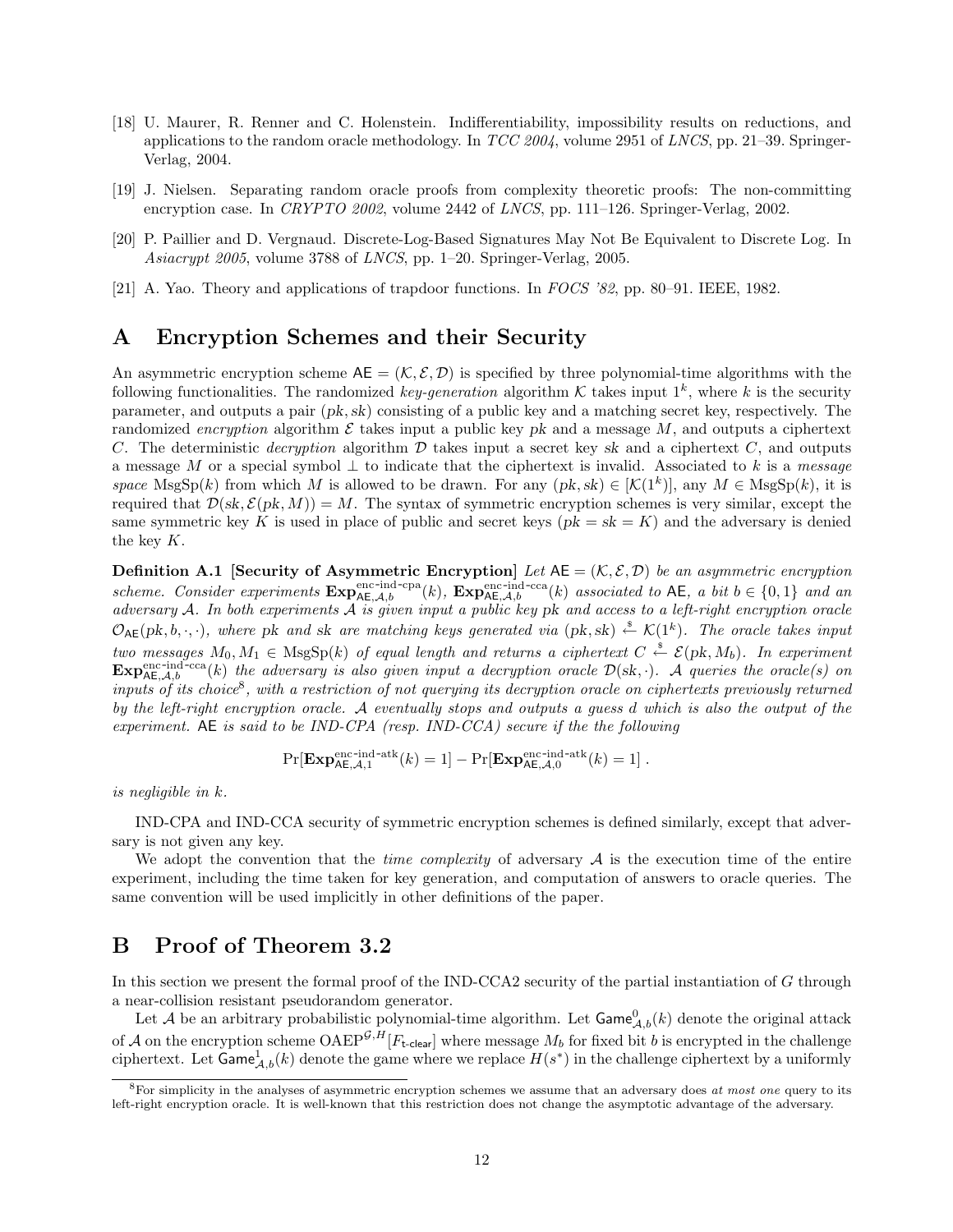and independently distributed string  $\omega^*$ . A rather syntactical change then allows us to replace  $t^* = \omega^* \oplus r$  by  $t^* = \omega^*$  in Game $_{\mathcal{A},b}^2$ . In Game $_{\mathcal{A},b}^3(k)$  we furthermore replace the value  $\mathsf{G}(K,r)$  by a independent random string  $u^* \leftarrow \{0,1\}^{k-k_0}$  in the challenge ciphertext. All games are described formally in Figure B.

| <b>Experiment Game</b> $_{A,b}^{0}(k)$ :<br>$((f^{-1}, K), (f, K)) \stackrel{\$}{\leftarrow} \mathcal{K}(1^k)$<br>$(M_0, M_1, \text{state}) \stackrel{\text{\$}}{\leftarrow} \mathcal{A}^{H, \mathcal{D}(sk, \cdot)}(f, K)$<br>Compute ciphertext $(C^*, t^*)$ :<br>Pick $r^* \stackrel{\$}{\leftarrow} \{0,1\}^{k_0}$<br>Compute $s^* \leftarrow \mathsf{G}(K, r^*) \oplus M_b    0^{k_1})$<br>Compute $C^* \leftarrow f(s^*)$<br>Compute $t^* \leftarrow H(s^*) \oplus r^*$<br>$d \stackrel{\$}{\leftarrow} \mathcal{A}^{H,\mathcal{D}(sk,\cdot) - \{(C^*,t^*)\}}((C^*,t^*),\text{state})$ | <b>Experiment Game</b> $_{A,b}^L(k)$ :<br>$((f^{-1}, K), (f, K)) \stackrel{\$}{\leftarrow} \mathcal{K}(1^k)$<br>$(M_0, M_1, \text{state}) \stackrel{\$}{\leftarrow} \mathcal{A}^{H, \mathcal{D}(sk, \cdot)}(f, K)$<br>Compute ciphertext $(C^*, t^*)$ :<br>Pick $r^* \stackrel{\text{*}}{\leftarrow} \{0,1\}^{k_0}$<br>Compute $s^* \leftarrow \mathsf{G}(K, r^*) \oplus M_b    0^{k_1})$<br>Compute $C^* \leftarrow f(s^*)$<br>Pick $\omega^* \stackrel{\hspace{0.1em}\mathsf{\scriptscriptstyle\$}}{\leftarrow} \{0,1\}^{k_0}$<br>Compute $t^* \leftarrow \omega^* \oplus r^*$<br>$d \stackrel{\$}{\leftarrow} \mathcal{A}^{H,\mathcal{D}(sk,\cdot) - \{ (C^*,t^*) \} }((C^*,t^*),state)$ |
|----------------------------------------------------------------------------------------------------------------------------------------------------------------------------------------------------------------------------------------------------------------------------------------------------------------------------------------------------------------------------------------------------------------------------------------------------------------------------------------------------------------------------------------------------------------------------------------------|---------------------------------------------------------------------------------------------------------------------------------------------------------------------------------------------------------------------------------------------------------------------------------------------------------------------------------------------------------------------------------------------------------------------------------------------------------------------------------------------------------------------------------------------------------------------------------------------------------------------------------------------------------------------------------------------|
| <b>Experiment Game</b> $_{A,b}^2(k)$ :                                                                                                                                                                                                                                                                                                                                                                                                                                                                                                                                                       | <b>Experiment Game</b> $A_{A,b}(k)$ :                                                                                                                                                                                                                                                                                                                                                                                                                                                                                                                                                                                                                                                       |
| $((f^{-1}, K), (f, K)) \stackrel{\ast}{\leftarrow} \mathcal{K}(1^k)$                                                                                                                                                                                                                                                                                                                                                                                                                                                                                                                         | $((f^{-1}, K), (f, K)) \stackrel{\hspace{0.1em}\mathsf{\scriptscriptstyle\$}}{\leftarrow} \mathcal{K}(1^k)$                                                                                                                                                                                                                                                                                                                                                                                                                                                                                                                                                                                 |
| $(M_0, M_1, \text{state}) \stackrel{\text{*}}{\leftarrow} \mathcal{A}^{H, \mathcal{D}(sk, \cdot)}(f, K)$                                                                                                                                                                                                                                                                                                                                                                                                                                                                                     | $(M_0, M_1, \text{state}) \stackrel{\text{\$}}{\leftarrow} \mathcal{A}^{H, \mathcal{D}(sk, \cdot)}(f, K)$                                                                                                                                                                                                                                                                                                                                                                                                                                                                                                                                                                                   |
| Compute ciphertext $(C^*, t^*)$ :                                                                                                                                                                                                                                                                                                                                                                                                                                                                                                                                                            | Compute ciphertext $(C^*, t^*)$ :                                                                                                                                                                                                                                                                                                                                                                                                                                                                                                                                                                                                                                                           |
| Pick $r^* \stackrel{\hspace{0.1em}\mathsf{\scriptscriptstyle\$}}{\leftarrow} \{0,1\}^{k_0}$                                                                                                                                                                                                                                                                                                                                                                                                                                                                                                  | Pick $u^* \stackrel{\hspace{0.1em}\mathsf{\scriptscriptstyle\$}}{\leftarrow} \{0,1\}^{k-k_0}$                                                                                                                                                                                                                                                                                                                                                                                                                                                                                                                                                                                               |
| Compute $s^* \leftarrow \mathsf{G}(K, r^*) \oplus M_b    0^{k_1}$                                                                                                                                                                                                                                                                                                                                                                                                                                                                                                                            | Compute $s^* \leftarrow u^* \oplus M_b    0^{k_1}$                                                                                                                                                                                                                                                                                                                                                                                                                                                                                                                                                                                                                                          |
| Compute $C^* \leftarrow f(s^*)$                                                                                                                                                                                                                                                                                                                                                                                                                                                                                                                                                              | Compute $C^* \leftarrow f(s^*)$                                                                                                                                                                                                                                                                                                                                                                                                                                                                                                                                                                                                                                                             |
| Pick $\omega^* \stackrel{\hspace{0.1em}\mathsf{\scriptscriptstyle\$}}{\leftarrow} \{0,1\}^{k_0}$                                                                                                                                                                                                                                                                                                                                                                                                                                                                                             | Pick $\omega^* \stackrel{\$}{\leftarrow} \{0,1\}^{k_0}$                                                                                                                                                                                                                                                                                                                                                                                                                                                                                                                                                                                                                                     |
| Compute $\,t^*\leftarrow\omega^*\,$                                                                                                                                                                                                                                                                                                                                                                                                                                                                                                                                                          | Compute $t^* \leftarrow \omega^*$                                                                                                                                                                                                                                                                                                                                                                                                                                                                                                                                                                                                                                                           |
| $d \stackrel{\$}{\leftarrow} \mathcal{A}^{H,\mathcal{D}(sk,\cdot) - \{ (C^*,t^*) \} } ((C^*,t^*),\text{state})$                                                                                                                                                                                                                                                                                                                                                                                                                                                                              | $d \stackrel{\$}{\leftarrow} \mathcal{A}^{H,\mathcal{D}(\text{sk},\cdot) - \{(\mathcal{C}^*,t^*)\}}((\mathcal{C}^*,t^*),\text{state})$                                                                                                                                                                                                                                                                                                                                                                                                                                                                                                                                                      |

Figure 1: Games in the Proof of Theorem 3.2: Shaded areas indicate the differences between the games. It is always assumed that the output  $(M_0, M_1, \text{state})$  of A in the first phase satisfies  $|M_0| = |M_1|$ .

Note that in  $\textsf{Game}^3_{\mathcal{A},b}$  the distribution of the data is independent of bit b. Hence, the probabilities  $\Pr\big[\textsf{Game}^3_{\mathcal{A},1}(k)=1\big]$  and  $\Pr\big[\textsf{Game}^3_{\mathcal{A},0}(k)=1\big]$  for  $b=1$  and  $b=0$ , respectively, are identical. Therefore,

$$
\begin{aligned} \Pr\big[\ \mathsf{Game}^0_{\mathcal{A},1}(k)=1\ \big]-\Pr\big[\ \mathsf{Game}^0_{\mathcal{A},0}(k)=1\ \big] \\ = & \ \sum_{i=0}^2 \Pr\big[\ \mathsf{Game}^i_{\mathcal{A},1}(k)=1\ \big] -\Pr\big[\ \mathsf{Game}^{i+1}_{\mathcal{A},1}(k)=1\ \big] \\ & +\Pr\big[\ \mathsf{Game}^2_{\mathcal{A},1}(k)=1\ \big] -\Pr\big[\ \mathsf{Game}^2_{\mathcal{A},0}(k)=1\ \big] \\ & +\sum_{i=2}^0 \Pr\big[\ \mathsf{Game}^{i+1}_{\mathcal{A},0}(k)=1\ \big] -\Pr\big[\ \mathsf{Game}^i_{\mathcal{A},0}(k)=1\ \big] \end{aligned}
$$

and it suffices to show that  $Pr\left[$  Game $_{A,b}^{i}(k) = 1\right] - Pr\left[$  Game $_{\mathcal{A},b}^{i+1}(k) = 1\right]$  for  $i = 0,1,2$  are negligible for any  $b \in \{0, 1\}$ . by flipping A's output bit we can always assume that the differences are positive. In the sequel we fix the bit b.

Simulating the Decryption Oracle. We first describe how to simulate decryption queries in the games without knowing the secret key  $f^{-1}$  to f. This is accomplished through the random oracle mode and via one procedure D which works for all games. In addition to a ciphertext  $(C, t)$  this procedure gets the public data K, f and a list  $L_H$ , representing A's queries to random oracle H and the answers as input. The procedure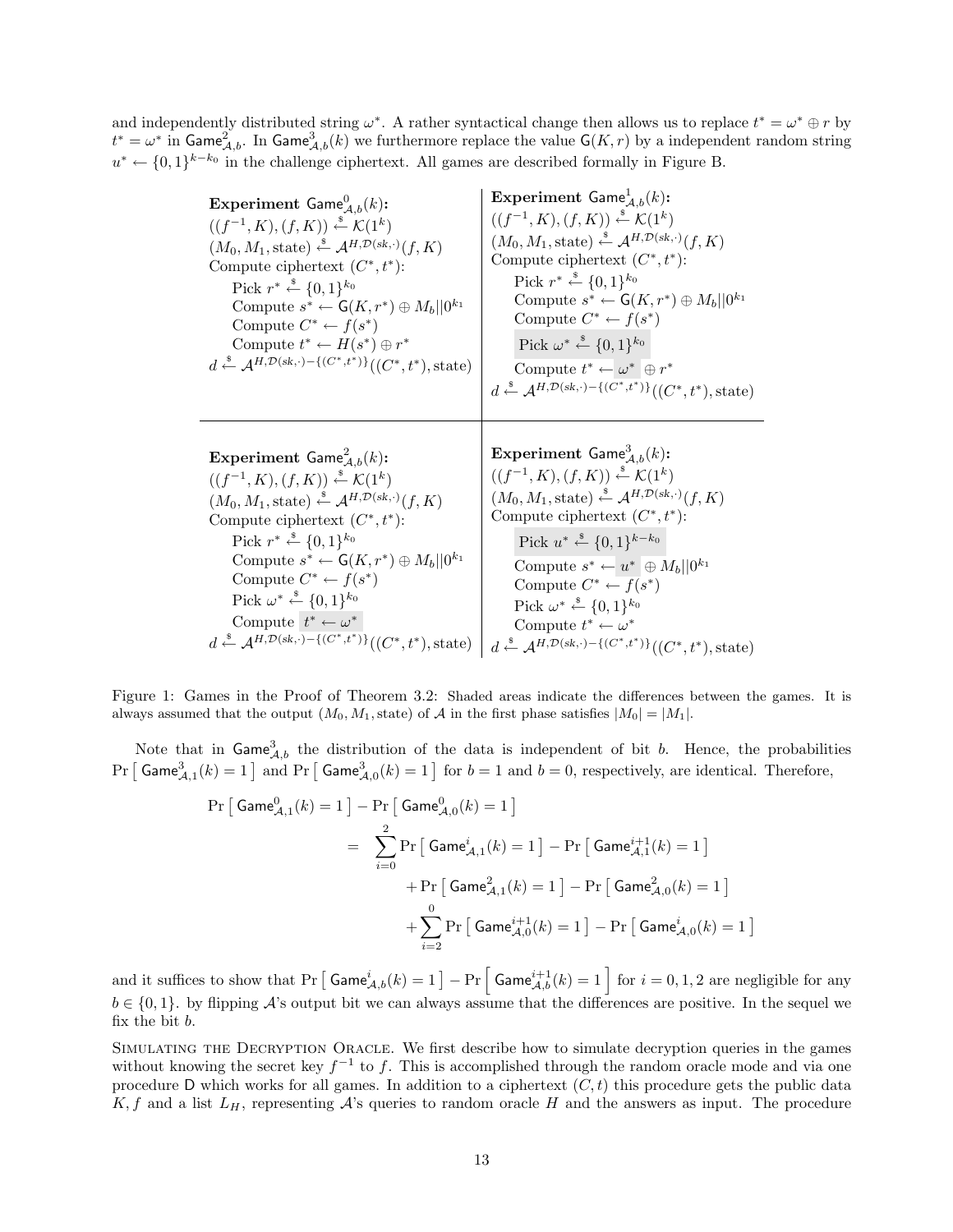checks if there is exactly one pair  $(s, \omega)$  in  $L_H$  such that  $C = f(s)$ ; if so, then it computes  $r \leftarrow t \oplus \omega$  and then  $M||z \leftarrow s \oplus \mathsf{G}_{\rm ncr}(K,r)$ . It finally outputs M if  $z = 0^{k_1}$ . In any other case, if there is no unique entry in  $L_H$ or if  $z \neq 0^{k_1}$  then it returns  $\perp$ .

We next prove that this decryption procedure may substitute the actual decryption oracle except with negligible simulation error probability in all games. More formally, this means that for every decryption request in the game we run D (on the list  $L_H$  of communication between A and H up to this point) instead of D. Let DecError<sub>i</sub> denote the event that D returns a different answer than D for the *i*-th decryption query in the corresponding game, given that the first  $i - 1$  replies were identical. It then suffices to show that the probability of DecError<sub>i</sub> is negligible for arbitrary *i*. Recall that we call a ciphertext valid iff  $D$  returns a message  $M \neq \perp$ .

First note that collisions  $(s, \omega)$ ,  $(s', \omega)$  for different  $s \neq s'$  in the list  $L_H$  are unlikely and happen with negligible probability only at any point. This holds in all games, because the values  $\omega$  are picked at random. So we can condition on the event that there are no such collision and analyze  $Pr[$  DecError<sub>i</sub>  $]$  under this condition, i.e., it suffices to discuss the case of missing entries in  $L_H$ , as this is the only case when D's behavior diverges; if there is a unique entry in  $L_H$  then D gives the same answer as the genuine decryption oracle.

BEHAVIOR IN GAME ZERO. Assume that A submits some  $(C, t)$  to the decryption oracle with the *i*-th query in Game<sub> $A,b$ </sub> such that there is no matching entry in  $L_H$ . Let s, r, M||z denote the unique values such that  $f(s) = C, r = t \oplus H(s)$  and  $M||z = \mathcal{G}_{nm}(r) \oplus s$ . Let  $\omega^*, r^*, M_b^*||0^{k_1}$  denote the corresponding values for the challenge ciphertext  $(C^*, t^*)$ .

- If we are in the first phase of the game, before A receives the challenge ciphertext, and there is no value for s in  $L_H$ , then  $r = H(s) \oplus t$  is an unknown random value. The probability that the least significant bits of  $\mathsf{G}(K,r)\oplus s$  equal  $0^{k_1}$  is therefore negligibly close to  $2^{-k_1}$  by the pseudorandomness of  $\mathcal{G}$ . Else it would be easy to construct a distinguisher.
- If we are in the second phase, after having received the challenge ciphertext, and  $C \neq C^*$ , then we have  $s \neq s^*$  and  $H(s)$  is again an unknown random value for which the same argument as for the first phase applies.
- If we are in the second phase and  $C = C^*$  and thus  $s = s^*$  but  $t \neq t^*$ , then we have  $r \neq r^*$  as well. The  $\operatorname{equation}$   $\mathsf{G}(K,r)\oplus M||z=s=s^*=\mathsf{G}_{\rm ncr}(K,r^*)\oplus M_b^*||0^{k_1}$  implies the equation  $\operatorname{lsb}_{k_1}(\mathsf{G}(K,r))\oplus \operatorname{lsb}_{k_1}(\mathsf{G}(K,r^*))=0$ z and in order for the actual decryption oracle to decrypt to a valid message, the least significant bits z must be zero. But the probability of finding such  $r^*$  is negligible by the near-collision resistance (otherwise it would be easy to construct a successful collision finder).

Hence, the probability of event  $\mathsf{DecError}_i$  in  $\mathsf{Game}^0_{\mathcal{A},b}$  is negligible and  $\mathsf D$  simulates  $\mathcal D$  correctly with overwhelming probability.

BEHAVIOR IN GAMES ONE, TWO AND THREE. We address D's behavior in experiment  $\mathsf{Game}^1_{\mathcal{A},b}$ . This case is even easier as the challenge ciphertext is now independent of H. That is, if the adversary submits a ciphertext  $(C, t)$  to the decryption oracle, without having queried H about  $s = f^{-1}(C)$  before, then  $r = t \oplus H(s)$  is an unknown random value. Hence, as in  $\mathsf{Game}^0_{\mathcal{A},b}$ , the probability that the least significant bits of  $\mathsf{G}(K,r)$  equal those of s is negligible. The same argument also applies to  $\mathsf{Game}^2_{\mathcal{A},b}$  and  $\mathsf{Game}^3_{\mathcal{A},b}$ . Note that we merely compare the behavior of the simulated decryption oracle and the original decryption procedure in the corresponding game, i.e., even if the challenge ciphertext is created with false values.

COMPARING GAMES ZERO AND ONE. We next show that  $\mathcal{A}$ 's output differs between  $\mathsf{Game}^0_{\mathcal{A},b}$  and  $\mathsf{Game}^1_{\mathcal{A},b}$ by a negligible probability only. The only difference between the games occurs if  $A$  at some point queries  $H$ about the value  $s^*$  used in the challenge ciphertext (else the experiments are identical from  $\mathcal{A}'$  viewpoint). Assume towards contradiction that this probability was non-negligible. Then we construct an algorithm  $B_b$ (for fixed bit b), refuting the one-wayness of trapdoor permutation family  $F$ .

Algorithm  $\mathcal{B}_b$  is given  $(f, Z)$  as input, where f is a random function from F and  $Z = f(Y)$  for a random Y. The goal of  $\mathcal{B}_b$  is to find Y. To achieve this goal  $\mathcal{B}_b$  picks  $K \leftarrow \mathsf{KGenG}(1^k)$  and starts to simulate A on  $(K, f)$ . Using standard techniques,  $\mathcal{B}_b$  also simulates random oracle access to H, maintaining a list  $L_H$  for the communication between A and the simulated oracle H. Every time A queries H about a value s, then  $\mathcal{B}_b$ also checks if  $f(s) = Z$ . If so,  $\mathcal{B}_b$  stops immediately with output s.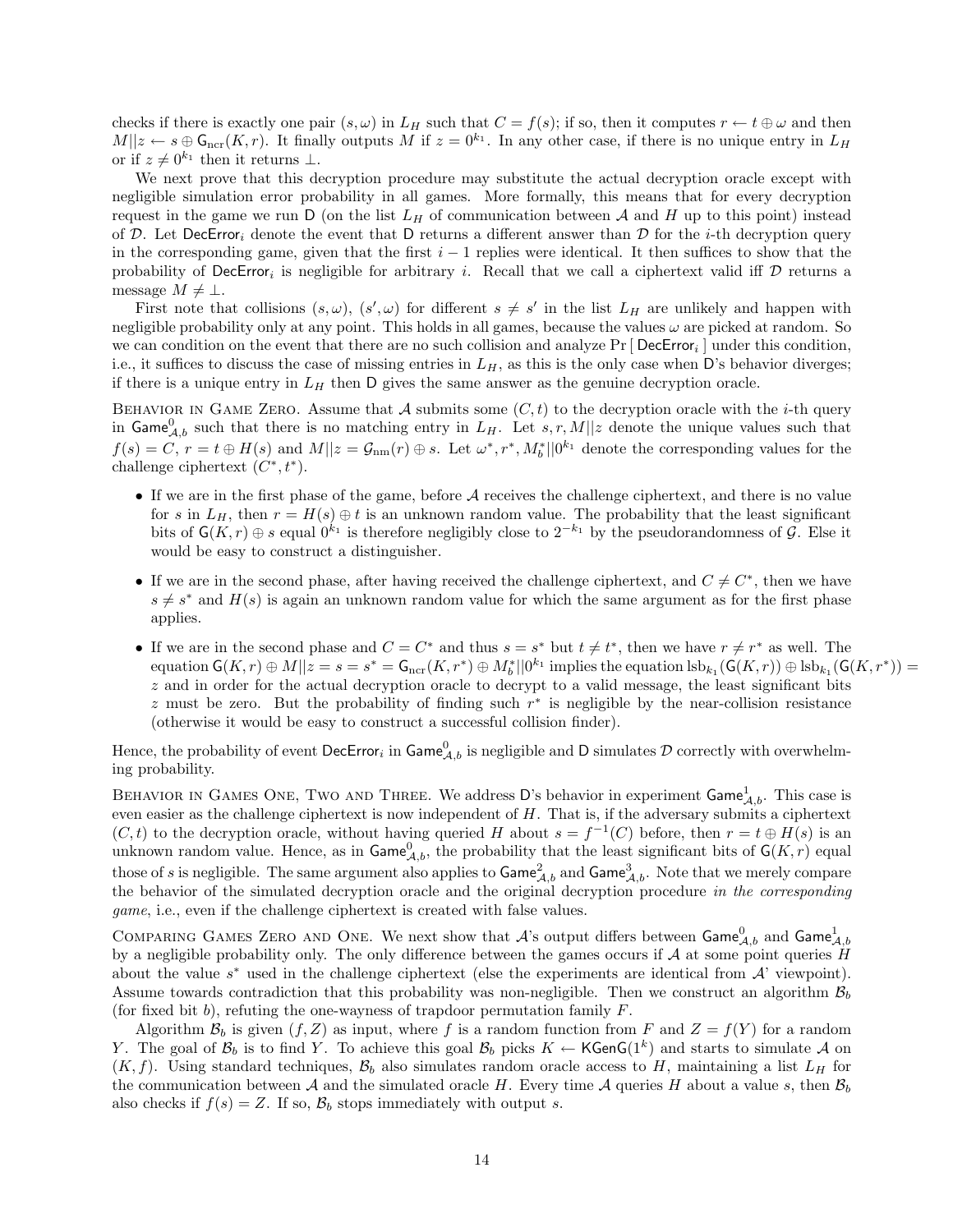Furthermore,  $\mathcal{B}_b$  uses the simulated decryption oracle, procedure D, to answer decryption queries of A without knowing  $f^{-1}$ . If A outputs two challenge messages  $M_0, M_1$  then  $B_b$  picks  $\omega^*$  at random and returns  $(C^*, t^*) = (Z, \omega^*)$ . If finally A stops and has not triggered the event  $f(s) = Z$ , then  $\mathcal{B}_b$  stops with output  $\perp$ .

To analyze the success probability of  $\mathcal{B}_b$  note that  $\mathcal{B}_b$  prepares the challenge ciphertext part  $C^* = Z = f(Y)$ with an independent random value Y (which  $\mathcal{B}_b$  tries to determine) instead of  $f(\mathsf{G}(K,r) \oplus M_b||0^{k_1})$ , and uses  $t^* = \omega^*$  instead of  $t^* = H(s^*) \oplus r$ . We discuss that if the probability of A asking H about  $f^{-1}(C^*)$  drops significantly in this simulation, i.e., from noticeable in experiment  $\text{Game}^1_{\mathcal{A},b}$  to negligible here, then this refutes the pseudorandomness of  $\mathcal G$  via a distinguisher  $\mathcal D_b$ .

Consider the distinguisher  $\mathcal{D}_b$ , which on input  $(K, u)$  for random or pseudorandom u, picks f from F and starts the same simulation of A as  $\mathcal{B}_b$  does (including the simulation of oracle H and decryption queries via D). Only to prepare the challenge ciphertext  $\mathcal{D}_b$  now computes  $C^* = f(u \oplus M_b||0^{k_1})$  and sets  $t^* = \omega^*$  for random  $\omega^*$ . If A during the simulation at some point submits a query to H about  $f^{-1}(C^*)$  then  $\mathcal{D}_b$  stops with output 1, else it returns 0.

If  $\mathcal{D}_b$ 's input  $u$  is pseudorandom then  $\mathcal{D}_b$  mimics  $\mathcal{A}$ 's attack in  $\mathsf{Game}^1_{\mathcal{A},b}$  up to the  $H$ -query perfectly $^9$  (since  $t^* = \omega^*$  is also uniformly distributed, like  $t^* = H(f^{-1}(C^*)) \oplus r$  for the unknown hash value). Hence,  $\mathcal{D}_b$ outputs 1 with noticeable probability. If, on the other hand, u is truly random, then  $f^{-1}(C^*)$  has the same distribution as the random X and  $\mathcal{D}_b$  would output 1 (namely, if A queries H) with negligible probability only. This would yield a contradiction to the pseudorandomness of  $\mathcal{G}$ .

Overall it follows that  $B_b$  inverts f on Y with noticeable probability, in contradiction to the one-wayness of F. Therefore, our assumption about A querying H about  $f^{-1}(C^*)$  with noticeable probability in  $\textsf{Game}^1_{\mathcal{A},b}$ must have been wrong. But then  $A^*s$  output behavior cannot change noticeably in the two games.

COMPARING GAMES ONE AND TWO. Note that replacing  $t^* = \omega^* \oplus r$  by  $t^* = \omega^*$  cannot change A's output behavior at all.

Comparing Games Two and Three. If the adversary's output probability would change noticeably between the two games because of the substitution of  $G(K, r)$  by u, then this would contradict the pseudorandomness of G. Namely, construct a distinguisher  $\mathcal{D}_b$  as in the previous case, but this time  $\mathcal{D}_b$  on input K, u runs the simulation till the end (including generation of the challenge ciphertext from  $u$ ), and finally copies  $\mathcal{A}$ 's output. If u was pseudorandom then  $\mathcal{D}_b$ 's output is almost identical (except for the negligible error in simulating decryption queries) to  $\mathsf{Game}^1_{\mathcal{A},b}$ , and if u was truly random then  $\mathcal{D}_b$ 's output is negligibly close to the one in  $\mathsf{Game}^2_{\mathcal{A},b}.$ 

We conclude that the encryption scheme is IND-CCA2 in the RO model.

## C Proof of Theorem 3.4

In this section we show that the partial instantiation of the H-oracle in OAEP through a non-malleable pseudorandom generator yields NM-CPA security (for pre-defined message distributions and relations).

Let  $A$  be an arbitrary probabilistic polynomial-time algorithm attacking the encryption scheme in a NM-CPA scenario. As in the previous proof we consider a sequence of games where the fixed bit  $b \in \{0,1\}$ indicates whether the ciphertext encrypts message  $M^*$  ( $b = 0$ ) or the independent message  $M'(b = 1)$ .

- Let  $\textsf{Game}^0_{\mathcal{A},b}(k)$  denote the original attack of  $\mathcal A$  on the encryption scheme in experiment  $\text{Exp}^{\text{nm-cpa-b}}_{\text{AS},\mathcal{A}},$ where the adversary gets to see an encryption of message  $M^* \leftarrow M$  and  $M' \leftarrow M$ , respectively, and where it tries to find a ciphertext of a related message to  $M^*$  (for both cases  $b = 0$  and  $b = 1$ ).
- In Game $^1_{A,b}(k)$  we restrict A's access to random oracle G such that queries about the value  $r^*$  in the challenge ciphertext are answered with  $\perp$  instead (we write  $G - \{r^*\}$  for this oracle).
- In Game $_{\mathcal{A},b}^2(k)$  we change the output of the experiment if A returns a ciphertext  $C = f(s) || t$  such that the corresponding r value is different from  $r^*$ , yet A has not asked oracle  $G - \{r^*\}$  about r before; in that case we set the experiment's output to 0.

 $^{9}$ Up to the negligible simulation error for decryption queries.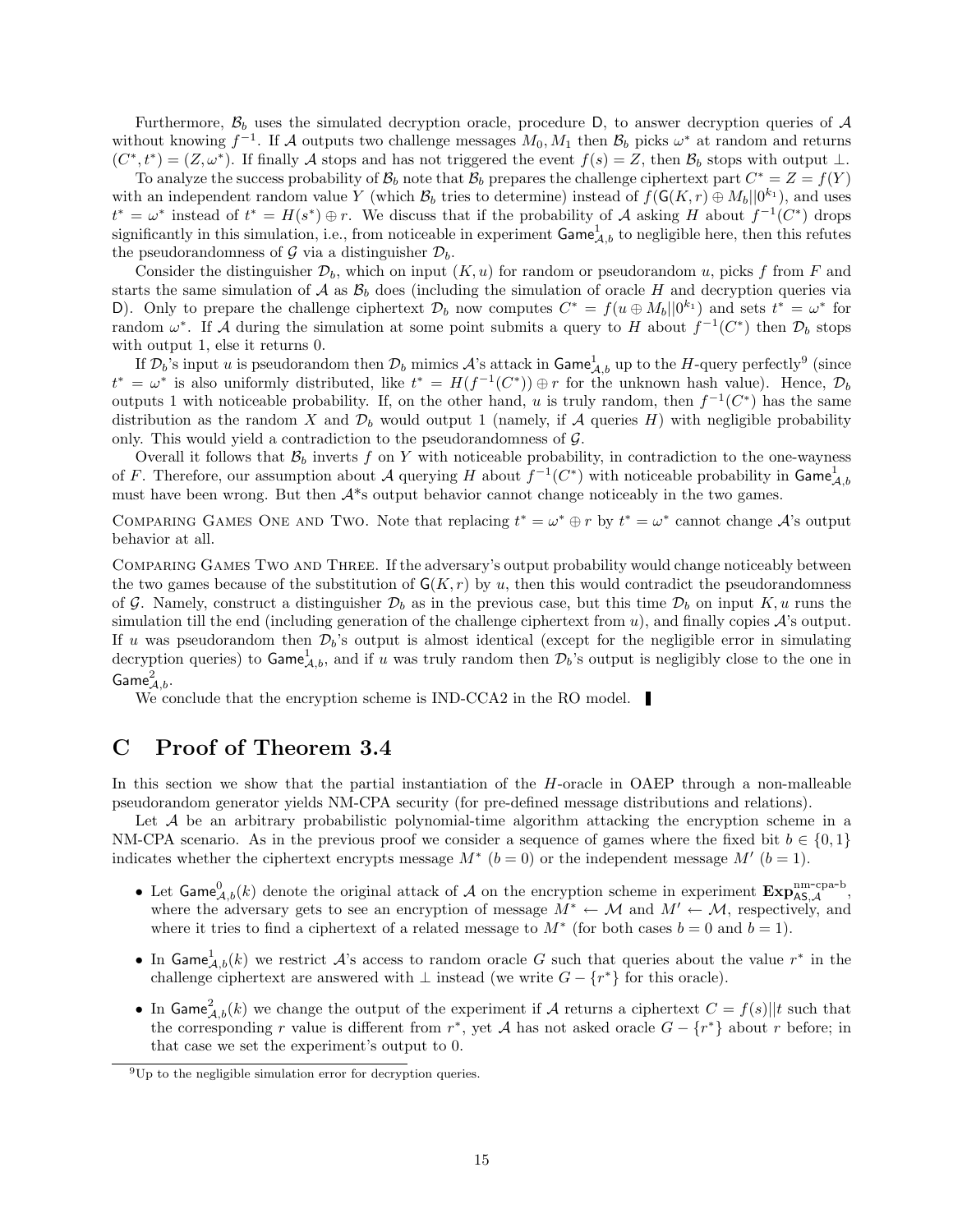- In Game<sub> $A,b$ </sub> $(k)$  we further restrict the experiment's output, and define the output to be 0 if the adversary outputs a ciphertext with value  $r = r^*$  (and without having asked  $G - \{r^*\}$  about r, of course).
- In Game<sup>4</sup><sub>*A*,*b*</sub>(*k*) we are left with the case that the adversary outputs  $r \neq r^*$  and has asked  $G \{r^*\}$  about the value r before. We now change the experiment by always encrypting message  $M' \leftarrow M$  (even for  $b = 0$ ).

All games are described formally in Figure C. It is easy to see that the output of experiments  $\textsf{Game}^0_{\mathcal{A},b}(k)$ for  $b = 0, 1$  are identical distributions to the ones of  $\text{Exp}_{AS,\mathcal{A}}^{\text{nm-cpa-0}}$  and  $\text{Exp}_{AS,\mathcal{A}}^{\text{nm-cpa-1}}$ , respectively, and that the output distribution of experiments  $\mathsf{Game}^4_{\mathcal{A},b}(k)$  for  $b = 0,1$  are identical.

To prove the theorem it remains to show that for both bits  $b = 0,1$  the transition from  $\textsf{Game}^0_{\mathcal{A},b}(k)$  $(\equiv \mathbf{Exp}_{\mathsf{AS},\mathcal{A}}^{\text{nm-cpa-b}})$  to  $\mathsf{Game}_{\mathcal{A},b}^4(k)$  does not change the output behavior significantly. More precisely, it suffices to show that

$$
\left|\Pr\left[\text{ Game}_{\mathcal{A},b}^{i}(k) = 1\right] - \Pr\left[\text{Game}_{\mathcal{A},b}^{i+1}(k) = 1\right]\right|
$$

is negligible for each  $i = 0, 1, 2, 3$  and each  $b = 0, 1$ . By flipping the relation's output in A's attack we can always assume that each difference (without considering the absolute value) is positive. In the sequel fix a bit b.

COMPARING GAMES ZERO AND ONE. We show that the probability that  $A$  asks  $G$  about  $r^*$  in experiment Game $^0_{A,b}(k)$  is negligible. Assume towards contradiction that this is not the case. Then it is easy to construct a successful distinguisher  $\mathcal{D}_b$  for the pseudorandomness of H (with respect to the hint(s<sup>\*</sup>) function which picks  $(f, f^{-1}) \xleftarrow{\$} F$  and outputs  $f, f(s^*)$ ).

Algorithm  $\mathcal{D}_b$  gets as input the generator's key K and f as well as a pair  $(f(s^*), u^*)$  where  $s^* \stackrel{\$}{\leftarrow}$  $\{0,1\}^{k-k_0-k_1}$  and  $u^*$  is either  $H_K(s^*)$  or truly random. Algorithm  $\mathcal{D}_b$  next invokes a black-box simulation of A on  $1^k$ , simulating random oracle G by well-known techniques. When A outputs a distribution M, a relation R (and state)  $\mathcal{D}_b$  picks  $r^* \leftarrow \{0,1\}^{k_0}$  and computes  $t^* = u^* \oplus r^*$ . It continues the simulation of A for  $pk = (K, f)$  and (state,  $f(s^*)||t^*$ ) until A stops. If at some point during the simulation A has submitted  $r^*$  to the (simulated) random oracle G, possibly before seeing the challenge ciphertext, then  $\mathcal{D}_b$  outputs 1, else  $\mathcal{D}_b$ returns 0.

It is clear that if  $A$ 's probability of querying  $G$  about  $r^*$  would drop from noticeable to negligible in the case of a random  $u^*$  then  $\mathcal{D}_b$  would successfully distinguish pseudorandom and random inputs with respect to hint(s<sup>\*</sup>) =  $(f, f(s^*))$ . Hence A must also have noticeable success probability in the case of random  $u^*$ . But for such a random  $u^*$  the value  $t^* = u^* \oplus r^*$  hides  $r^*$  information-theoretically, and the probability that the *i*-th query to G equals r<sup>\*</sup> (given that the first  $i-1$  queries were all different from r<sup>\*</sup>) is at most  $1/(2^{k_0} - i - 1)$ . Therefore A's overall success probability remains negligible since the number of queries is polynomially bounded, contradicting our initial assumption.

COMPARING GAMES ONE AND TWO. The only difference between the two games lies in the case where  $A$ outputs a ciphertext  $f(s)||t$ , implicitly specifying M, r, such that  $r \neq r^*$  and A has never asked  $G - \{r^*\}$ about r. But then  $G(r)$  is an unknown random value and the probability that the  $k_1$  least significant bits of  $G(r) \oplus M||0^{k_1}$  equal those of s is at most  $2^{-k_1}$ . We can thus neglect the contribution of this event to the output, without losing more than a negligible amount.

Comparing Games Two and Three. We claim that the probability of A outputting a ciphertext of a related message for  $r = r^*$  is negligible. This follows from the non-malleability of H and the pseudorandomness of H. Namely, in a first step we can replace the pair  $(f(s^*), \mathsf{H}_K(s^*))$  in the computation of the challenge ciphertext by a pair  $(f(s^*), \mathsf{H}_K(s'))$  for an independent s'. As we will describe below, by the non-malleability of H the success probability of A for  $r = r^*$  will not change significantly. Then, due to the pseudorandomness of H we can replace  $H_K(s')$  by a pseudorandom value u'. But then  $r^*$  is information-theoretically hidden from A and the probability that A outputs a valid ciphertext for  $r = r^*$  is negligible (and so must be the initial probability). Note that pseudorandomness of  $H$  alone does not guarantee this but that some kind of non-malleability is necessary (cf. [9]).

We next formalize the above ideas. In  $\mathsf{Game}^2_{\mathcal{A}}(k)$  denote by  $\mathsf{SameRnd}$  the event that  $\mathcal A$  outputs a ciphertext  $f(s)||t$  such that  $f(s)||t = \mathcal{E}_{pk}(M;r)$  is a valid ciphertext for M but different from  $f(s^*)||t^*, r = r^*$  and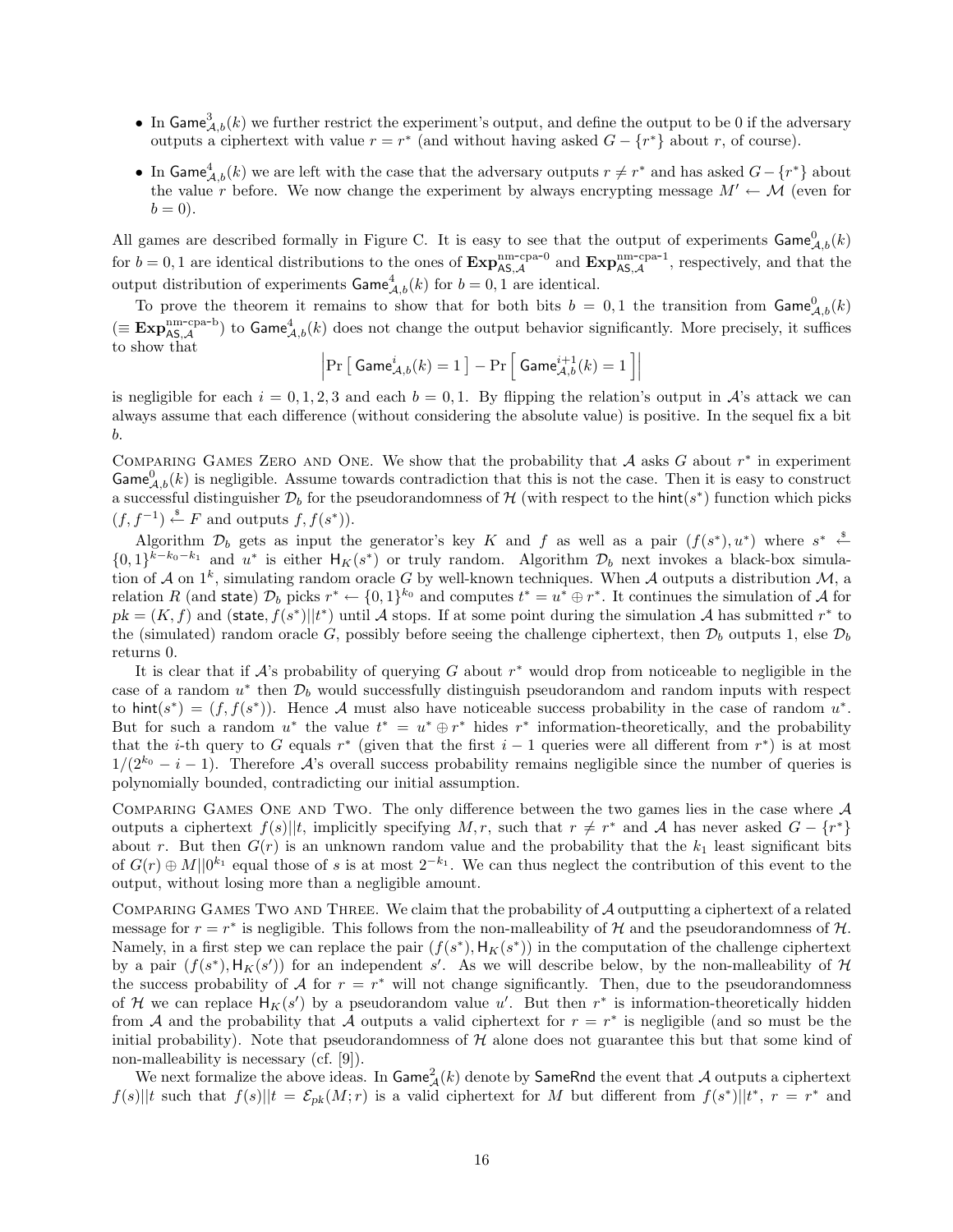${\bf Experiment\; Game}^0_{{\cal A},b}(k){:}$  $(pk, sk) \overset{\$}{\leftarrow} \mathcal{K}(1^k)$  $(\mathcal{M}, R, \mathsf{state}) \overset{\$}{\leftarrow} \mathcal{A}^G(1^k)$ Pick  $M^* \xleftarrow{\$} \mathcal{M}$ if  $b=0$  then  $M' \leftarrow M^*$  else  $M' \stackrel{\$}{\leftarrow} \mathcal{M}$ Pick  $r^* \stackrel{\$}{\leftarrow} \{0,1\}^k$ Compute  $C^*||t^* \leftarrow \mathcal{E}(pk, M'; r^*)$  $C||t \stackrel{\$}{\leftarrow} \mathcal{A}^{G}(C^{*}||t^{*},pk,\text{state})$  $M \leftarrow \mathcal{D}(s k, C||t)$ return  $R(M^*, M)$  $(pk, sk) \stackrel{\$}{\leftarrow} \mathcal{K}(1^k)$ Pick  $r^* \stackrel{\$}{\leftarrow} \{0,1\}^k$  $(\mathcal{M}, R, \textsf{state}) \overset{\$}{\leftarrow} \mathcal{A}^{G - \{r^*\}}(1^k)$ Pick  $M^* \overset{\$}{\leftarrow} \mathcal{M}$ if  $b=0$  then  $M' \leftarrow M^*$  else  $M' \stackrel{\$}{\leftarrow} \mathcal{M}$ Compute  $C^*||t^* \leftarrow \mathcal{E}(pk, M'; r^*)$  $C||t \stackrel{\$}{\leftarrow} \mathcal{A} \stackrel{G - \{r^*\}}{=} (C^*||t^*,pk,\text{state})$  $M \leftarrow \mathcal{D}(sk, C||t)$ return  $R(M^*, M)$  ${\bf Experiment\; Game}^2_{{\cal A},b}(k){:}$  $(pk, sk) \stackrel{\$}{\leftarrow} \mathcal{K}(1^k)$ Pick  $r^* \stackrel{\$}{\leftarrow} \{0,1\}^k$  $(\mathcal{M}, R, \mathsf{state}) \overset{\$}{\leftarrow} \mathcal{A}^{G - \{r^{*}\}}(1^{k})$ Pick  $M^* \overset{\$}{\leftarrow} \mathcal{M}$ if  $b=0$  then  $M' \leftarrow M^*$  else  $M' \stackrel{\$}{\leftarrow} \mathcal{M}$ Compute  $C^*||t^* \leftarrow \mathcal{E}(pk, M'; r^*)$  $C||t \stackrel{\$}{\leftarrow} \mathcal{A}^{G - \{r^*\}}(C^*||t^*,pk,\text{state})$  $M \leftarrow \mathcal{D}(sk, C||t)$ Let r be such that  $C||t = \mathcal{E}(pk, M; r)$ if  $r \neq r^*$  and  $r \notin$  AskG then return 0 else return  $R(M^*, M)$  ${\bf Experiment\; Game}^3_{{\cal A},b}(k){:}$  $(pk, sk) \stackrel{\$}{\leftarrow} \mathcal{K}(1^k)$ Pick  $r^* \stackrel{\$}{\leftarrow} \{0,1\}^k$  $(\mathcal{M}, R, \mathsf{state}) \overset{\$}{\leftarrow} \mathcal{A}^{G - \{r^*\}}(1^k)$ Pick  $M^* \overset{\$}{\leftarrow} \mathcal{M}$ if  $b=0$  then  $M' \leftarrow M^*$  else  $M' \stackrel{\$}{\leftarrow} \mathcal{M}$ Compute  $C^*||t^* \leftarrow \mathcal{E}(pk, M'; r^*)$  $C||t \stackrel{\$}{\leftarrow} \mathcal{A}^{G - \{r^*\}}(C^*|| t^*,pk,\text{state})$  $M \leftarrow \mathcal{D}(sk, C||t)$ Let r be such that  $C||t = \mathcal{E}(pk, M; r)$ if  $(r \neq r^*$  and  $r \notin$  AskG) or  $r = r^*$  then return 0 else return  $R(M^*, M)$  ${\bf Experiment\; Game}^4_{{\cal A},b}(k){:}$  $(pk, sk) \stackrel{\$}{\leftarrow} \mathcal{K}(1^k)$ Pick  $r^* \stackrel{\$}{\leftarrow} \{0,1\}^k$  $(\mathcal{M}, R, \mathsf{state}) \overset{\$}{\leftarrow} \mathcal{A}^{G - \{r^{*}\}}(1^{k})$ Compute ciphertext  $(C^*, t^*)$ : Pick  $M^* \overset{\$}{\leftarrow} \mathcal{M}$ Pick  $M' \overset{\$}{\leftarrow} \mathcal{M}$ Compute  $C^*||\overline{t^*} \leftarrow \mathcal{E}(pk, M'; r^*)$  $C||t \stackrel{\$}{\leftarrow} \mathcal{A}^{G - \{r^*\}}(C^*|| t^*,pk,\text{state})$  $M \leftarrow \mathcal{D}(sk, C||t)$ Let r be such that  $C||t = \mathcal{E}(pk, M; r)$ if  $(r \neq r^*$  and  $r \notin$  AskG) or  $r = r^*$  then return 0 else

 ${\bf Experiment\; Game}^1_{{\cal A},b}(k){:}$ 

Figure 2: Games in the Proof of Theorem 3.4: Shaded areas indicate the differences between the games. It is always assumed that the support of M consists of equal-length messages and that  $C^*||t^* \neq C||t$ . Let AskG denote the queries A made to its oracle.

return  $R(M^*, M)$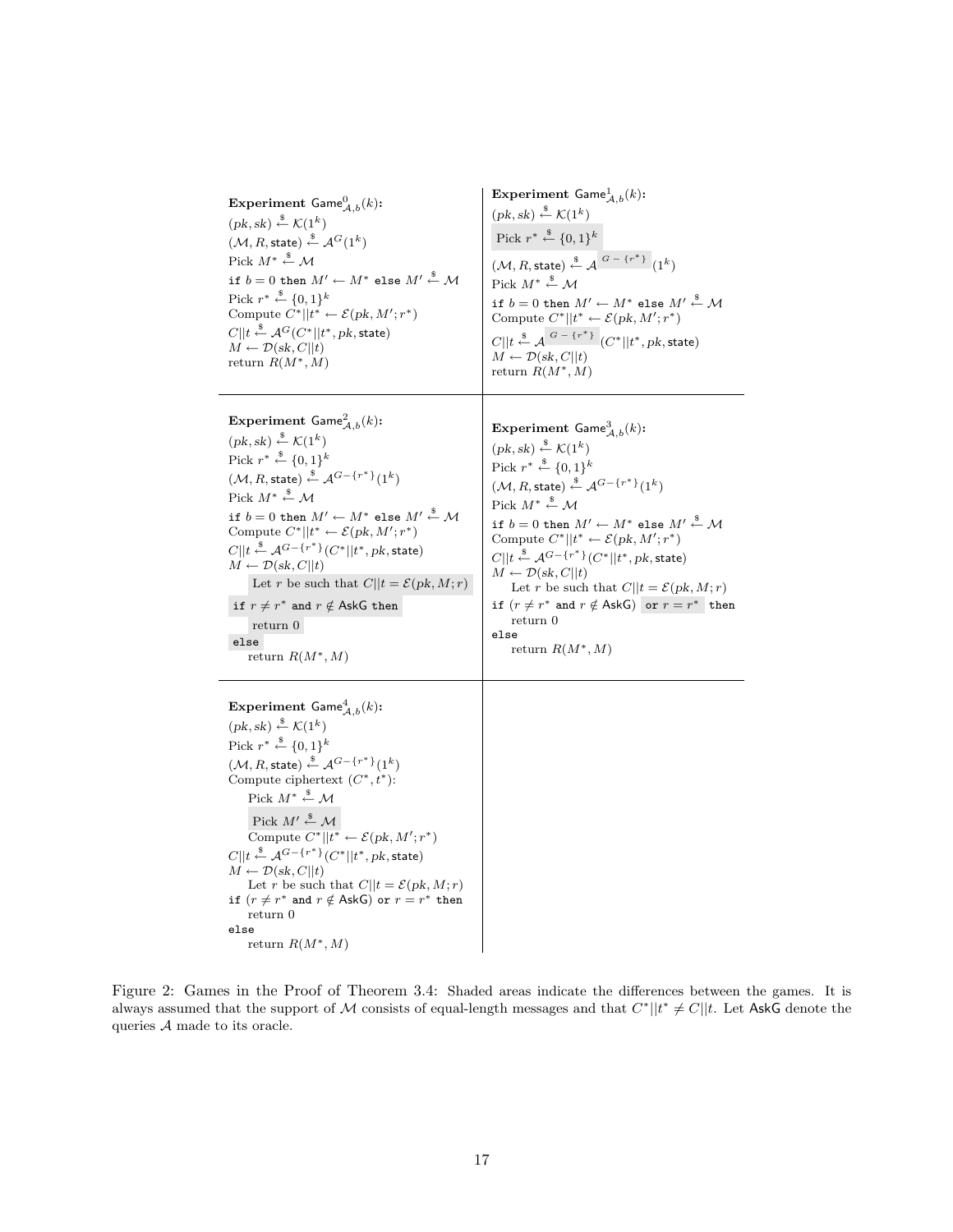$R_{\mathcal{A}}(M^*,M) = 1$  for the pre-defined relation  $R_{\mathcal{A}}$ . Now consider the probability of event SameRnd when we slightly change the experiment by tweaking the computation of the challenge ciphertext  $f(s^*)$  $t^* = H_K(s^*) \oplus r^*$  as follows. We instead pick an independent s' and compute  $t^*$  as  $t^* = H_K(s') \oplus r^*$  (but keep the value  $f(s^*)$ ). Denote the corresponding experiment by  $\mathsf{Game}^2_{\mathcal{A},b'}(k)$  and the event by  $\mathsf{SameRnd}'.$ 

We claim that the probability of SameRnd in the altered game changes only negligibly, due to the nonmalleability of H. Specifically, construct the following algorithm  $B_b$  from A, executing either Game $_{A,b}^2(k)$  or Game $^2_{A,b'}(k)$ , and the following relation  $R_B$ .

Since we consider the case of a pre-defined distributions M and relations  $R_A$  in  $\mathcal{A}$ 's attack we can specify a pre-defined relation  $R_B$  based on M and  $R_A$  as follows: This relation works by simulating  $\mathcal{A}$ 's program in the first phase, up to the step where A outputs  $M$ , R and state. The description of the relation includes all random oracle queries made by  $A$  and the answers (including the pre-selected value  $r^*$ ), the descriptions of M and R as well as state and the fixed bit b, and two random messages  $M^*, M' \leftarrow \mathcal{M}(1^k)$ . The relation  $R_B$ for input  $s^*$ , s then lets  $\gamma = s^* \oplus M^* || 0^{k_1}$  if  $b = 0$  and  $\gamma = s^* \oplus M' || 0^{k_1}$  if  $b = 1$ ; then let  $M || z = s \oplus \gamma$  and output 1 iff  $z = 0^{k_1}$  and  $R_{\mathcal{A}}(M^*, M) = 1$ .

This algorithm  $\mathcal{B}_b$  gets as input a tuple  $(f, f(s^*), y)$  where  $f \stackrel{s}{\leftarrow} F$ ,  $s^* \stackrel{s}{\leftarrow} \{0,1\}^k$  and y is either  $\mathsf{H}_K(s^*)$ or  $H_K(s')$  for an independent  $s' \stackrel{\$}{\leftarrow} \{0,1\}^{k-k_0}$ . It also receives the description of the relation  $R_{\mathcal{B}}$ , including the random oracle queries to  $G - \{r^*\}$  and the values  $r^*, M^*, M'$ . Algorithm  $\mathcal{B}_b$  starts a black-box simulation of A for input  $(f, K)$  and state as well as  $f(s^*)$  ||t<sup>\*</sup> for  $t^* = y \oplus r^*$ ; algorithm  $\mathcal{B}_b$  also When the encryption attacker A finally outputs  $f(s)||t$  we let  $\mathcal{B}_b$  output  $f(s), t \oplus r^*$ .

For the analysis consider first the case that  $\mathcal{B}_b$ 's input y equals  $H_K(s^*)$ . It is easy to see that  $\mathcal{B}_b$  perfectly simulates  $A$ 's view in  $\mathsf{Game}^2_{A,b}(k)$ . Hence, if  $\mathsf{SameRnd}$  occurs in the simulation —which happens with the same probability as in  $\mathsf{Game}^2_{\mathcal{A},b}(k)$ — then we have for  $\mathcal{B}_b$ 's output  $(R_\mathcal{B}, f(s), t \oplus r^*)$  that  $r = r^*$  and thus  $G(r^*) = G(r)$  for the unspecified value  $G(r^*)$ . Therefore, and since the ciphertext  $f(s)||t$  of M under r is valid,

$$
t \oplus r^* = \mathsf{H}(s) \oplus r \oplus r^* = \mathsf{H}(s), \qquad R_{\mathcal{A}}(M^*, M) = 1 \qquad \text{and}
$$
  

$$
M||0^{k_1} = s \oplus G(r) = s \oplus G(r^*) = s \oplus (s^* \oplus M^*||0^{k_1}) = s \oplus \gamma
$$
 if  $b = 0$ 

$$
M||0^{k_1} = s \oplus G(r) = s \oplus G(r^*) = s \oplus (s^* \oplus M'||0^{k_1}) = s \oplus \gamma
$$
 if  $b = 1$ 

Furthermore, for  $r = r^*$  the values  $s, s^*$  and thus the ciphertexts must be different. Hence  $\mathcal{B}_b$ 's attack returns 1 with the same probability as SameRnd in  $\mathsf{Game}^2_{\mathcal{A},b}(k)$  occurs.

Now consider the case that y equals  $H_K(s')$  for an independent value s'. As above it follows that  $B_b$ 's attack returns 1 with the same probability as  $\mathsf{SameRnd}'$  in  $\mathsf{Game}^2_{\mathcal{A},b'}(k)$  happens. By the non-malleability assumption the probability for <code>SameRnd</code> in <code>Game $_{\mathcal{A},b}^2$ '(k)</code> must be negligibly close to <code>SameRnd</code> in <code>Game $_{\mathcal{A}}^2(k).$ </code>

In the next step we transform  $\mathsf{Game}^2_{\mathcal{A},b'}(k)$  into an experiment  $\mathsf{Game}^2_{\mathcal{A},b}''(k)$  where, instead of using  $\mathsf{H}_K(s')$ for the computation of the challenge ciphertext, we pick a truly random string u', i.e., now we set  $t^* = u' \oplus r^*$ . Denote by SameRnd<sup>"</sup> the event that A outputs  $(R_A, f(s)||t)$  in this game such that  $f(s)||t = \mathcal{E}_{pk}(M;r)$  is a valid ciphertext for M but different from  $f(s^*)$ ||t<sup>\*</sup>, and that  $R_{\mathcal{A}}(M^*, M) = 1$  and  $r = r^*$ .

We claim that the difference of the probabilities for SameRnd' and SameRnd" is negligible. Consider the following distinguisher  $\mathcal{D}_b$  against the pseudorandomness. It gets as input a value  $(K, y)$  where y is either  $H_K(s')$  for a random s' or equals a random value u'. Then  $\mathcal{D}_b$  picks  $(f, f^{-1}) \leftarrow F$  and  $r^* \leftarrow \{0, 1\}^{k_0}$  and starts a black-box simulation of A for input  $(f, K)$ . In particular,  $\mathcal{D}_b$  simulates random oracle access to  $G - \{r^*\}$ as  $\mathcal{B}_b$ . If A at some points generates  $\mathcal{M}, R$  and state then  $\mathcal{D}_b$  picks  $M^* \stackrel{\$}{\leftarrow} \mathcal{M}(1^k)$  and  $s^* \leftarrow \{0,1\}^{k-k_0}$  and continues the simulation for (state,  $f(s^*)||t^*$ ) where  $t^* = y \oplus r^*$  for the given y. When A finally returns  $f(s)||t^*$ then  $\mathcal{D}_b$  tries to decrypt  $f(s)||t$  to M, r and returns 1 if and only if decryption succeeds,  $f(s)||t \neq f(s^*)||t^*$ ,  $r = r^*$  and  $R_{\mathcal{A}}(M^*, M) = 1$ .

Note that in contrast to  $B_b$  the distinguisher  $\mathcal{D}_b$  here knows the inverse function  $f^{-1}$  to f; this is necessary to evaluate the relation  $R_A$  on the messages at the end. But then it is easy to verify that  $\mathcal{D}_b$  returns 1 in the experiment above for  $y = H_K(s')$  with the same probability that SameRnd' in Game $_{A,b}^2(k)$  happens, and for random  $y = u'$  with the same probability that SameRnd" in Game $_{\mathcal{A},b}^2''(k)$  occurs. By the pseudorandomness both probabilities must be negligibly close then.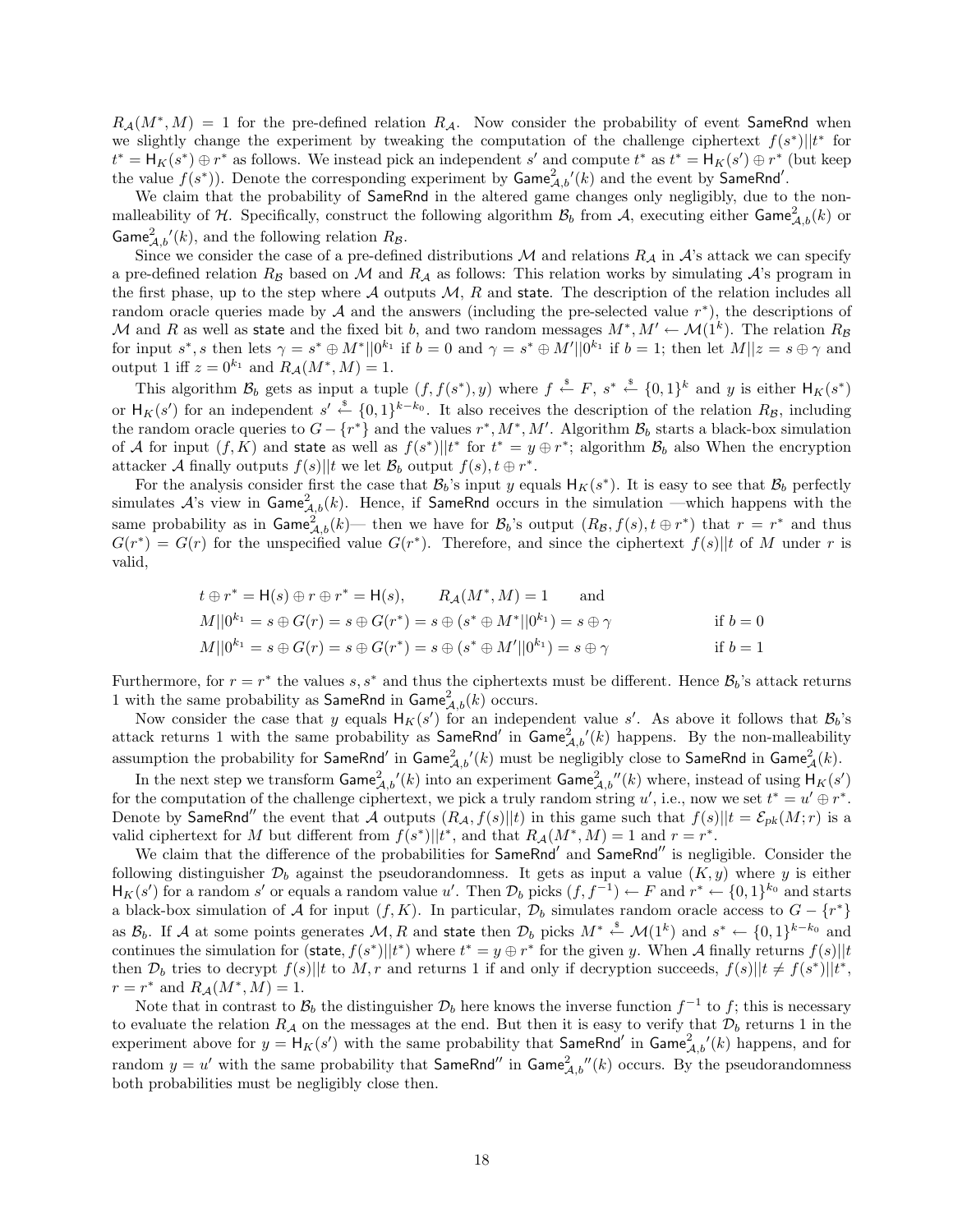The final step is to observe that the probability of  $\mathsf{SameRnd}''$  in  $\mathsf{Game}^2_{A,b}''(k)$  is negligible. This is because the distribution of the challenge ciphertext is now completely independent of  $r^*$  and we can thus think of  $r^*$ as drawn only after A has output the valid ciphertext  $f(s)||t$ . But the probability of  $r = r^*$  is at most  $2^{-k_0}$  in this case. It follows that the probability of event SameRnd in  $\text{Game}^2_{A,b}(k)$  is negligible. This proves that the output distributions in  $\mathsf{Game}^2_{\mathcal{A},b}(k)$  and  $\mathsf{Game}^3_{\mathcal{A},b}(k)$  are negligibly close.

COMPARING GAMES THREE AND FOUR. For  $b = 1$  it is clear that the two games are identical. Let  $b = 0$ . Since A is only granted access to oracle  $G - \{r^*\}$  the distributions of  $s^*$  in both games are identical. On the other hand, the adversary's message M is already determined upon giving the final output (because  $r \neq r^*$ has been submitted to  $G$  before). Hence, this message  $M$  is independent of the message encrypted in the challenge ciphertext, no matter whether this is  $M^*$  or  $M'$ .

This proves that the encryption scheme is secure in the NM-CPA sense.

### D Instantiating the *H*-Oracle for IND-CCA2 Security

In this section we show that the partial instantiation of H achieves IND-CCA2 security, as long as the instantiating pseudorandom generator is non-malleable under chosen-image attacks (i.e., where the adversary is allowed to make inversion queries to the trapdoor pseudorandom generator):

**Definition D.1** Assume  $H = (KGenH, H, TdH)$  is a trapdoor pseudorandom generator (which is pseudorandom with respect to  $\text{hint}(x) = (f, f(x))$  for  $(f, f^{-1}) \leftarrow F(1^k)$  from the trapdoor function family F). Then H is called non-malleable under chosen-image attacks with respect to hint if for any efficient algorithm B and any efficient relation R the following random variables  $\exp_{\mathcal{H},\mathcal{B},F,R}^{nm\text{-}cia} (k)$ ,  $\exp_{\mathcal{H},\mathcal{B},F,R}^{nm\text{-}cia} (k)$  are computationally indistinguishable, where the experiments are defined as follows.

| ${\bm Experiment ~{\bf Exp}_{\mathcal{G},\mathcal{B},F,R}^{nm-cia-1}(k)}$                               | $Experiment \; Exp^{nm\text{-}cia\text{-}0}_{\mathcal{G},\mathcal{B},F,R}(k)$                         |
|---------------------------------------------------------------------------------------------------------|-------------------------------------------------------------------------------------------------------|
| $(K, K^{-1}) \stackrel{\$}{\leftarrow}$ KGenH $(1^k)$                                                   | $K \stackrel{\hspace{0.1em}\mathsf{\scriptscriptstyle\$}}{\leftarrow}$ KGenH $(1^k)$                  |
| $(f, f^{-1}) \stackrel{\$}{\leftarrow} F$                                                               | $(f, f^{-1}) \stackrel{\$}{\leftarrow} F$                                                             |
| $s^* \xleftarrow{\$} \{0,1\}^k$                                                                         | $s^* \stackrel{\$}{\leftarrow} \{0,1\}^k$ ; $s' \stackrel{\$}{\leftarrow} \{0,1\}^k$                  |
| $y^* \stackrel{\$}{\leftarrow} \mathsf{H}_K(s^*)$                                                       | $y' \stackrel{\hspace{0.1em}\mathsf{\scriptscriptstyle\$}}{\leftarrow} \mathsf{H}_K(s')$              |
| $(z, y) \stackrel{\$}{\leftarrow} \mathcal{B}^{\text{TdH}(K^{-1}, \cdot) - \{y^*\}}(K, f, f(s^*), y^*)$ | $(z, y) \stackrel{\$}{\leftarrow} \mathcal{B}^{\text{TdH}(K^{-1}, \cdot) - \{y'\}}(K, f, f(s^*), y')$ |
| $s \leftarrow f^{-1}(z)$                                                                                | $s \leftarrow f^{-1}(z)$                                                                              |
| $Return 1$ iff                                                                                          | Return 1 iff                                                                                          |
| $R(s^*, s) \wedge H_K(s) = y \wedge s^* \neq s$                                                         | $R(s^*, s) \wedge H_K(s) = y \wedge s^* \neq s$                                                       |

Although it seems to be moot to plug in a "chosen-ciphertext secure" function to obtain a chosen-ciphertext encryption scheme, our goal is to show that one can instantiate the random oracle in principle, providing a possibly non-optimized feasibility result. As the counterexamples show such results are far from trivial, e.g., the CGH encryption scheme [11] in the random oracle model cannot be instantiated with any function, not even with a secure encryption scheme.

We now prove Theorem 3.5 stating that the partial H-instantiation through a pseudorandom generator which is non-malleable under chosen-image attacks is IND-CCA2:

Proof of Theorem 3.5: The proof follows similar to the one of the IND-CCA2 secure G-instantiation.

That is, for an arbitrary probabilistic polynomial-time algorithm  $\mathcal A$  we let  $\mathsf{Game}^0_{\mathcal A,b}(k)$  denote the original attack of A on the encryption scheme OAEP<sup>G,H</sup>[ $F_{t-\text{clear}}$ ] where message  $M_b$  for fixed bit b is encrypted in the challenge ciphertext. Let  $\mathsf{Game}^1_{\mathcal{A},b}(k)$  denote the game where we replace  $G(r^*)$  in the challenge ciphertext by a uniformly and independently distributed string  $\omega^*$ , making the challenge ciphertext independent of b (as formally carried out in  $\textsf{Game}^2_{\mathcal{A},b}(k)$ . All games are described formally in Figure D. We remark that we use the chosen-image pseudorandomness of  $H$  for showing that the adversarial behavior in the two games cannot differ significantly.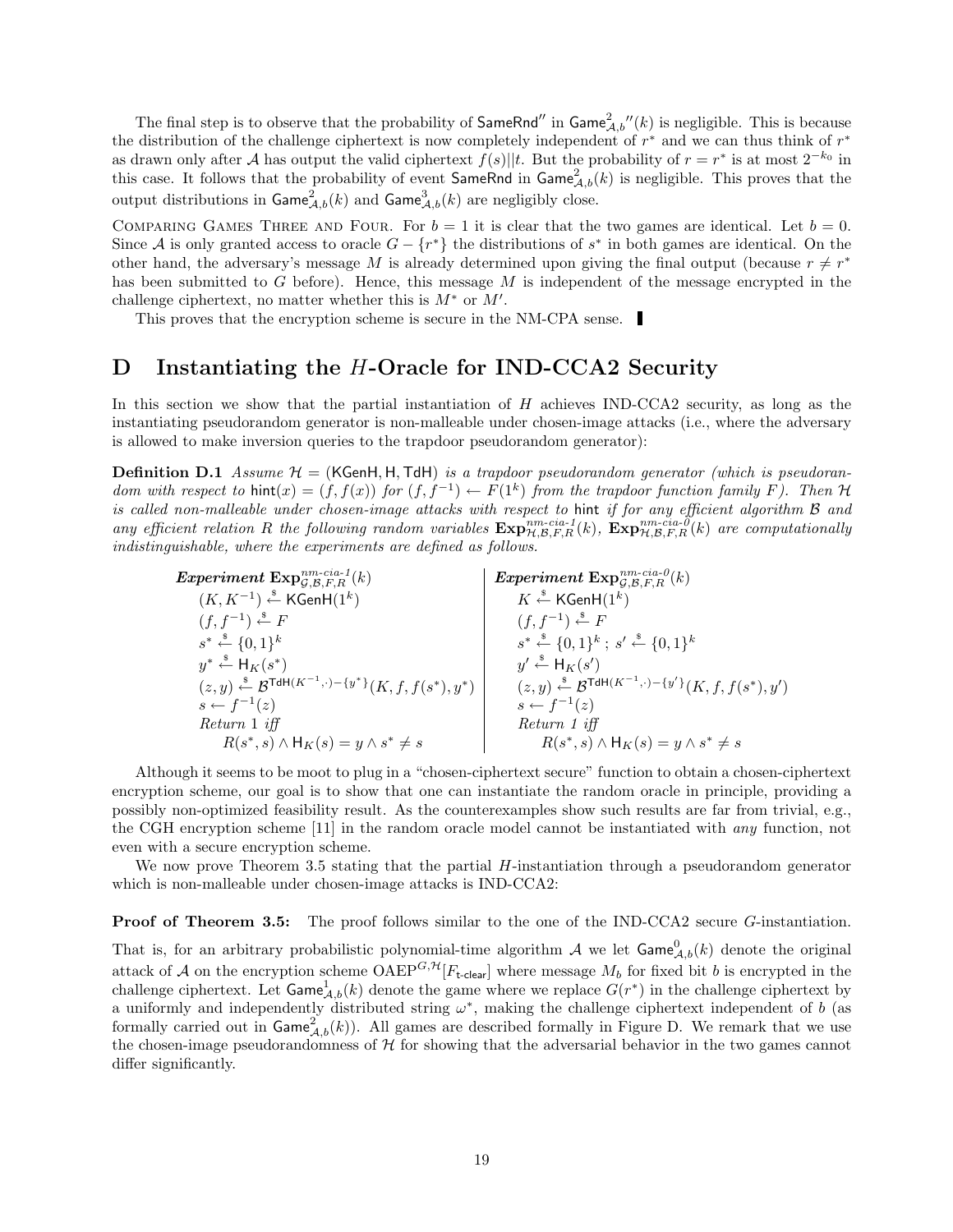

Figure 3: Games in the Proof of Theorem 3.5: Shaded areas indicate the differences between the games. It is always assumed that the output  $(M_0, M_1, \text{state})$  of A in the first phase satisfies  $|M_0| = |M_1|$ .

It again suffices to show that  $Pr\left[$  Game $_{\mathcal{A},b}^{i}(k)=1\right]$   $Pr\left[$  Game $_{\mathcal{A},b}^{i+1}(k)=1\right]$  is negligible for any  $i=0,1$ and  $b \in \{0,1\}$ , as the probabilities  $Pr\left[ \text{Game}^2_{\mathcal{A},1}(k) = 1 \right]$  and  $Pr\left[ \text{Game}^2_{\mathcal{A},0}(k) = 1 \right]$  for  $b = 1$  and  $b = 0$ , respectively, are identical.

SIMULATING THE DECRYPTION ORACLE. We again first describe how to simulate decryption queries in the games without knowing the secret key  $f^{-1}$  to f. This is accomplished through the random oracle model and via one procedure D which works for all games. In addition to a ciphertext  $(C, t)$  this procedure gets the public data  $K, f$  and a list  $L_G$ , representing A's queries to random oracle G and the answers as input. The procedure also gets access to the function  $\text{TdH}(K^{-1}, \cdot)$ , initialized with the matching secret key  $K^{-1}$  to K. To answer a decryption request  $(C, t)$  procedure D browses through each entry  $(r, \omega)$  in the list  $L_G$  and does the following (where  $(C^*, t^*)$  denotes the challenge ciphertext):

- Compute  $h = t \oplus r$  and submit h to TdH( $K^{-1}$ , ·).
- Check if the answer s matches C, i.e., if  $f(s) = C$ . If so, compute  $M||z = s \oplus \omega$ .
- If  $z = 0^{k_1}$  then return M.
- In any other case, if there is no matching entry  $(r, \omega)$ , or if there is one but  $z \neq 0^{k_1}$ , then D returns  $\bot$ .

Note that D never puts a G-query during this procedure. Observe also that, if there is a corresponding entry in  $L_G$ , then it is unique.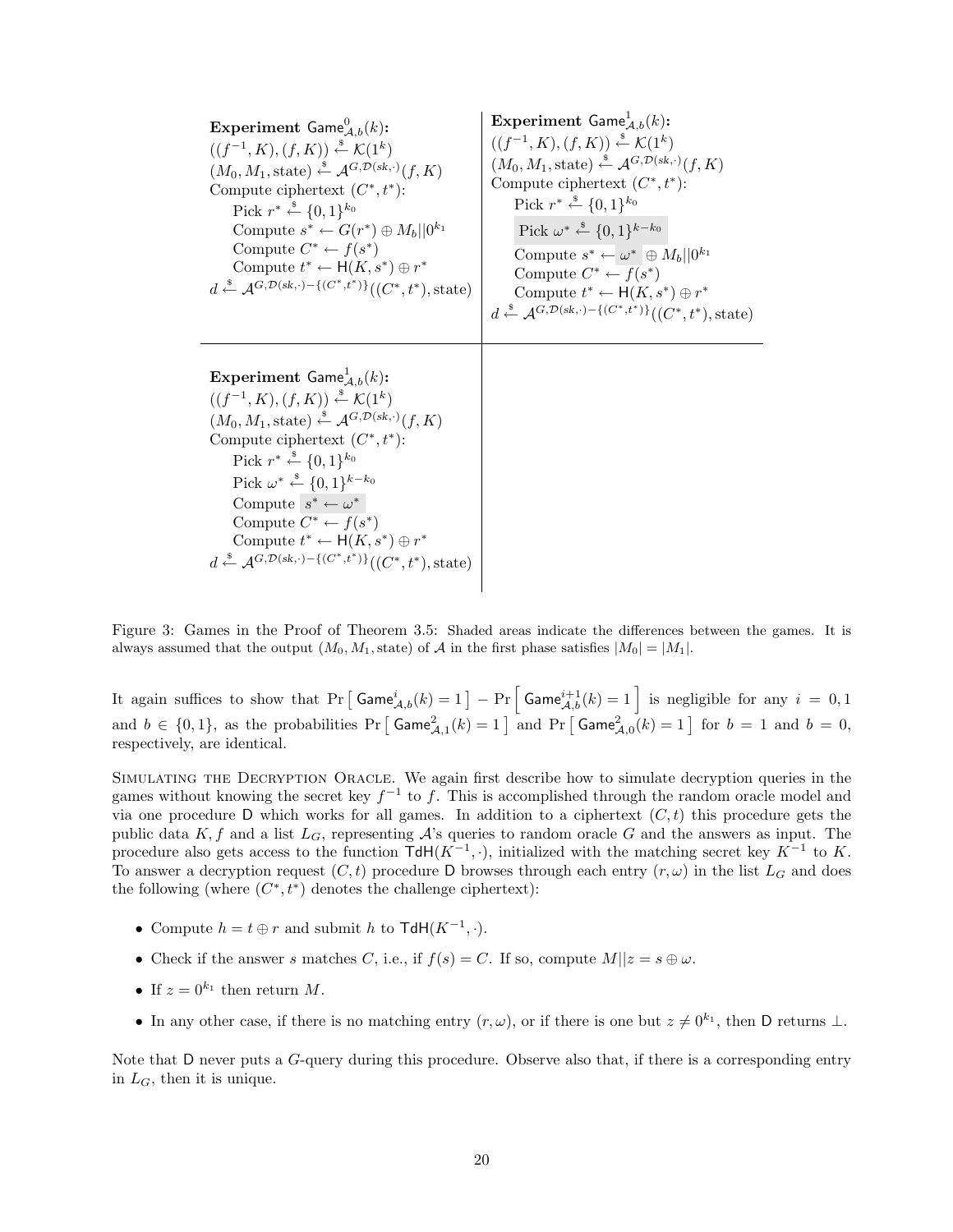We next prove that this decryption procedure may substitute the actual decryption oracle except with negligible simulation error probability in all games. More formally, this means that for every decryption request in the game we run D (on the list  $L_G$  of communication between A and G up to this point) instead of D. Let DecError<sub>i</sub> denote the event that D returns a different answer than  $D$  for the *i*-th decryption query in the corresponding game, given that the first  $i-1$  replies were identical. It then suffices to show that the probability of DecError<sub>i</sub> is negligible for arbitrary *i*. Recall that we call a ciphertext valid iff  $D$  returns a message  $M \neq \bot$ .

BEHAVIOR IN GAME ZERO. Assume that A submits some  $(C, t)$  to the decryption oracle with the *i*-th query in Game<sub> $A,b$ </sub> such that there is no matching entry in  $L_G$ . Let s, r, M||z denote the unique values such that  $f(s) = C, r = t \oplus H(K, s)$  and  $M||z = G(r) \oplus s$ . Let  $\omega^*, r^*, M_b^*||0^{k_1}$  denote the corresponding values for the challenge ciphertext  $(C^*, t^*)$ .

- If we are in the first phase of the game, before A receives the challenge ciphertext, and there is no value for r in  $L_G$ , then  $G(r)$  is an unknown random value. The probability that the least significant bits of  $G(r) \oplus s$  equal  $0^{k_1}$  is therefore  $2^{-k_1}$
- If we are in the second phase, after having received the challenge ciphertext, and  $C = C^*$  and thus  $s = s^*$  but  $t \neq t^*$ , then  $r \neq r^*$  as well. Hence,  $G(r)$  is an unknown independent random value and the probability that the lower bits of  $G(r) \oplus s$  are  $0^{k_1}$  is  $2^{-k_1}$ .
- If we are in the second phase and  $C \neq C^*$  and thus  $s \neq s^*$ , then the generator's algorithm TdH returns this value s. In this case the answer of  $D$  is identical to the one of  $D$ .

Hence, the probability of event  $\mathsf{DecError}_i$  in  $\mathsf{Game}^0_{\mathcal{A},b}$  is negligible and  $\mathsf D$  simulates  $\mathcal D$  correctly with overwhelming probability.

BEHAVIOR IN GAMES ONE AND TWO. To analyze the behavior of D in experiment  $\mathsf{Game}^1_{\mathcal{A},b}$  we note that, from the adversary's point of view, the games are identical if A never queries G about  $r^*$ . In particular, conditioning on the fact that  $A$  never submits  $r^*$  to  $G$ , the substitution procedure D works almost perfectly in  $\mathsf{Game}^1_{\mathcal{A},b}$ , too (exploiting the fact that D never queries  $G$ ).

Assume that the probability that A queries G about  $r^*$  in  $Game_{\mathcal{A},b}^0$  was noticeable. Then we claim that this remains noticeable if we replace  $G(r^*)$  in the challenge ciphertext by a random  $\omega^*$  and, likewise, substitute  $H(s^*)$  for a random value  $u^*$ . Suppose towards contradiction that this was not the case. Then we derive a contradiction to the non-malleability and pseudorandomness of the generator as follows.

In the first step we show that replacing  $H(K, s^*)$  by  $H(K, s')$  for an independent s' cannot change A's success probability significantly due to the non-malleability of  $H$ . For this consider the following adversary  $B_b$  (with fixed bit b) against the non-malleability. Let  $R(s^*, s)$  be the pre-defined relation which outputs 1 if and only if the least significant bit of s equals 1. After outputting a description of this relation,  $\mathcal{B}_b$  gets K, hint $(s^*)$  =  $(f, f(s^*)), y^*$  for random s<sup>\*</sup> as input, where either  $y^* = H(K, s^*)$  or  $y^* = H(K, s')$  for an independent s'. Adversary  $\mathcal{B}_b$  is also allowed to query oracle  $\textsf{TdH}(K^{-1},\cdot)$  for values different from  $y^*$ .

 $\mathcal{B}_b$  selects some  $r^* \leftarrow \{0,1\}^{k_0}$  at the beginning. It starts an emulation of A by simulating the random oracle  $G$  as usual and using procedure D to answer decryption queries. If at any point during this simulation  $A$ queries G about  $r^*$  then  $\mathcal{B}_b$  immediately stops with output s such that  $\text{lsb}_1(s) = 1$ . By this  $\mathcal{B}_b$  simulates A's attack in the first phase up to the step where A outputs  $M_0, M_1$ . Then  $\mathcal{B}_1$  prepares a ciphertext  $(C^*, t^*)$ as  $C = f(s^*)$  and  $t^* = y^* \oplus r^*$ . It returns  $(C^*, t^*)$  to A and continues the simulation (as before, answering decryption queries as before and stopping with output s such that  $\text{lsb}_1(s) = 1$  if A asks G about  $r^*$ ).

If  $\mathcal{B}_b$ 's input  $y^*$  equals  $\mathsf{G}(K, s^*)$ , then the probability of  $\mathcal A$  asking  $G$  about  $r^*$  is identical to the one in  $\mathsf{Game}^0_{\mathcal A,b}$ . Up to the point where A queries G about  $r^*$  the value  $G(r^*) \oplus M_b || 0^{k_1}$  is random, as is the given  $s^*$ . Hence, the adversary's view in this simulation is identical to the one in the game. Overall,  $B_b$  outputs 1 in this case with noticeable probability by assumption. If  $\mathcal{B}_b$ 's input  $y^*$ , on the other hand, is for an independent s', then the probability of returning 1 drops to negligible by assumption. But then  $B<sub>b</sub>$  would successfully refute the non-malleability of the generator.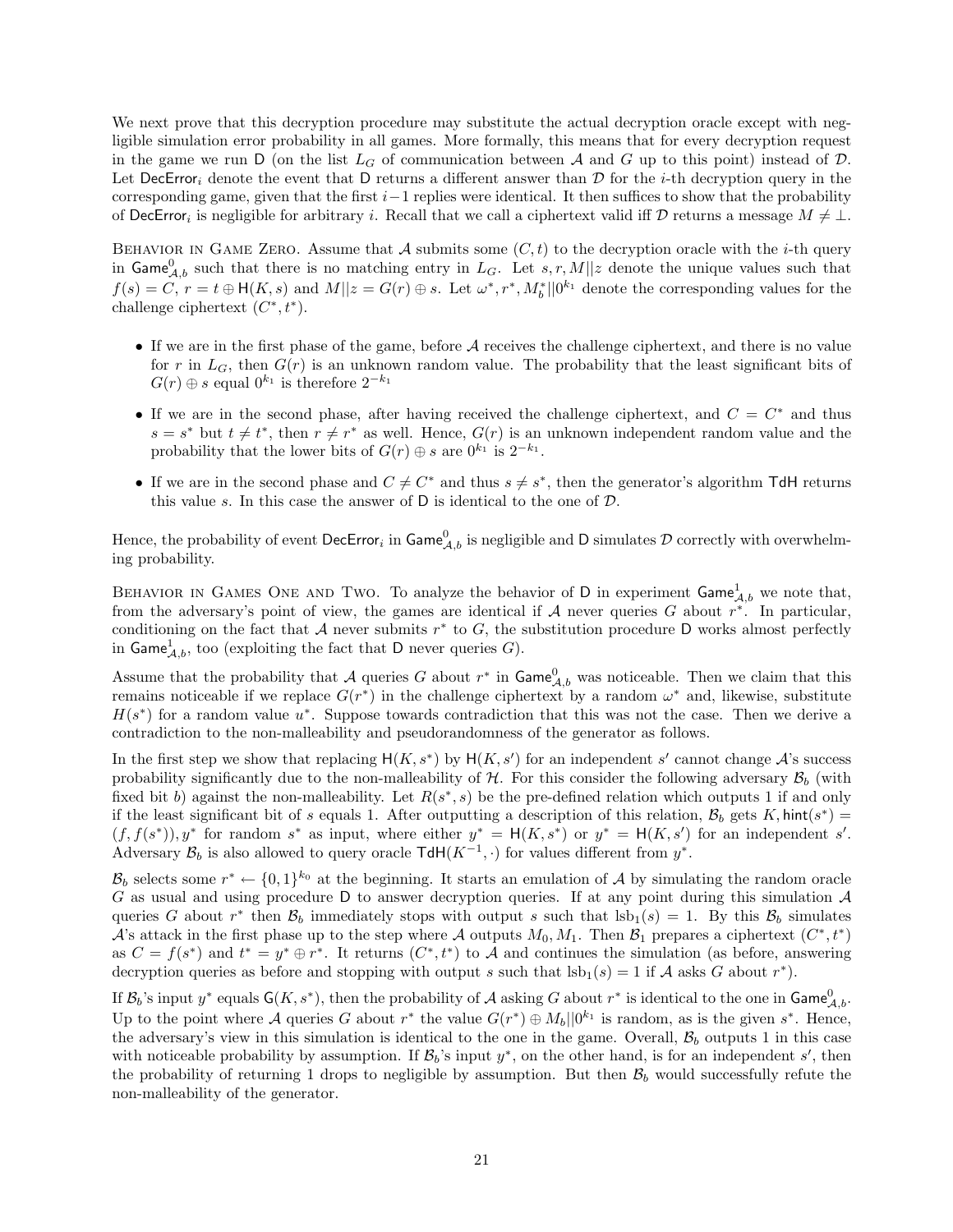In the next step we replace the value  $H(K, s')$  by a truly random value  $u^*$  and we again show that this cannot affect  $A$ 's probability of querying G about  $r^*$  noticeably. Suppose again that this was not the case and that the probability would drop to negligible. Then we construct a successful distinguisher  $\mathcal{D}_b$  against the pseudorandomness of  $H$ .

Algorithm  $\mathcal{D}_b$  gets  $K, y^*$  as input, where either  $y^* = H(K, s')$  or  $y^*$  is truly random.  $\mathcal{D}_b$  chooses  $(f, f^{-1} \stackrel{\$}{\leftarrow}$  $F(1^k)$  and  $r^* \leftarrow \{0,1\}^{k_0}$  at the beginning. It starts an emulation of A by simulating the random oracle G as usual and using procedure D to answer decryption queries, with the important difference that it does not use procedure  $\text{TdH}(K^{-1}, \cdot)$  but instead uses  $f^{-1}$  to derive the pre-image and then compares it to the given value. Analogously to  $\mathcal{B}_b$  distinguisher  $\mathcal{D}_b$  stops with output 1 if A queries G about  $r^*$  during the simulation. Thus  $\mathcal{D}_b$  simulates A's attack in the first phase up to the step where A picks messages  $M_0, M_1$ . Then  $\mathcal{D}_b$  computes a ciphertext  $(C^*, t^*)$  as  $C = f(s^*)$  for random  $s^*$  and  $t^* = y^* \oplus r^*$ . It returns  $(C^*, t^*)$  to A and continues the simulation (as before, answering decryption queries as before and stopping with output 1 if  $A$  asks  $G$  about  $r^*$ ).

If  $\mathcal D$ 's input  $y^*$  is pseudorandom, then the probability of  $\mathcal A$  asking  $G$  about  $r^*$  is identical to the one in  $\mathsf{Game}^0_{\mathcal A,b}$ when we use  $H(K, s')$ . Namely, up to the point where A queries G about r<sup>\*</sup> the value  $G(r^*) \oplus M_b||0^{k_1}$  is random, as is s<sup>\*</sup>. Hence, the adversary's view in this simulation is identical to the one in the game. Overall, D outputs 1 in this case with noticeable probability. If D's input  $y^*$ , on the other hand, is truly random, then the probability of returning 1 drops to negligible by assumption. But then  $\mathcal D$  would successfully distinguish the two cases, contradicting the pseudorandomness of  $H$ .

We conclude that A's probability of asking  $r^*$  to G if we replace  $G(r^*)$  and  $H(K, s^*)$  by random elements  $\omega^*, u^*$ must remain noticeable. However, since  $r^*$  in information-theoretically hidden in the challenge ciphertext with these substitutions, the probability can only be  $2^{-k_0}$ . This yields a contradiction to our initial assumption about A asking G about  $r^*$  in  $Game_{\mathcal{A},b}^0$  with noticeable probability. As discussed, this implies that D also works in  $\mathsf{Game}^1_{\mathcal{A},b}$  with overwhelming probability.

COMPARING GAMES ZERO, ONE AND TWO. By the previous considerations about D's behavior in  $\text{Game}^1_{\mathcal{A},b}$ adversary asks G about  $r^*$  with negligible probability in  $\mathsf{Game}^0_{\mathcal{A},b}$  only. Given this all three games are identical from  $A$ 's viewpoint.

We conclude that the encryption scheme is IND-CCA2 in the RO model.

#### E Proof of Theorem 4.1

Let  $\mathcal A$  be an attacker on the \$NM-CPA property and  $R_{\mathcal A}$  be a relation. Once more we look at a sequence of games  $\mathsf{Game}^i_{\mathcal{A},b}(k)$  for  $i = 0,1,2,3$  and bit  $b = 0,1$  where  $\mathsf{Game}^0_{\mathcal{A},R_\mathcal{A},b}(k)$  describes  $\mathcal{A}$ 's attack in experiment  $Exp_{AS,\mathcal{A}}^{\$nm-cpa-b}$  for uniform messages distributions. The games are described formally in Figure E. Informally, the differences between the games is as follows:

- As mentioned before,  $\mathsf{Game}_{\mathcal{A},R_\mathcal{A},b}^i(k)$  measures  $\mathcal{A}$ 's success probability in scenario  $\mathbf{Exp}_{AS,\mathcal{A},R_\mathcal{A}}^{s_{\text{nn-cpa-b}}}$ . That is, for  $b=0$  the adversary gets a ciphertext  $f(s^*)||\gamma^*||t^*$  of message  $M^*$  with  $\gamma^* = \text{lsb}_{k_1}(\tilde{\mathsf{G}}(\tilde{\mathsf{KG}}, r^*))$  and  $t^* = H(KH, s^*||\gamma^*) \oplus r^*$  and tries to find a ciphertext  $f(s)||\gamma||t$  of a related message M. For  $b = 1$  the adversary sees a ciphertext of an independent message  $M'$  instead.
- In the next experiment  $\mathsf{Game}^1_{\mathcal{A},R_\mathcal{A},b}(k)$  we replace the computation of  $\mathsf{H}_{KH}(s^*||\gamma^*)$  in the challenge ciphertext by an evaluation for an independent  $s'||\gamma'$ . That is, the challenge ciphertext is of the form  $f(s^*)$ || $\gamma^*$ ||H<sub>KH</sub> $(s'$ || $\gamma') \oplus r^*$ .
- In Game  $A_{R,A,b}(k)$  we then substitute the value  $H_{KH}(s'||y')$  by the evaluation of a truly random element u' such that the challenge ciphertext equals  $f(s^*)||\gamma^*||u' \oplus r^*$ .
- We finally replace the value  $G_{KG}(r^*)$  in the challenge ciphertext by a random element  $v^*$ .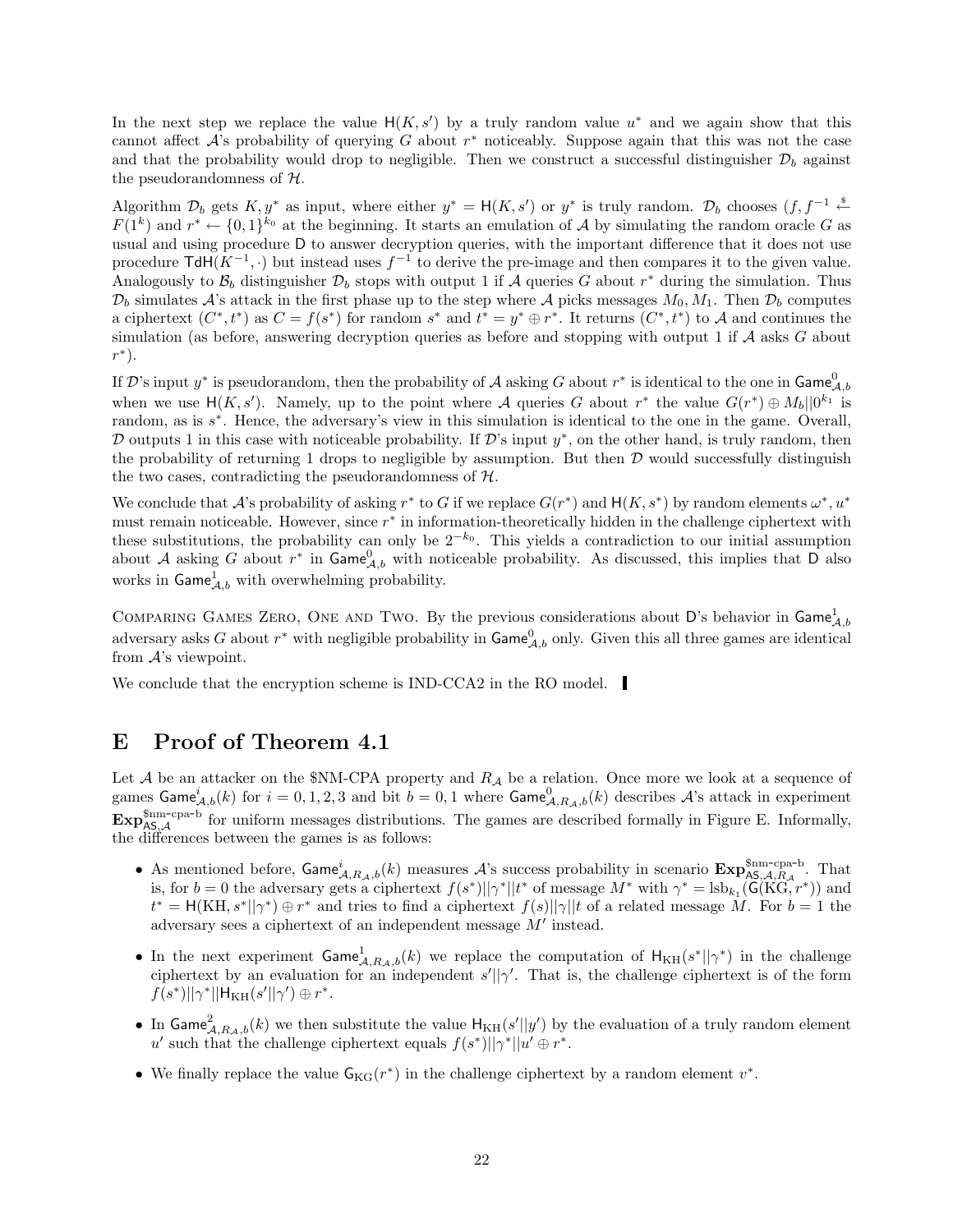Proceeding from  $\mathsf{Game}^i_{\mathcal{A},R_\mathcal{A},b}(k)$  to  $\mathsf{Game}^{i+1}_{\mathcal{A},R_\mathcal{A},b}(k)$  for fixed bit  $b$  we show that  $\mathcal{A}$ 's success probability cannot change noticeably. But in the final game the challenge ciphertext is independent of the message and the experiments  $\mathsf{Game}^3_{\mathcal{A},R_{\mathcal{A}},0}(k)$  and  $\mathsf{Game}^3_{\mathcal{A},R_{\mathcal{A}},1}(k)$  generate the same output distribution. We conclude that the initial games  $\mathsf{Game}^0_{\mathcal{A},R_\mathcal{A},0}(k)$  and  $\mathsf{Game}^0_{\mathcal{A},R_\mathcal{A},1}(k)$  must be negligibly close.

| <b>Experiment</b> Game $_{\mathcal{A},R_{\mathcal{A}},b}^{0}(k)$ :                                                              | <b>Experiment Game</b> $_{A,b}^{1}(k)$ :                                                                                      |
|---------------------------------------------------------------------------------------------------------------------------------|-------------------------------------------------------------------------------------------------------------------------------|
| $(pk, sk) \stackrel{\$}{\leftarrow} \mathcal{K}(1^k)$                                                                           | $(pk, sk) \stackrel{\$}{\leftarrow} \mathcal{K}(1^k)$                                                                         |
| Compute ciphertext $C^*  \gamma^*  t^*$ :                                                                                       | Compute ciphertext $C^*  \gamma^*  t^*$ :                                                                                     |
| Pick $M^* \overset{\hspace{0.1em}\mathsf{\scriptscriptstyle\$}}{\leftarrow} \mathcal{M}$                                        | Pick $M^* \overset{\hspace{0.1em}\mathsf{\scriptscriptstyle\$}}{\leftarrow} \mathcal{M}$                                      |
| if $b = 0$ then $M' \leftarrow M^*$                                                                                             | if $b=0$ then $M' \leftarrow M^*$                                                                                             |
| else $M' \overset{\hspace{0.1em}\mathsf{\scriptscriptstyle\$}}{\leftarrow} \mathcal{M}$                                         | else $M' \overset{\hspace{0.1em}\mathsf{\scriptscriptstyle\$}}{\leftarrow} \mathcal{M}$                                       |
| Pick $r^* \xleftarrow{\$} \{0,1\}^{k_0}$                                                                                        | Pick $r^* \stackrel{\$}{\leftarrow} \{0,1\}^{k_0}$                                                                            |
| Set $s^*  \gamma^* \leftarrow \mathsf{G}_{\mathrm{KG}}(r^*) \oplus M'  0^{k_1}$                                                 | Set $s^*  \gamma^* \leftarrow \mathsf{G}(\mathrm{KG}, r^*) \oplus M'  0^{k_1}$                                                |
| Compute $C^* \leftarrow f(s^*)$                                                                                                 | Compute $C^* \leftarrow f(s^*)$                                                                                               |
| Compute $t^* \leftarrow H(KH, s^*  \gamma^*) \oplus r^*$                                                                        | Pick $s'    \gamma' \stackrel{\$}{\leftarrow} \{0,1\}^k$                                                                      |
| $C  \gamma  t \stackrel{\$}{\leftarrow} \mathcal{A}(C^*  \gamma^*  t^*,pk)$                                                     |                                                                                                                               |
| $M \leftarrow \mathcal{D}(sk, C  \gamma  t)$                                                                                    | Compute $t^* \leftarrow H(KH, s'  \gamma') \oplus r^*$                                                                        |
| return $R(M^*, M)$                                                                                                              | $C  \gamma  t \stackrel{\$}{\leftarrow} \mathcal{A}(C^*  \gamma'  t^*,pk)$                                                    |
|                                                                                                                                 | $M \leftarrow \mathcal{D}(sk, C  \gamma  t)$                                                                                  |
|                                                                                                                                 | return $R(M^*, M)$                                                                                                            |
|                                                                                                                                 |                                                                                                                               |
|                                                                                                                                 |                                                                                                                               |
|                                                                                                                                 |                                                                                                                               |
| <b>Experiment Game</b> $_{A,b}^2(k)$ :                                                                                          | <b>Experiment Game</b> $A_{A,b}(k)$ :                                                                                         |
| $(pk, sk) \stackrel{\$}{\leftarrow} \mathcal{K}(1^k)$                                                                           | $(pk, sk) \stackrel{\$}{\leftarrow} \mathcal{K}(1^k)$                                                                         |
| Compute ciphertext $C^*  \gamma^*  t^*$ :                                                                                       | Compute ciphertext $C^*  \gamma^*  t^*$ :                                                                                     |
| Pick $M^* \overset{\hspace{0.1em}\mathsf{\scriptscriptstyle\$}}{\leftarrow} \mathcal{M}$<br>if $b = 0$ then $M' \leftarrow M^*$ | Pick $M^* \overset{\hspace{0.1em}\mathsf{\scriptscriptstyle\$}}{\leftarrow} \mathcal{M}$<br>if $b=0$ then $M' \leftarrow M^*$ |
|                                                                                                                                 | else $M' \stackrel{\hspace{0.1em}\mathsf{\scriptscriptstyle\$}}{\leftarrow} \mathcal{M}$                                      |
| else $M' \overset{\hspace{0.1em}\mathsf{\scriptscriptstyle\$}}{\leftarrow} \mathcal{M}$                                         |                                                                                                                               |
| Pick $r^* \stackrel{\$}{\leftarrow} \{0,1\}^{k_0}$                                                                              | Pick $r^* \xleftarrow{\$} \{0,1\}^{k_0}$                                                                                      |
| Set $s^*  \gamma^* \leftarrow \mathsf{G}(\mathrm{KG}, r^*) \oplus M'  0^{k_1}$<br>Compute $C^* \leftarrow f(s^*)$               | Pick $v^* \xleftarrow{\$} \{0,1\}^{k-k_0}$                                                                                    |
|                                                                                                                                 | Set $s^*  \gamma^* \leftarrow v^* \oplus M'  0^{k_1}$                                                                         |
| Pick $\gamma' \stackrel{\$}{\leftarrow} \{0,1\}^{k_1}$ and $u' \stackrel{\$}{\leftarrow} \{0,1\}^{k_0}$                         | Compute $C^* \leftarrow f(s^*)$                                                                                               |
| Compute $t^* \leftarrow u' \oplus r^*$                                                                                          | Pick $\gamma' \stackrel{\$}{\leftarrow} \{0,1\}^{k_1}$ and $u' \stackrel{\$}{\leftarrow} \{0,1\}^{k_0}$                       |
| $C  \gamma  t \stackrel{\$}{\leftarrow} \mathcal{A}(C^*  \gamma'  t^*,pk)$                                                      | Compute $t^* \leftarrow u' \oplus r^*$                                                                                        |
| $M \leftarrow \mathcal{D}(sk, C  \gamma  t)$                                                                                    | $C  \gamma  t \stackrel{\$}{\leftarrow} \mathcal{A}(C^*  \gamma'  t^*,pk)$                                                    |
| return $R(M^*, M)$                                                                                                              | $M \leftarrow \mathcal{D}(sk, C  \gamma  t)$                                                                                  |
|                                                                                                                                 | return $R(M^*, M)$                                                                                                            |

Figure 4: Games in the Proof of Theorem 4.1: Shaded areas indicate the differences between the games. It is always assumed that  $M$  is the uniform distribution and that  $A$  returns a ciphertext different from the challenge ciphertext.

COMPARING GAMES ZERO AND ONE. Recall that the difference between experiments  $\text{Game}^0_{\mathcal{A},b}(k)$  and Game $\frac{1}{A,b}(k)$  is that we replace the value  $\mathsf{H}_{KH}(s^*||\gamma^*)$  by  $\mathsf{H}_{KH}(s'||\gamma')$  for an independent  $s'||\gamma'$ . We show that the non-malleability of H guarantees that the output of  $\textsf{Game}^0_{A,R_A,b}(k)$  and  $\textsf{Game}^1_{A,R_A,b}(k)$  are indistinguishable.

Consider an adversary  $\mathcal{B}_b$  for fixed bit b attacking the non-malleability property of  $\mathcal{H}$ , and a relation  $R_{\beta}$ , based on the pre-defined relation  $R_{\mathcal{A}}$ . The relation  $R_{\beta}$  is defined as follows. It start by sampling keys KG, KG<sup>-1</sup> and outputs them as part of the description, together with  $R_{\mathcal{A}}$ . For input  $s^*||\gamma^*, s||\gamma$  relation  $R_{\mathcal{B}}$ first recovers  $r^*, r$  from  $\gamma^*, \gamma$  with the help of KG<sup>-1</sup>, it then computes  $M^*||0^{k_1} = s^*||\gamma^* \oplus \mathsf{G}(\mathrm{KG}, r^*)$  as well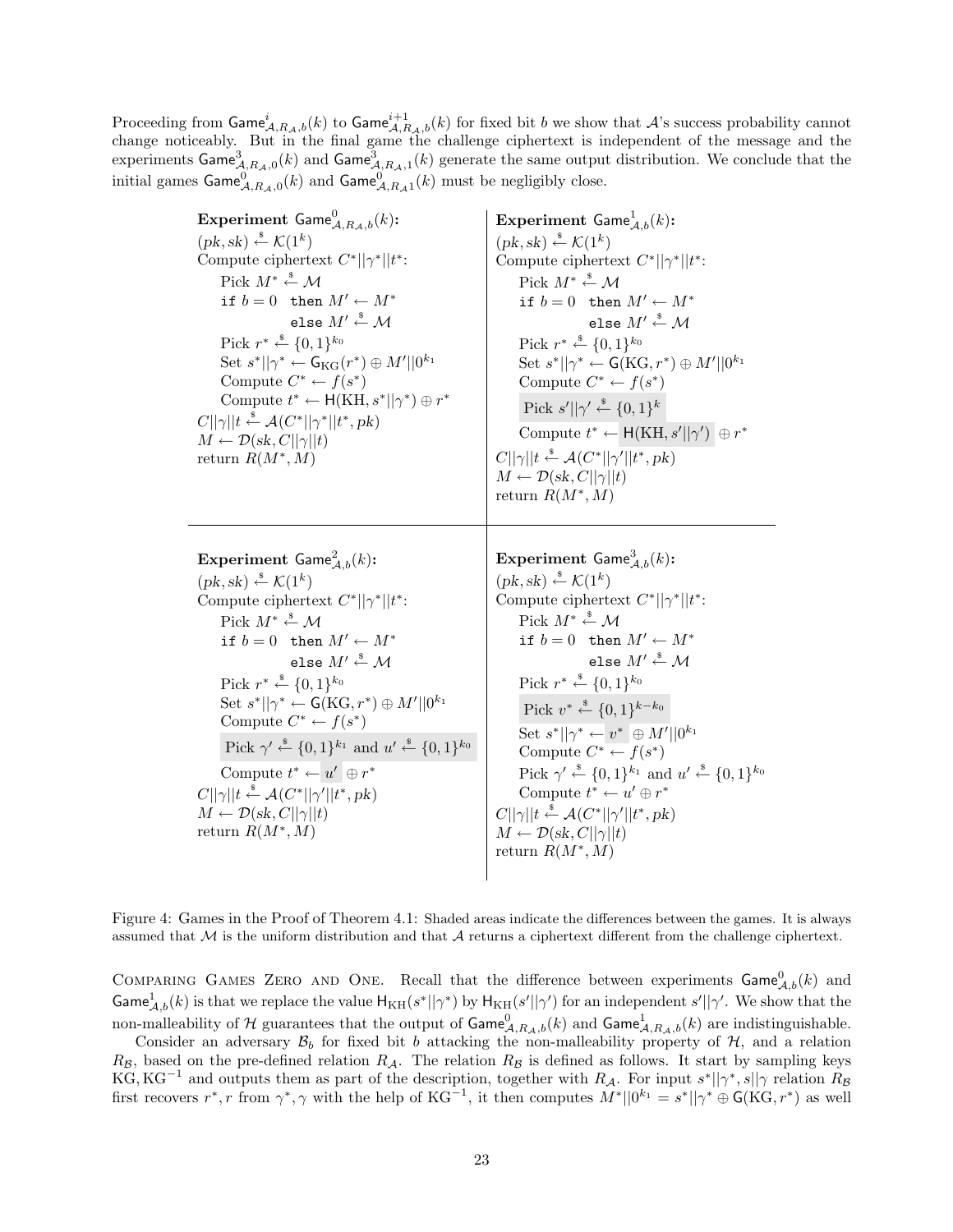as  $M||z = s||\gamma \oplus G(KG, r)$  and outputs 1 iff  $z = 0^{k_1}$  and  $R_{\mathcal{A}}(M^*, M) = 1$ .

Algorithm  $\mathcal{B}_b$  gets as input a tuple  $(K, f, f(s^*) || \gamma^*, y^*)$  where either  $y^* = H_{KH}(s^* || \gamma^*)$  or  $y^* = H_{KH}(s^* || \gamma^*)$ for independent  $s'||\gamma'$ . Then  $\mathcal{B}_b$  runs a black-box simulation of A by supplementing a key KG of the trapdoor pseudorandom generator G and storing KG<sup>-1</sup>, taking them from the description of  $R_B$ , and starting A on the public key  $pk = (f, KG, KH)$ . For generating the challenge ciphertext algorithm  $\mathcal{B}_b$  computes  $r^*$  from its input  $\gamma^*$  via the trapdoor procedure **TdG** of G. This yields a suitable  $r^*$  and  $\mathcal{B}_b$  returns  $f(s^*)||\gamma^*||t^*$  for  $t^* = y^* \oplus r^*$  to A. Note that  $s^*$  here is random as it is in the A's attack in the game (because there  $M^*$  or M' are uniformly distributed). When A finally outputs a ciphertext  $f(s)||\gamma||t$  then  $\mathcal{B}_b$  reconstructs r from  $\gamma$ via TdG (if the ciphertext is valid then this works again).  $B_b$  then outputs  $f(s)||\gamma, t \oplus r$ .

For the analysis note that  $r \neq r^*$  implies  $\gamma = \text{lsb}_{k_1}(\mathsf{G}(\text{KG}, r)) \neq \gamma^* = \text{lsb}_{k_1}(\mathsf{G}(\text{KG}, r^*))$  with overwhelming probability; else  $\mathcal{B}_b$ 's values  $r, r^*$  would contradict the near-collision resistance in a straightforward way (where one would use  $f^{-1}$  to decrypt the adversarial ciphertext such that knowledge of KG<sup>-1</sup> is not necessary). But then the pre-images  $s||\gamma$  and  $s^*||\gamma^*$  must be different, as required for a success in the non-malleability attack. Similarly, if  $r = r^*$  then we must have  $s \neq s^*$  else the ciphertext returned by A would be equal to the challenge ciphertext.

Furthermore, if A's ciphertext is valid then  $\mathcal{B}_b$  generates a valid pair  $f(s||\gamma, H_{\text{KH}}(s||\gamma)$  from A's output. Hence, the probability that  $\mathcal{B}_b$ 's attack returns 1 for given  $y^* = H_{KH}(s^*||\gamma^*)$  is negligibly close to the probability that  $\textsf{Game}^0_{\mathcal{A},b}(k)$  yields 1. Analogously it follows that  $\mathcal{B}$ 's attack gives 1 for  $y^* = \textsf{H}_{KH}(s'||\gamma')$  is negligibly close to the one in  $\textsf{Game}^1_{\mathcal{A},b}(k)$ . Hence, by the non-malleability both probabilities in the games are close.

COMPARING GAMES ONE AND TWO. The difference between the two games is now that  $H_{KH}(s'||\gamma')$  is replaced by a truly random string  $u'$ . We claim again that the output probabilities of the two games are not significantly affected by this. For this consider (for fixed bit b) a distinguisher  $\mathcal{D}_b$  against the pseudorandomness of H (with respect to  $\text{hint}(s'||\gamma') = \gamma'$ ). Algorithm  $\mathcal{D}_b$  gets as input a pair  $(\text{KH}, y', \gamma')$  where  $\gamma'$  is random and  $y'$  is either  $y' = H(KH, s' || \gamma')$  for random s', or  $y' = u'$  is truly random. Algorithm  $\mathcal{D}_b$  generates  $(f, f^{-1}) \leftarrow F$  and  $(KG, KG^{-1}) \leftarrow KGenG(1^k)$  and starts a black-box simulation of A.

To generate the challenge ciphertext  $\mathcal{D}_b$  first samples a uniform message  $M^* \stackrel{\$}{\leftarrow} \mathcal{M}$  and sets  $M' \leftarrow M^*$  if  $b = 0$ , or samples another  $M' \stackrel{\$}{\leftarrow} \mathcal{M}$  if  $b = 1$ . Algorithm  $\mathcal{D}_b$  next computes  $r^* \stackrel{\$}{\leftarrow} \{0,1\}^{k_0}$  from its input  $\gamma'$  via the generator's extraction procedure  $\textsf{TdG}$ , as well as  $s^*||\gamma' \leftarrow \textsf{G}(\textup{KG}, r^*) \oplus M'||0^{k_1}$ . It returns  $f(s^*)||\gamma'||y' \oplus r^*$ to A. When A finally outputs a ciphertext  $f(s)||\gamma||t$  then  $\mathcal{D}_b$  uses  $f^{-1}$  to decrypt the ciphertext to M and returns 1 if and only if  $R_{\mathcal{A}}(M^*, M) = 1$ .

It is now easy to see that for  $y' = H(KH, s' || \gamma')$  algorithm  $\mathcal{D}_b$  returns 1 with the same probability that Game<sub> $\mathcal{A}_{\mu,b}(k)$ </sub> yields 1. On the other hand, for random  $y' = u'$  distinguisher  $\mathcal{D}_b$  outputs 1 with the same probability that  $\textsf{Game}^2_{\mathcal{A},b}(k) = 1$ . Hence, both games must be indistinguishable.

Comparing Games Two and Three. The indistinguishability of the two games follows again by a distinguisher against the pseudorandomness, this time, however, against  $\mathcal G$ . We omit a formal description since the construction of the algorithm is similar to the previous case and is straightforward noting that the distribution of  $t^* = u' \oplus r^*$  in  $\text{Game}^2_{\mathcal{A},b}(k)$  can be replaced by a random u' instead.

This proves that the scheme is  $N$ M-CPA.

### F Proof of Theorem 5.2

Let  $A$  be a probabilistic polynomial-time algorithm attacking NM-CPA security of the hybrid scheme  $AS'$ . Below we prove the more general result saying that the scheme is still NM-CPA if the adversary outputs a vector of ciphertexts  $C_1, C_2, \ldots$ . For this we consider again a sequence of games, formally described in Figure F. such that the starting game corresponds to A's attack scenario in the experiment  $\mathbf{Exp}_{AS',\mathcal{A}}^{\text{nm-cpa-b}}(k)$ :

- Game $^0_{A,b}$  describes the attack on the hybrid encryption scheme AS' when the challenge message  $M^*$  $(b = 0)$  or an independent message M'  $(b = 1)$  is encrypted.
- Game<sup>1</sup><sub> $\mathcal{A}, b$ </sub> describes the game where we let the random oracle G return the undefined symbol  $\perp$  if queried about  $r^*$  encrypted in the challenge ciphertext. We denote this oracle by  $G - \{r^*\}.$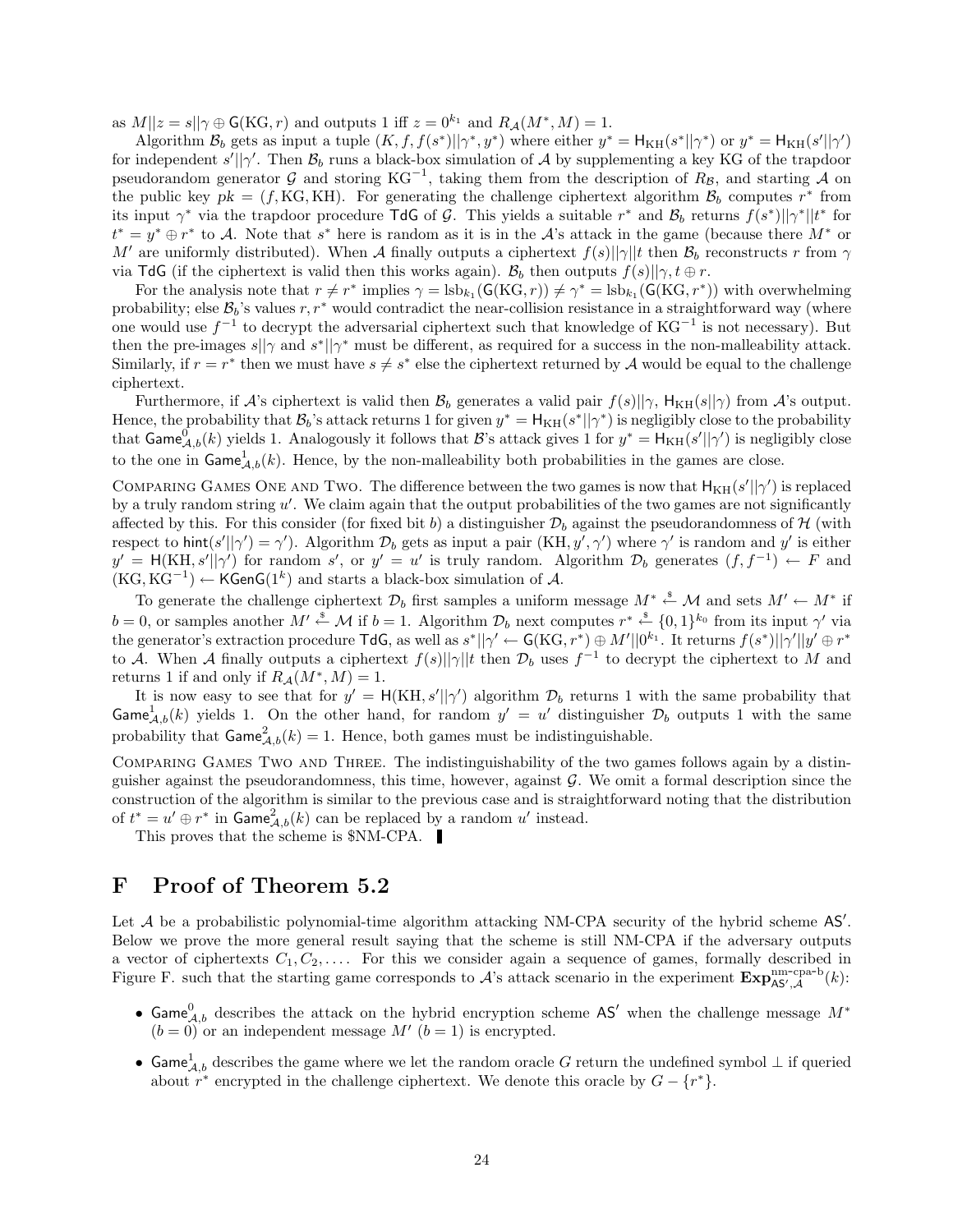• Game<sub> $A,b$ </sub> describes the game where we set the experiment's output to 0 if some asymmetric part  $C_{\text{asym},i}$ of adversary's ciphertext is different from the part  $C^*_{\text{asym}}$  in the challenge ciphertext, yet encrypts the same value  $r_i = r^*$ .

We show that proceeding from  $\mathsf{Game}_{\mathcal{A},b}^{i}(k)$  to  $\mathsf{Game}_{\mathcal{A},b}^{i+1}(k)$  for fixed bit b the adversary's success probability cannot change noticeably. We finally discuss that the output distribution in  $\mathsf{Game}^2_{\mathcal{A},0}$  and  $\mathsf{Game}^2_{\mathcal{A},1}$  are indistinguishable, proving that the initial games  $\textsf{Game}^0_{\mathcal{A},0}(k)$  and  $\textsf{Game}^0_{\mathcal{A},1}(k)$  must be negligibly close.

 ${\bf Experiment\; Game}^0_{{\cal A},b}(k){:}$  $(pk, sk) \stackrel{\$}{\leftarrow} \mathcal{K}(1^k)$  $(\mathcal{M}, \mathsf{state}) \overset{\hspace{0.1em}\mathsf{\scriptscriptstyle\$}}{\leftarrow} \mathcal{A}^G(pk)$ Pick  $M^* \overset{\$}{\leftarrow} \mathcal{M}$ if  $b=0$  then  $M' \leftarrow M^*$  else  $M' \stackrel{\hspace{0.1em}\mathsf{\scriptscriptstyle\$}}{\leftarrow} \mathcal{M}$ Compute ciphertext  $C^* = (C^*_{\text{asym}}, C^*_{\text{sym}})$ : Pick  $r^* \stackrel{\hspace{0.1em}\mathsf{\scriptscriptstyle\$}}{\leftarrow} \{0,1\}^k$ Compute  $C^*_{\text{asym}} \overset{\hspace{0.1em}\mathsf{\scriptscriptstyle\$}}{\leftarrow} \mathcal{E}_{\text{asym}}(pk,r^*)$ Compute  $C^*_{sym} \leftarrow \mathcal{E}_{sym}(G(r^*), M')$  $(R, \mathbf{C}) \overset{\hspace{0.1em}\mathsf{\scriptscriptstyle\$}}{\leftarrow} \mathcal{A}^G(C^*, \mathsf{state})$  $\mathbf{M} \leftarrow \mathcal{D}(sk, \mathbf{C})$ return  $R(M^*, M)$  ${\bf Experiment\; Game}^1_{{\cal A},b}(k){:}$  $(pk, sk) \stackrel{\$}{\leftarrow} \mathcal{K}(1^k)$ Pick  $r^* \stackrel{\$}{\leftarrow} \{0,1\}^k$  $(\mathcal{M}, \text{state}) \overset{\$}{\leftarrow} \mathcal{A}^{G - \{r^*\}}(pk)$ Pick  $M^* \overset{\$}{\leftarrow} M$ if  $b=0$  then  $M' \leftarrow M^*$  else  $M' \stackrel{\hspace{0.1em}\mathsf{\scriptscriptstyle\$}}{\leftarrow} \mathcal{M}$ Compute ciphertext  $C^* = (C^*_{\text{asym}}, C^*_{\text{sym}})$ : Compute  $C^*_{\text{asym}} \overset{\hspace{0.1em}\mathsf{\scriptscriptstyle\$}}{\leftarrow} \mathcal{E}_{\text{asym}}(pk,r^*)$ Compute  $C^*_{sym} \leftarrow \mathcal{E}_{sym}(G(r^*), M')$  $(R, \mathbf{C}) \overset{\hspace{0.1em}\mathsf{\scriptscriptstyle\$}}{\leftarrow} \mathcal{A}^{G - \{r^*\}}(C^*, \mathsf{state})$  $\mathbf{M} \leftarrow \mathcal{D}(sk, \mathbf{C})$ return  $R(M^*, M)$  ${\bf Experiment\; Game}^2_{{\cal A},b}(k){:}$  $(pk, sk) \stackrel{\$}{\leftarrow} \mathcal{K}(1^k)$ Pick  $r^* \stackrel{\$}{\leftarrow} \{0,1\}^k$  $(\mathcal{M}, \mathsf{state}) \overset{\hspace{0.1em}\mathsf{\scriptscriptstyle\$}}{\leftarrow} \mathcal{A}^{G - \{r^*\}}(pk)$ Pick  $M^* \overset{\$}{\leftarrow} \mathcal{M}$ if  $b=0$  then  $M' \leftarrow M^*$  else  $M' \stackrel{\hspace{0.1em}\mathsf{\scriptscriptstyle\$}}{\leftarrow} \mathcal{M}$ Compute ciphertext  $C^* = (C^*_{\text{asym}}, C^*_{\text{sym}})$ : Compute  $C^*_{\text{asym}} \overset{\hspace{0.1em}\mathsf{\scriptscriptstyle\$}}{\leftarrow} \mathcal{E}_{\text{asym}}(pk,r^*)$ Compute  $C^*_{sym} \leftarrow \mathcal{E}_{sym}(G(r^*), M')$  $(R, \mathbf{C}) \overset{\$}{\leftarrow} \mathcal{A}^{G - \{r^*\}}(C^*, \mathsf{state})$  $\mathbf{M} \leftarrow \mathcal{D}(sk, \mathbf{C})$  and let  $r_i \leftarrow \mathcal{D}(sk, C_{\text{asym}_i})$ if  $\exists i: C_{\text{asym},i} \neq C^*_{\text{asym}}$  and  $r_i = r^*$  then return 0 else return  $R(M^*, M)$ 

Figure 5: Games in the Proof of Theorem 5.2: Shaded areas indicate the differences between the games. It is always assumed that the support of M consists of equal-length messages and that  $C^* \notin \mathbf{C}$ .

COMPARING GAMES ZERO AND ONE. Assume that the probability that  $\mathcal A$  queries G about  $r^*$  in Game $_{\mathcal A,b}^0$  was noticeable. Then we construct a successful attacker  $\mathcal{B}_b$  (for fixed bit b) on the one-wayness of the asymmetric scheme. That is,  $\mathcal{B}_b$  is given as input  $(pk, C^*_{\text{asym}})$  where  $C^*_{\text{asym}} = \mathcal{E}(pk, r^*)$  for an unknown random string  $r^*$ , and the goal is to find  $r^*$ . For this,  $\mathcal{B}_b$  runs a black-box simulation of A of Game $_{\mathcal{A},b}^0$  as described next.

Algorithm  $\mathcal{B}_b$  first picks a random integer j between 1 and the maximum number of G-oracle queries  $\mathcal{A}$ makes.  $\mathcal{B}^*$  will stop the simulation when A makes the j-th query r to G and will output r. For the simulation